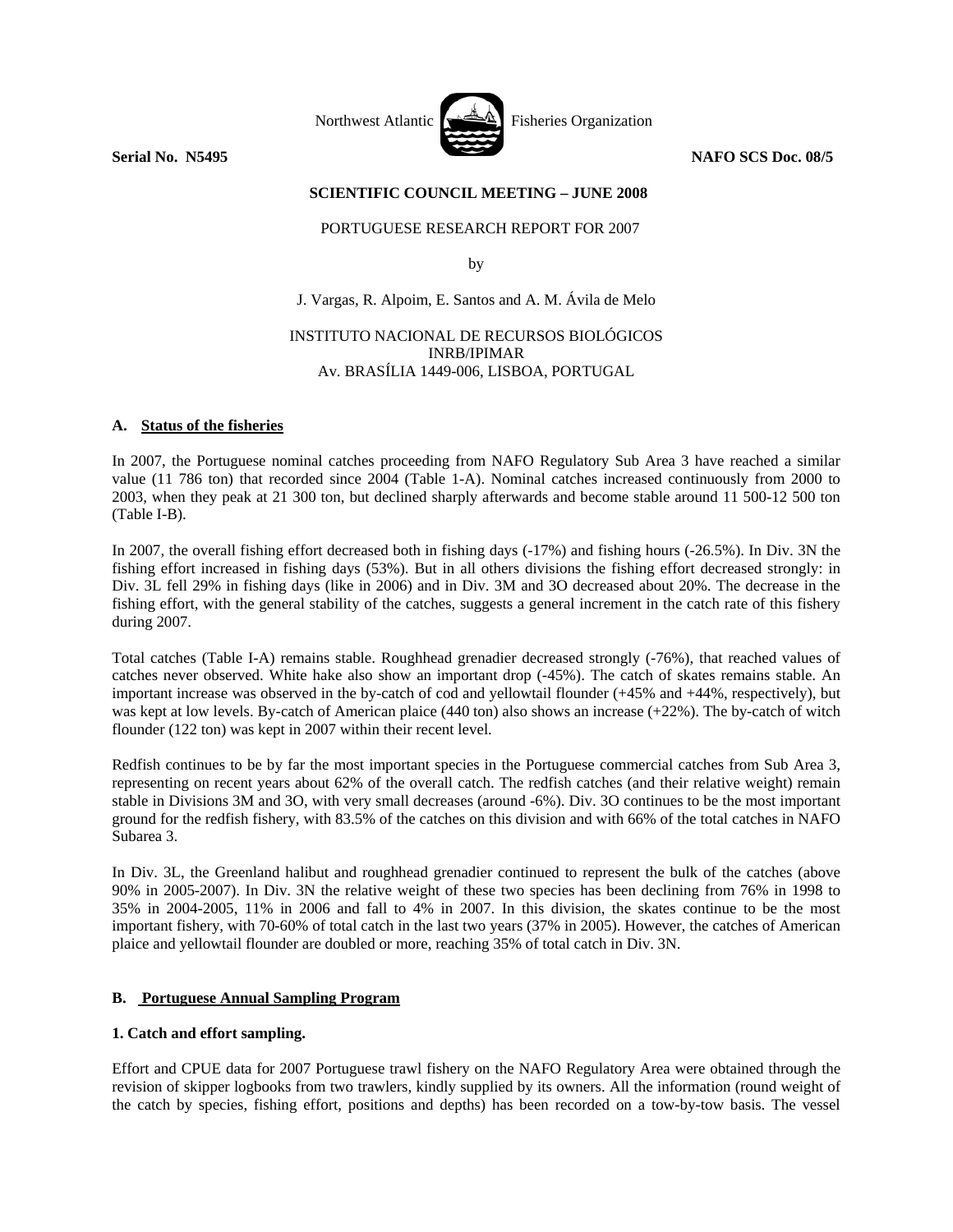conversion factors were used to convert its processed landings in catches. Effort data obtained through the revision of the 2007 logbooks available were processed in order to convert the 2007 Portuguese effort, reported in fishing days, on the 2007 Portuguese STATLANT 21-B, into fishing hours (Table II-A/B).

The daily catch and effort data from the logbooks were used to estimate the directed effort and CPUE for each of the target species/stock, as well as the main by-catch species and depth range of the different fisheries, on a monthly basis. The majority of the fishing effort was directed towards Greenland halibut, redfish and skates.

Following the September 1996 recommendation of the NAFO Scientific Council as regards the availability of witch flounder fishery data, a column with the by-catch of this species on the Greenland halibut fishery is included in Table III. Data regarding directed effort and catch rates are presented in Table III to IV-B and Fig. 1.

The Greenland halibut cpue series was updated with the 2007 observed CPUEs, this update only included one vessel in 2006 and 2007 because we have not yet included the new vessel (new vessel with new gear). The additive model (Ávila de Melo and Alpoim, 1995), was upgraded in 1998 (Alpoim *et al*., 1998) and used like in previous years to standardise the observed CPUEs. From January 1988 till April 1995 each monthly observed CPUE of this series was previously corrected for 130mm mesh size (Ávila de Melo and Alpoim, 1996). In this analysis, any observation corresponding to a month and a trawler with less than 10 hours of directed effort was rejected. The CPUEs are presented in Tables IV and Fig. 1, with the associated standard errors (+/- 2 standard errors in the Figures) and coefficients of variation.

# **1.1. Comments on catch and effort data (based on the vessels sampled)**

## **1.1.1. Greenland halibut in Div. 3L, 3M, 3N and 3O**

In Div. 3L catch rates declined prior to the boom of the deep-water fishery (Table IV-A, Fig. 1). However, it is from 1990 to 1991, i.e. from the first to the second year of this new fishery in the Regulatory Area, that CPUEs fell by half. Between 1991 and 1994 catch rates remained stable at a low level. Since then, catch rates gradually increased, reaching an upper level in 1999-2000. Catch rate declined in 2001 and remained stable at that lower level in 2002 and 2003. In 2004 the catch rate decline again, reaching the lowest value since 1994. However since 2005 the Greenland halibut catch rate in Div. 3L recovered and in 2007 reached a value never observed (0.501 ton/h) since the beginning of this series.

For all Div.3LMNO combined (Table IV-A, Fig. 1) the observed catch rates series follows the Div. 3L pattern, since this is the division of Sub Area 3 with the highest concentration of Greenland halibut fishing effort.

### **2. Biological Sampling**

In 2007 biological sampling was obtained from two stern trawlers fishing in Div. 3L, 3M, 3N and 3O during all the year. Apart from species under moratoria, a priority to be sampled whenever they appear in the hauls, biological sampling was conducted for the two most abundant species in each haul, following the NAFO sampling recommendations.

Greenland halibut, redfish (*S. mentella),* American plaice, witch flounder, thorny skate and roughhead grenadier were sampled in Div. 3L, 3M, 3N and 3O (Table V). Cod were sampled in Div. 3M, 3N and 3O. Spinytail skate were sampled in Div. 3L, 3M and 3N. Redfish (*S. marinus*) were sampled only in Div. 3M. Yellowtail flounder were sampled only in Div. 3N. White hake and monkfish were sampled only in Div. 3O.

Since 1996, all commercial information is representative of the catch as a whole, although sampling continues to be carried out by sex with the exception of cod, white hake, Atlantic halibut, skates and monkfish. Mean length and weight at age are the mean of mean lengths and weights at age by sex, weighted by the abundance in the sampled catches of males and females at each age. For all species mean weight at age and mean weight in the catch are derived from the length-weight relationships calculated from the commercial sampling in 2007 (Table VI). For some stocks such as 3M Cod, 3M American plaice, 3O White hake the length-weight relationships used were those from the previous commercial sampling (Vargas, 2005; Vargas, 2007), due to the small length/weight sampling in 2007.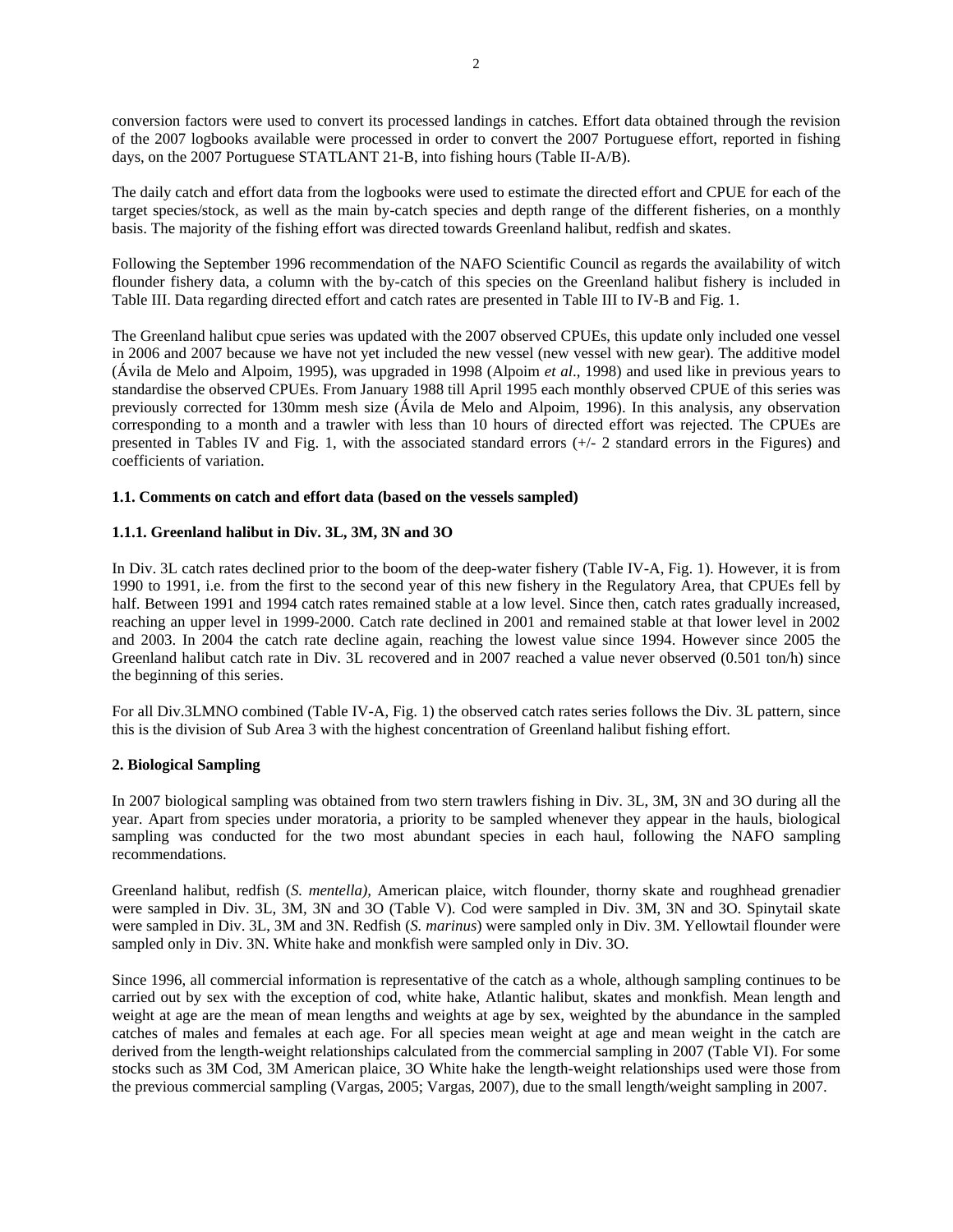#### 3

### **2.1. Length composition of the 2007 skate net trawl fishery (280mm codend mesh size).**

Some sets in Div. 3N and 3O were made with a skate trawl net with 280mm mesh size in the codend, representing 1% in Div.3N and 1% in Div 3O of the total effort sampled. In these sets the main species were sampled. Length frequency, mean length and mean weight in the catch are presented for cod (Tab. VIII-B, IX-B; Fig. 3B, 4B), redfish - *S. mentella* (Tab XII-B, Fig. 7B), American plaice (Tab. XVII-B, XVIII-B; Fig. 12B, 13B), yellowtail flounder (Tab. XIX-B, Fig. 14B), witch flounder (Tab. XXX-B, XXXI-B; Fig. 25B, 26B), white hake (Table XXXII-B, Fig. 27B) and thorny skate (Tab. XXXV-B, XXXVI-B, Fig. 30B, 31B). The size of these catches within the overall sampled catch in Div. 3N is about 8% for cod, 24% for American plaice, 12% for redfish (*S. mentella*), 7% for yellowtail flounder, 43% for witch flounder and 27% for thorny skate. In Div. 3O is about 5% for cod, 31% for American plaice, 15% for witch flounder, 10% for white hake and 52% for thorny skate.

### **2.2. Length composition of the 2007 trawl fishery (130mm codend mesh size).**

### **2.2.1. Cod Div. 3M**

Information on length composition of the cod by-catch in Div. 3M is available from February to May (Table VII, Fig. 2), from 240m to 481m depth.

Lengths between 48cm and 72cm dominated the catch, with a modal class at 63cm (mean length and weight of 62cm and 2747g).

### **2.2.2. Cod Div. 3N**

Information on length composition of the cod by-catch in Div. 3N is available from February to May, except March (Table VIII-A, Fig. 3A), from 59m to 548m depth.

Lengths between 36cm and 45cm dominated the catch, with a clear modal class at 39cm (mean length and weight of 44cm and 985g).

### **2.2.3. Cod Div. 3O**

Information on length composition of the cod by-catch in Div. 3O is available from February to May, except March (Table IX-A, Fig. 4A), from 94m to 531m depth.

Lengths between 45cm and 60cm dominated the catch, with a clear modal class at 51cm (mean length and weight of 52cm and 1551g).

### **2.2.4. Redfish** (*S. mentella)* **Div. 3L**

Information on length composition of the redfish (*S. mentella)* trawl by-catch in Div. 3L is available for January and April (Table X, Fig. 5), from 727m to 1028m depth.

Lengths between 28cm and 34cm dominated the catch, with a modal class at 32cm (mean length and weight of 29cm and 387g).

### **2.2.5. Redfish** (*S. mentella*) **Div. 3M**

Information on length composition of the redfish (*S. mentella)* trawl catch in Div. 3M is available from January to May (Table XI, Fig. 6), from 227m to 865m depth.

Lengths between 26cm and 33cm dominated the catch, with a modal class at 30cm (mean length and weight of 29cm and 360g).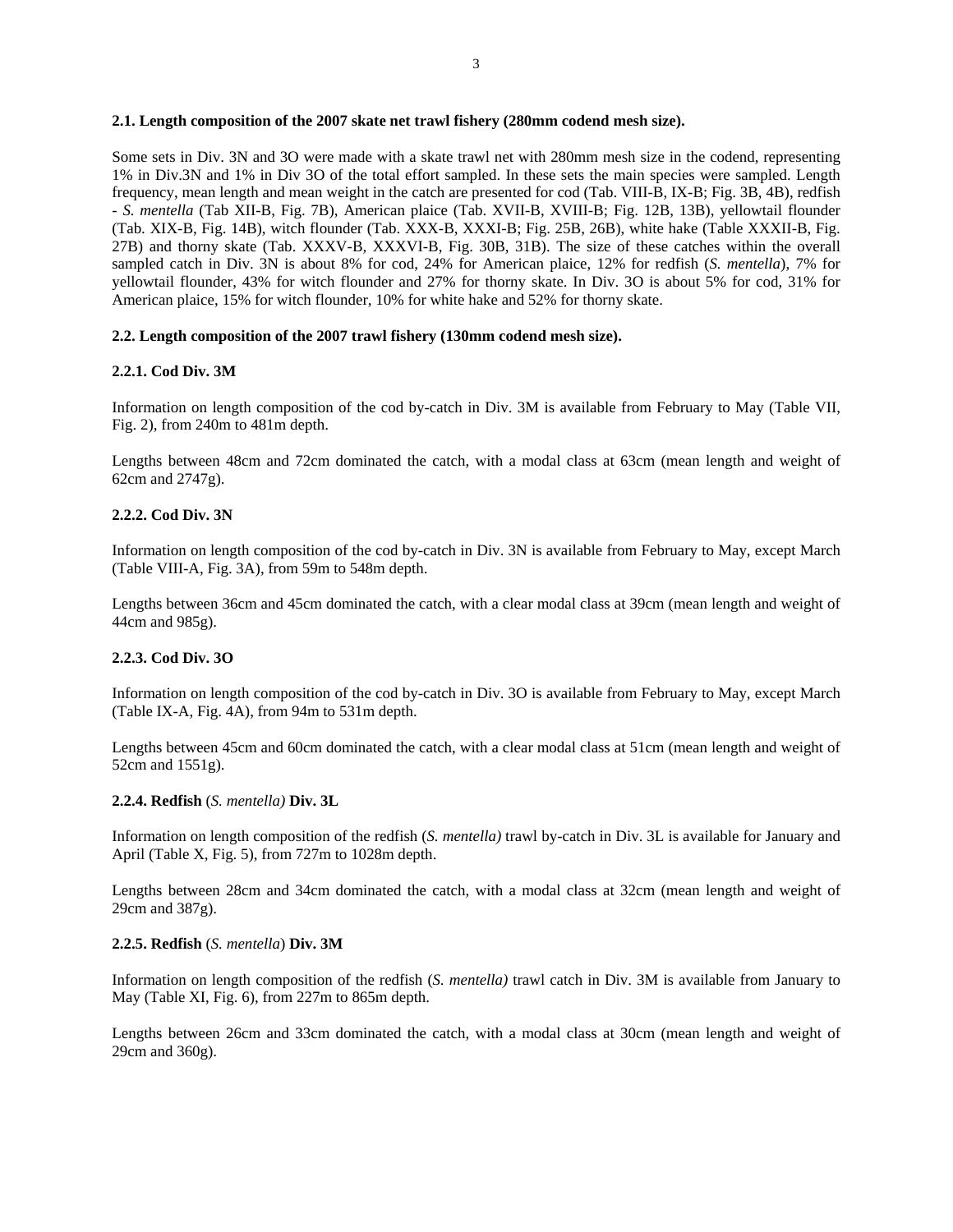### **2.2.6. Redfish** (*S. mentella*) **Div. 3N**

Information on length composition of the redfish (*S. mentella)* trawl by-catch in Div. 3N is available from February to May, except March (Table XII-A, Fig. 7A), from 247m to 548m depth.

Lengths between 20cm and 23cm dominated the catch, with a modal class at 21cm (mean length and weight of 24cm and 214g).

### **2.2.7. Redfish** (*S. mentella*) **Div. 3O**

Information on length composition of the redfish (*S. mentella)* trawl catch in Div. 3O is available from February to May, except March and from October to December (Table XIII, Fig. 8), from 129m to 664m depth.

Lengths between 21cm and 28cm dominated the catch, with a modal class at 23cm (mean length and weight of 25 cm and 220g).

#### **2.2.8. Redfish** (*S. marinus*) **Div. 3M**

Information on length composition of the redfish (*S. marinus)* trawl by-catch in Div. 3M is available only for February and March (Table XIV, Fig. 9), from 234m to 1008m depth.

Lengths between 27cm and 32cm dominated the catch, with a clear modal class at 30cm (mean length and weight of 29 cm and 386g).

#### **2.2.9. American plaice Div. 3L**

Information on length composition of the American plaice by-catch in Div. 3L is available only for January and March, (Table XV, Fig. 10), from 810m to 1046m depth.

Despite the small sampling (2 samples, 152 fish measured), we can conclude that lengths between 30cm and 36cm dominated the catch, with modal classes at 32cm, 34cm and 36cm (mean length and weight of 36cm and 434g).

### **2.2.10. American plaice Div. 3M**

Information on length composition of the American plaice by-catch in Div. 3M is available only for March and May (Table XVI, Fig. 11), from 349m to 518m.

Despite the small sampling (3 samples, 125 fish measured), we can conclude that lengths between 32cm and 42cm dominated the catch, with a modal class at 36cm (mean length and weight of 38cm and 562g).

#### **2.2.11. American plaice Div. 3N**

Information on length composition of the American plaice by-catch in Div. 3N is available from February to May, except March and from October to December (Table XVII-A, Fig. 12A), from 48m to 938m depth.

Lengths between 36cm and 42cm (and at 32cm) dominated the catch, with a clear modal class at 40cm (mean length and weight of 40cm and 674g).

#### **2.2.12. American plaice Div. 3O**

Information on length composition of the American plaice by-catch in Div. 3O is available from February to May, except March and for November and December (Table XVIII-A, Fig. 13A), from 50m to 455m depth.

Lengths between 32cm and 42cm dominated the catch, with a clear modal class at 38cm (mean length and weight of 39cm and 592g).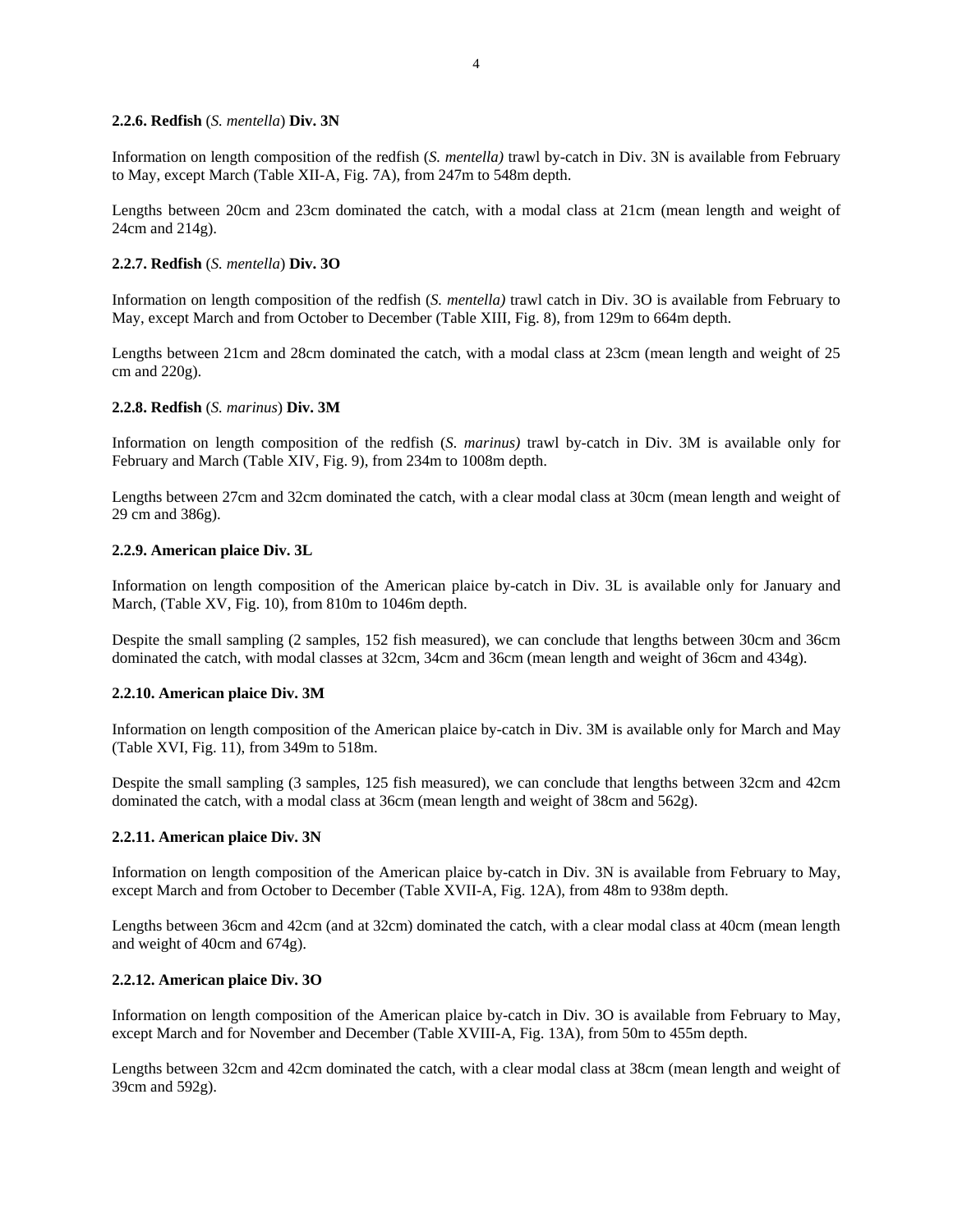### **2.2.13. Yellowtail flounder Div. 3N**

Information on length composition of the yellowtail flounder catches in Div. 3N is available for April, May and November (Table XIX-A, Fig. 14A), from 44m to 72m depth.

Lengths between 34cm and 40cm dominated the catch, with modal classes at 34cm and 36cm (mean length and weight of 37cm and 527g).

### **2.2.14. Greenland halibut Div. 3L**

Information on length composition of the Greenland halibut catches in Div. 3L is available from January to April (Table XX, Fig. 15), from 674m to 1516m depth

Lengths between 40cm and 48cm dominated the catch, with modal classes at 42cm, 44cm and 46cm (mean length and weight of 45cm and 901g).

### **2.2.15. Greenland halibut Div. 3M**

Information on length composition of the Greenland halibut catches in Div. 3M is available from January to April (Table XXI, Fig. 16), from 320m to 1641m depth.

Lengths between 40cm and 48cm dominated the catch, with modal classes at 42cm and 44cm (mean length and weight of 45cm and 853g).

### **2.2.16. Greenland halibut Div. 3N**

Information on length composition of the Greenland halibut catches in Div. 3N is available only for February and April (Table XXII, Fig. 17) from 737m to 938m depth.

Despite the small sampling (3 samples, 286 fish measured), we can conclude that lengths between 40cm and 50cm dominated the catch, with a clear modal class at 46cm (mean length and weight of 47cm and 971g).

### **2.2.17. Greenland halibut Div. 3O**

Information on length composition of the Greenland halibut catches in Div. 3O is available only for April and May (Table XXIII, Fig. 18), from 680m to 1156m depth.

Despite the small sampling (2 samples, 221 fish measured), we can conclude that lengths between 38cm and 44cm dominated the catch, with a clear modal class at 42cm (mean length and weight of 43cm and 735g).

### **2.2.18. Roughhead grenadier Div. 3L**

Information on length composition of the roughhead grenadier catches in Div. 3L is available from January to April (Table XXIV, Fig. 19), from 674m to 1540m depth.

Anal fin lengths between 10cm and 15cm dominated the catch, with a modal class at 12cm (mean length and weight of 14cm and 460g).

### **2.2.19. Roughhead grenadier Div. 3M**

Information on length composition of the roughhead grenadier catches in Div. 3M is available from February to April (Table XXV, Fig. 20), from 320m to 1305m depth.

Anal fin lengths between 10cm and 14cm dominated the catch, with a two clear modal classes at 12cm and 13cm (mean length and weight of 13cm and 398g).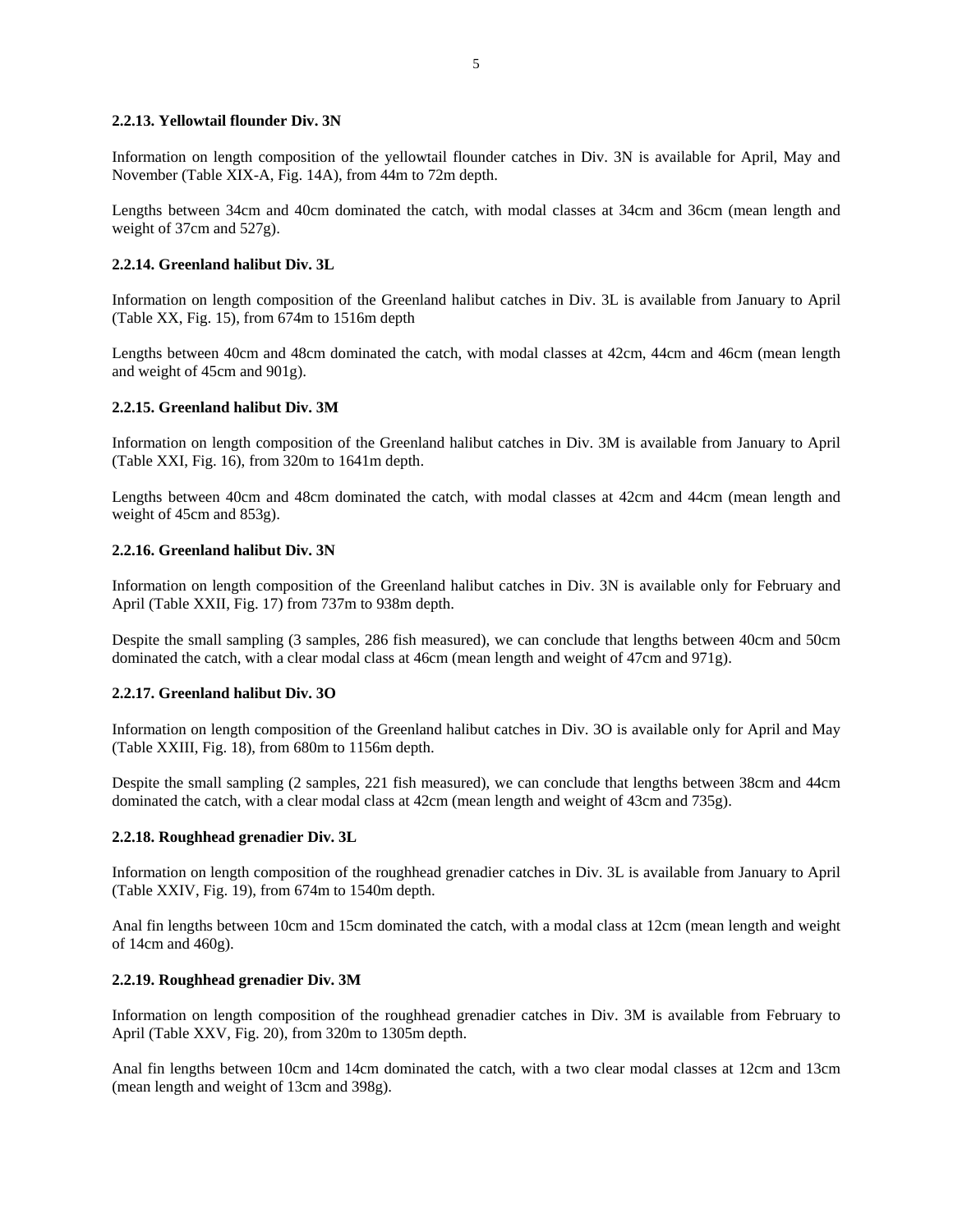### **2.2.20. Roughhead grenadier Div. 3N**

Information on length composition of the roughhead grenadier catches in Div. 3N is available only for February (Table XXVI, Fig. 21), from 878m to 927m depth.

Because sampling data is based on a very small number of observations (1 sample, 64 fish measured), there are no comments on anal fin lengths that dominated the catches (mean length and weight of 18cm and 990g).

#### **2.2.21. Roughhead grenadier Div. 3O**

Information on length composition of the roughhead grenadier catches in Div. 3O is available only for May (Table XXVII, Fig. 22), from 680m to 1082m depth.

Because sampling data is based on a small number of observations (1 sample, 167 fish measured), there are no comments on anal fin lengths that dominated the catches (mean length and weight of 13cm and 481g).

#### **2.2.22. Witch flounder Div. 3L**

Information on length composition of the witch flounder catches in Div. 3L is available from January to April (Table XXVIII, Fig. 23), from 853m to 1475m depth.

Lengths between 32cm and 42cm dominated the catch, with two modal classes at 36cm and 38cm (mean length and weight of 39cm and 604g).

#### **2.2.23. Witch flounder Div. 3M**

Information on length composition of the witch flounder catches in Div. 3M is available from January to April (Table XXIX, Fig. 24), from 450m to 1641m depth.

Lengths between 34cm and 42cm dominated the catch, with a modal class at 38cm (mean length and weight of 40cm and 635g).

#### **2.2.24. Witch flounder Div. 3N**

Information on length composition of the witch flounder catches in Div. 3N is available only for February and October (Table XXX-A, Fig. 25A), from 57m to 927m depth.

Despite the very small sampling (2 samples, 115 fish measured), we can conclude that lengths between 34cm and 40cm dominated the catch, with a clear modal class at 34cm (mean length and weight of 37cm and 517g).

#### **2.2.25. Witch flounder Div. 3O**

Information on length composition of the witch flounder catches in Div. 3O is available from February to May (except March) and from October to December (Table XXXI-A, Fig. 26A), from 71m to 1156m depth.

Lengths between 34cm and 40cm dominated the catch, with a modal class at 38cm (mean length and weight of 39cm and 585g).

#### **2.2.26. White hake Div. 3O**

Information on length composition of the white hake catches in Div. 3O is available from February to May (except March) (Table XXXII-A, Fig. 27A), from 113m to 1011m depth.

Despite the very small sampling (5 samples, 230 fish measured), we can conclude that lengths between 38cm and 48cm, and at 50cm dominated the catch, with two clear modal classes at 40cm and 41cm (mean length and weight of 45cm and 1117g).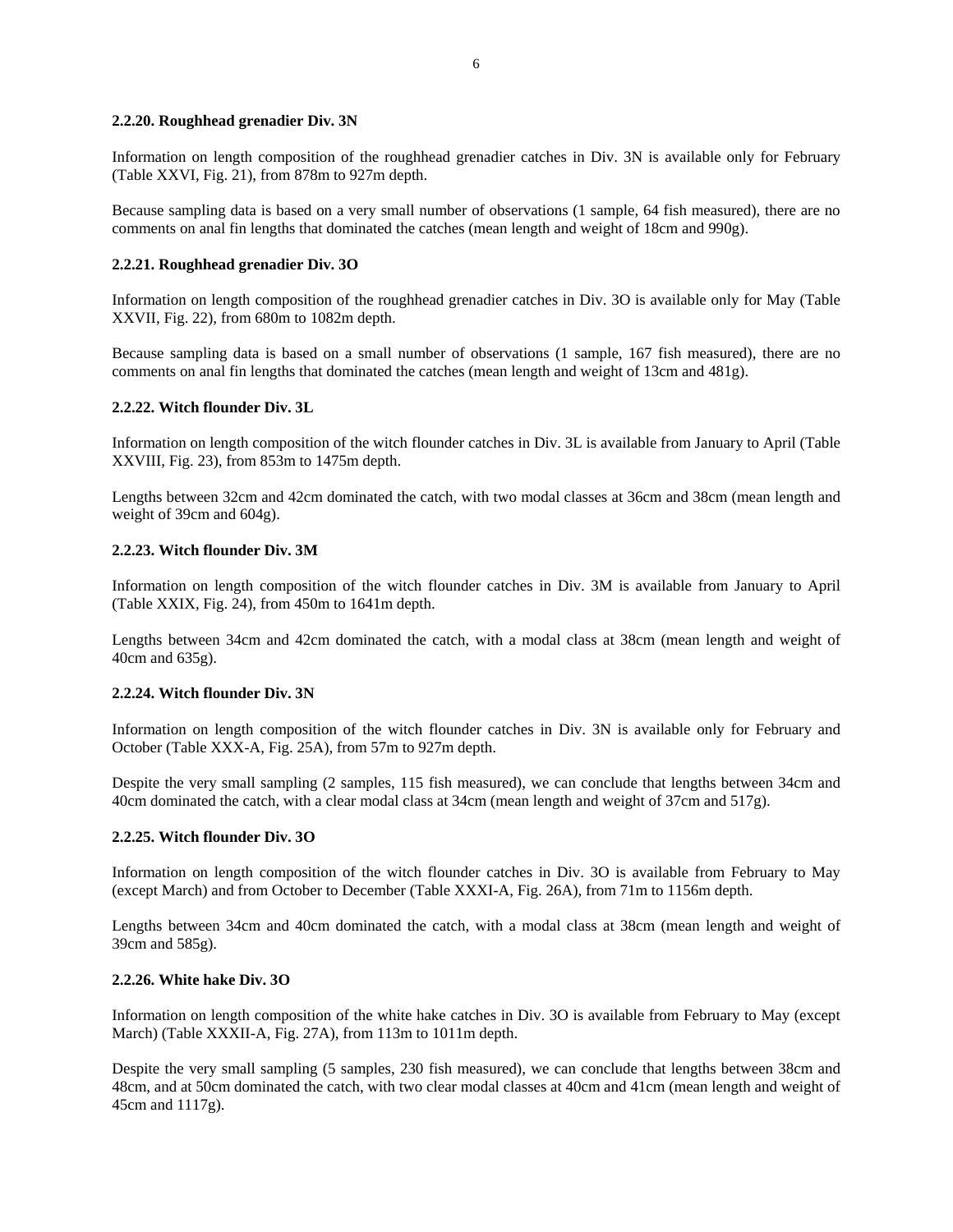### **2.2.27. Thorny skate Div. 3L**

Information on length composition of the thorny skate catches in Div. 3L is available only for March (Table XXXIII, Fig. 28), from 1046m to 1347m depth.

Because sampling data is based on a very small number of observations (2 samples, 30 fish measured), there are no comments about class abundance but the lengths range was from 29cm to 46 cm (mean length of 40cm).

### **2.2.28. Thorny skate Div. 3M**

Information on length composition of the thorny skate catches in Div. 3M is available from February to May (Table XXXIV, Fig. 29), from 362m to 1211m depth.

Despite the small sampling (10 samples, 214 fish measured), we can conclude that lengths between 36cm and 38cm, and at 40cm and 41cm dominated the catch, with a clear modal class at 40cm (mean length of 38cm).

#### **2.2.29. Thorny skate Div. 3N**

Information on length composition of the thorny skate catches in Div. 3N is available only for April (Table XXXV-A, Fig. 30A), from 48m to 905m depth.

Because sampling data is based on a very small number of observations (2 samples, 63 fish measured), there are no comments about class abundance (mean length of 39cm).

#### **2.2.30. Thorny skate Div. 3O**

Information on length composition of the thorny skate catches in Div. 3O is available only for April (Table XXXVI-A, Fig. 31A), from 113m to 1011m depth.

Because sampling data is based on a very small number of observations (2 samples, 84 fish measured), there are no comments about class abundance (mean length of 38cm).

#### **2.2.31. Spinytail skate Div. 3L**

Information on length composition of the spinytail skate catches in Div. 3L is available from February to April (Table XXXVII, Fig. 32), from 810m to 1540m depth.

Because sampling data is based on a small number of observations (16 samples, 102 fish measured) and due the large range of lengths showed (23cm to 76m), there are no comments about class abundance (mean length of 55cm).

#### **2.2.32. Spinytail skate Div. 3M**

Information on length composition of the spinytail skate catches in Div. 3M is available from February to April (Table XXXVIII, Fig. 33), from 589m to 1305m depth.

Because sampling data is based on a small number of observations (7 samples, 102 fish measured) and due the large range of lengths showed (26cm to 77cm), there are no comments about class abundance (mean length of 52cm).

#### **2.2.33. Spinytail skate Div. 3N**

Information on length composition of the spinytail skate catches in Div. 3N is available only for April (Table XXXIX, no figure), from 847m to 905m depth.

Because sampling data is based on a very small number of observations (1 sample, 12 fish measured), there are no comments about class abundance but the lengths range was from 37cm to 71cm (mean length of 56cm).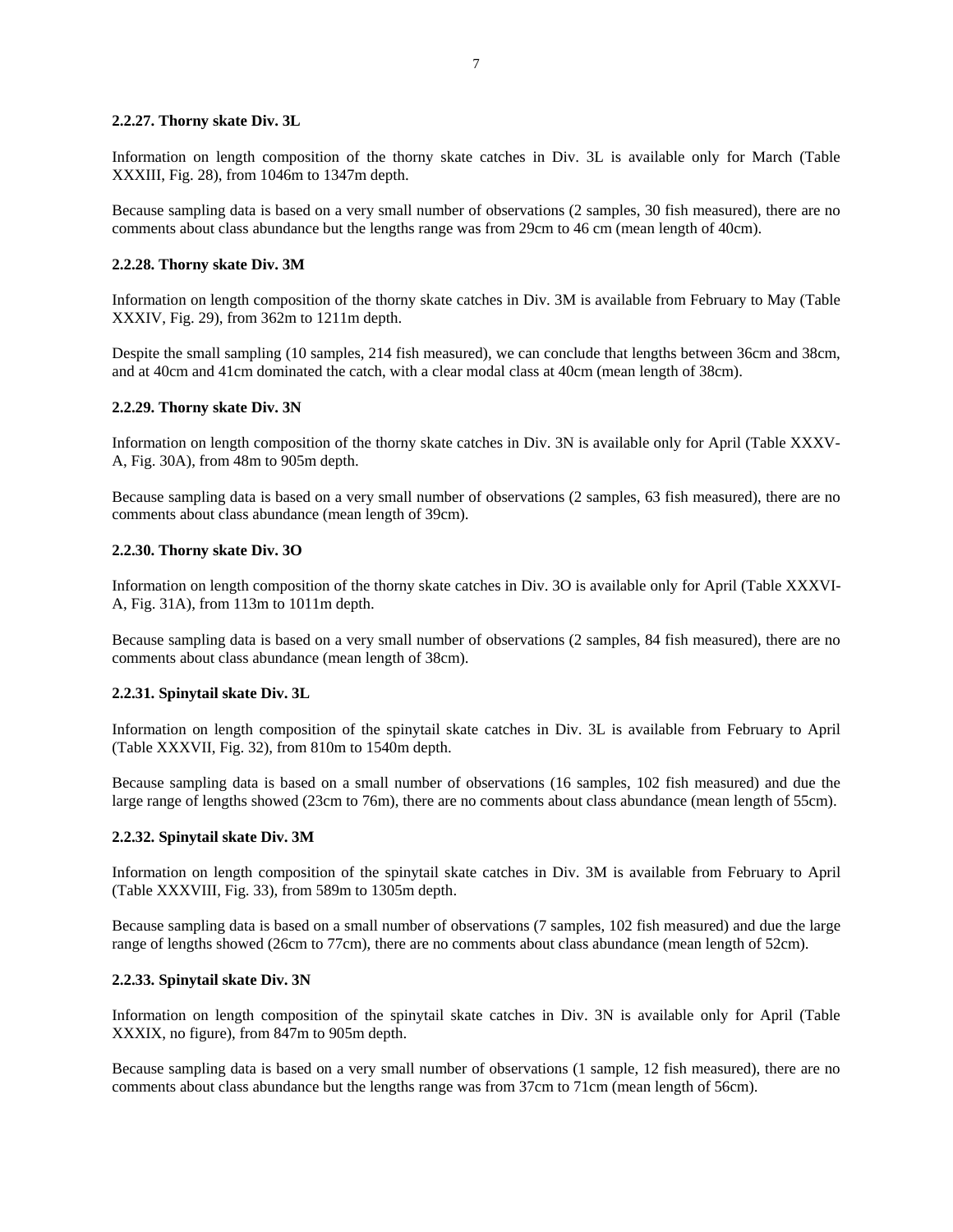#### **2.2.34. Monkfish Div. 3O**

Information on length composition of the monkfish catches in Div. 3O is available only for February (Table XL, no figure), from 290m to 391m depth.

Because sampling data is based on a very small number of observations (1 sample, 14 fish measured), there are no comments about class abundance but the lengths range was from 43cm to 65 cm (mean length of 54cm).

### **3. Acknowledgements**

The European Commission (DG XIV, Program for the collection of data in fisheries sector) and INRB/IPIMAR supported this study.

### **4. References**

- ALPOIM, R., GODINHO, M. L., SANTOS, E. and ÁVILA de MELO, A. M. 1998. "Portuguese research Report for 1998". NAFO SCS Doc. 98/13 Ser. No N3025, 38p.
- ÁVILA de MELO, A. M., ALPOIM, R. 1995. "Portuguese Cod Fisheries in NAFO Divisions 3N and 3O, 1989-93". NAFO Sci. Coun. Studies 23: 65-84.
- ÁVILA de MELO, A. M., ALPOIM, R. 1996. "Greenland halibut deepwater fishery in Divisions 3L and 3N: an analysis of catch rate trends from Portuguese trawlers, 1988 -1995." NAFO SCR Doc. 96/33 Ser. No N2708,16p.
- VARGAS, J., ALPOIM, R., SANTOS, E. and ÁVILA de MELO, A. M. 2005. "Portuguese research Report for 2004". NAFO SCS Doc. 05/06 Ser. No N5086, 54p.
- VARGAS, J., ALPOIM, R., SANTOS, E. and ÁVILA de MELO, A. M. 2007. "Portuguese research Report for 2006". NAFO SCS Doc. 07/09 Ser. No N5357, 54p.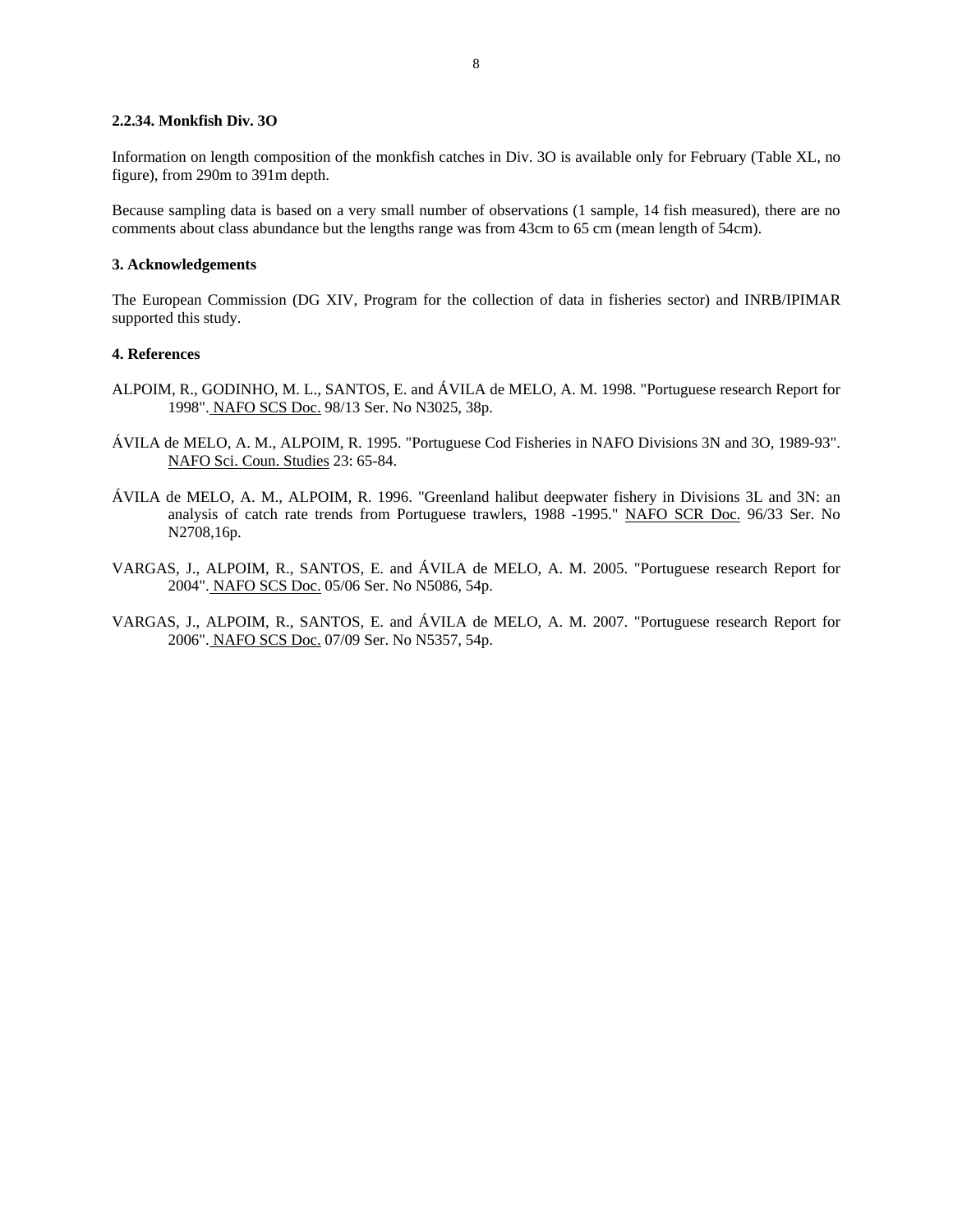TABLE I-A : PORTUGUESE NOMINAL TRAWL CATCHES (mt) IN NAFO AREA, 2007.

| TABLE FA : PURTUGUESE NUMINAL TRAWL CATCHES (IIII) IN NAFU AREA, 2007. |       |               |       |      |                 |        |        |        |            |              |
|------------------------------------------------------------------------|-------|---------------|-------|------|-----------------|--------|--------|--------|------------|--------------|
|                                                                        |       |               |       |      | <b>DIVISION</b> |        |        |        | DIV. 3LMNO | <b>TOTAL</b> |
| <b>SPECIES</b>                                                         | 1F    | 2H            | 2J    | ЗK   | 3L              | ЗM     | 3N     | 30     | 2007       | 2007         |
| Cod                                                                    |       |               |       |      |                 | 57.6   | 77.6   | 120.3  | 255.5      | 255.5        |
| Redfish                                                                | 298.7 | 2.9           | 174.9 | 49.0 | 19.6            | 2420.9 | 1.1    | 4875.3 | 7316.9     | 7784.5       |
| American plaice                                                        |       |               |       |      | 24.3            | 30.4   | 156.7  | 228.8  | 440.2      | 440.2        |
| Yellowtail flounder                                                    |       |               |       |      | 0.3             | 0.4    | 215.7  | 64.3   | 280.7      | 280.7        |
| Witch flounder                                                         |       |               |       |      | 5.5             | 25.8   | 6.3    | 84.7   | 122.3      | 122.3        |
| <b>Greenland halibut</b>                                               |       |               |       |      | 1642.8          | 305.0  | 42.4   | 27.7   | 2017.9     | 2017.9       |
| Atlantic halibut                                                       |       |               |       |      | 0.8             | 17.4   | 2.8    | 14.1   | 35.1       | 35.1         |
| Roughhead grenadier (1)                                                |       |               |       |      | 25.4            | 5.7    | 1.5    | 0.1    | 32.7       | 32.7         |
| Roundnose grenadier                                                    |       |               |       |      | 22.3            | 6.2    | 7.6    | 0.3    | 36.4       | 36.4         |
| Anarhichas spp.                                                        |       |               |       |      |                 | 5.6    | 4.8    | 6.0    | 16.4       | 16.4         |
| Hadocck                                                                |       |               |       |      |                 |        | 0.3    | 1.5    | 1.8        | 1.8          |
| Pollock                                                                |       |               |       |      |                 |        |        |        |            |              |
| White hake (2)                                                         |       |               |       |      |                 | 9.1    | 2.8    | 49.5   | 61.4       | 61.4         |
| Red hake                                                               |       |               |       |      | 1.1             | 1.1    |        |        | 2.2        | 2.2          |
| Capelin                                                                |       |               |       |      |                 |        |        |        |            |              |
| <b>Skates</b>                                                          |       |               |       |      | 17.5            | 7.4    | 720.6  | 348.1  | 1093.6     | 1093.6       |
| Monkfish                                                               |       |               |       |      |                 |        | 1.9    | 20.0   | 21.9       | 21.9         |
| Squid                                                                  |       |               |       |      |                 |        |        |        |            |              |
| Shrimp                                                                 |       |               |       |      |                 |        |        |        |            |              |
| Unidentified                                                           |       |               |       |      | 0.1             | 0.1    |        | 1.4    | 1.6        | 1.6          |
| TOTAL<br>(1)<br>. .                                                    | 298.7 | 2.9<br>$\sim$ | 174.9 | 49.0 | 1759.7          | 2892.7 | 1242.1 | 5842.1 | 11736.6    | 12204.2      |

(1) Reported as Roundnose grenadier in years before.

(2) Reported as Red hake in years before

#### TABLE I - B: PORTUGUESE NOMINAL TRAWL CATCHES (mt) IN NAFO DIV. 3LMNO.

| SPECIES /<br><b>YEAR</b> | 2007           | 2006         | 2005  | 2004  | 2003  | 2002  | 2001  | 2000  | 1999  | 1998 |
|--------------------------|----------------|--------------|-------|-------|-------|-------|-------|-------|-------|------|
| Cod                      | 256            | 177          | 104   | 280   | 677   | 488   | 357   | 193   | 327   | 549  |
| Redfish                  | 7317           | 7802         | 7337  | 5969  | 7710  | 6344  | 5324  | 5743  | 6081  | 2368 |
| American plaice          | 440            | 361          | 372   | 512   | 901   | 631   | 633   | 402   | 719   | 357  |
| Yellowtail flounder      | 281            | 194          | 188   | 69    | 287   | 122   | 351   | 153   | 426   | 85   |
| Witch flounder           | 122            | 137          | 150   | 588   | 501   | 433   | 579   | 228   | 508   | 381  |
| Greenland halibut        | 2018           | 2327         | 2256  | 1881  | 4611  | 4319  | 5026  | 4769  | 3995  | 3242 |
| Atlantic halibut         | 35             | 30           | 19    | 60    | 89    | 46    | 44    | 29    | 51    | 30   |
| Roughhead grenadier(1)   | 33             | 138          | 263   | 380   | 292   | 508   | 610   | 396   | 1299  | 1089 |
| Roundnose grenadier      | 36             |              |       |       |       |       |       |       |       |      |
| Anarhichas spp.          | 16             | 30           | 31    | 46    | 106   | 87    | 141   | 61    | 549   | 140  |
| Hadocck                  | 2              | $\mathbf 0$  | 6     | 23    | 131   | 78    | 23    | 13    | 10    | 6    |
| Pollock                  |                |              |       | 4     | 115   |       |       |       |       |      |
| White hake (2)           | 61             | 96           | 156   | 1265  | 3919  | 1969  | 273   | 41    | 77    | 18   |
| Red hake                 | 2              | $\mathbf{1}$ | 18    | 12    | 2     |       |       |       |       |      |
| Capelin                  |                |              |       |       |       |       |       |       |       |      |
| <b>Skates</b>            | 1094           | 1003         | 575   | 1543  | 1816  | 1361  | 880   | 666   | 2168  | 1105 |
| Monkfish                 | 22             | 25           | 5     | 74    | 156   |       |       |       |       |      |
| Squid                    |                | 18           |       | 11    |       |       |       |       |       |      |
| Shrimp                   |                |              |       | 50    |       | 15    | 420   | 289   | 227   | 203  |
| Unidentified             | $\overline{2}$ |              | 3     | 11    | 13    | 43    | 41    | 3     | 117   | 40   |
| <b>TOTAL</b>             | 11737          | 12341        | 11483 | 12776 | 21324 | 16443 | 14701 | 12985 | 16554 | 9614 |

#### TABLE I - B: cont.

| SPECIES / YEAR                                       | 1997 | 1996 | 1995           | 1994  | 1993  | 1992  | 1991  | 1990  | 1989  | 1988  |
|------------------------------------------------------|------|------|----------------|-------|-------|-------|-------|-------|-------|-------|
| Cod                                                  | 1546 | 1318 | 1353           | 2636  | 3651  | 5984  | 13357 | 15138 | 24129 | 12931 |
| Redfish                                              | 1125 | 2152 | 2590           | 8609  | 9828  | 6581  | 12163 | 17810 | 18870 | 17072 |
| American plaice                                      | 389  | 298  | 175            | 344   | 347   | 451   | 1288  | 714   | 1821  | 1791  |
| Yellowtail flounder                                  |      |      |                |       |       |       | 10    | 11    | 5     |       |
| Witch flounder                                       | 347  | 236  | 375            | 573   | 289   | 849   | 1982  | 2254  | 16    | 12    |
| Greenland halibut                                    | 3343 | 3308 | 1814           | 5967  | 8805  | 10539 | 13961 | 11170 | 3614  | 4194  |
| Atlantic halibut                                     | 17   | 12   | 18             | 45    | 53    | 81    | 228   | 91    |       |       |
| Roughhead grenadier (1)                              | 762  | 784  | 1402           | 2223  | 1969  | 2000  | 4486  | 3211  | 290   | 914   |
| Roundnose grenadier                                  |      |      |                |       |       |       |       |       |       |       |
| Anarhichas spp.                                      | 185  | 122  | 1401           | 3219  | 2302  | 1696  | 2843  | 1940  |       |       |
| Hadocck                                              | 39   |      | $\overline{2}$ | 10    | 10    | 166   | 83    | 17    |       |       |
| Pollock                                              |      |      |                | 13    | 41    | 28    | 421   | 11    |       |       |
| White hake (2)                                       | 56   | 124  | 230            | 267   | 366   | 466   | 1009  | 467   |       |       |
| Red hake                                             |      |      |                |       |       |       |       |       |       |       |
| Capelin                                              |      |      |                |       |       |       |       | 77    |       |       |
| <b>Skates</b>                                        | 904  | 788  | 2068           | 6238  | 7626  | 7017  | 23301 | 13569 | 663   | 1097  |
| Monkfish                                             |      |      | $\overline{2}$ |       | 8     | 37    | 10    | 2     |       |       |
| Squid                                                |      | 3    |                |       |       |       |       |       |       |       |
| Shrimp                                               | 170  |      |                |       |       |       |       |       |       |       |
| Unidentified                                         | 116  | 22   | 14             | 12    | 238   | 325   | 174   | 852   |       |       |
| <b>TOTAL</b>                                         | 9000 | 9167 | 11441          | 30156 | 35532 | 36220 | 75314 | 67334 | 49408 | 38011 |
| (1) Reported as Roundnose grenadier in years before. |      |      |                |       |       |       |       |       |       |       |
| (2) Reported as Red hake in years before.            |      |      |                |       |       |       |       |       |       |       |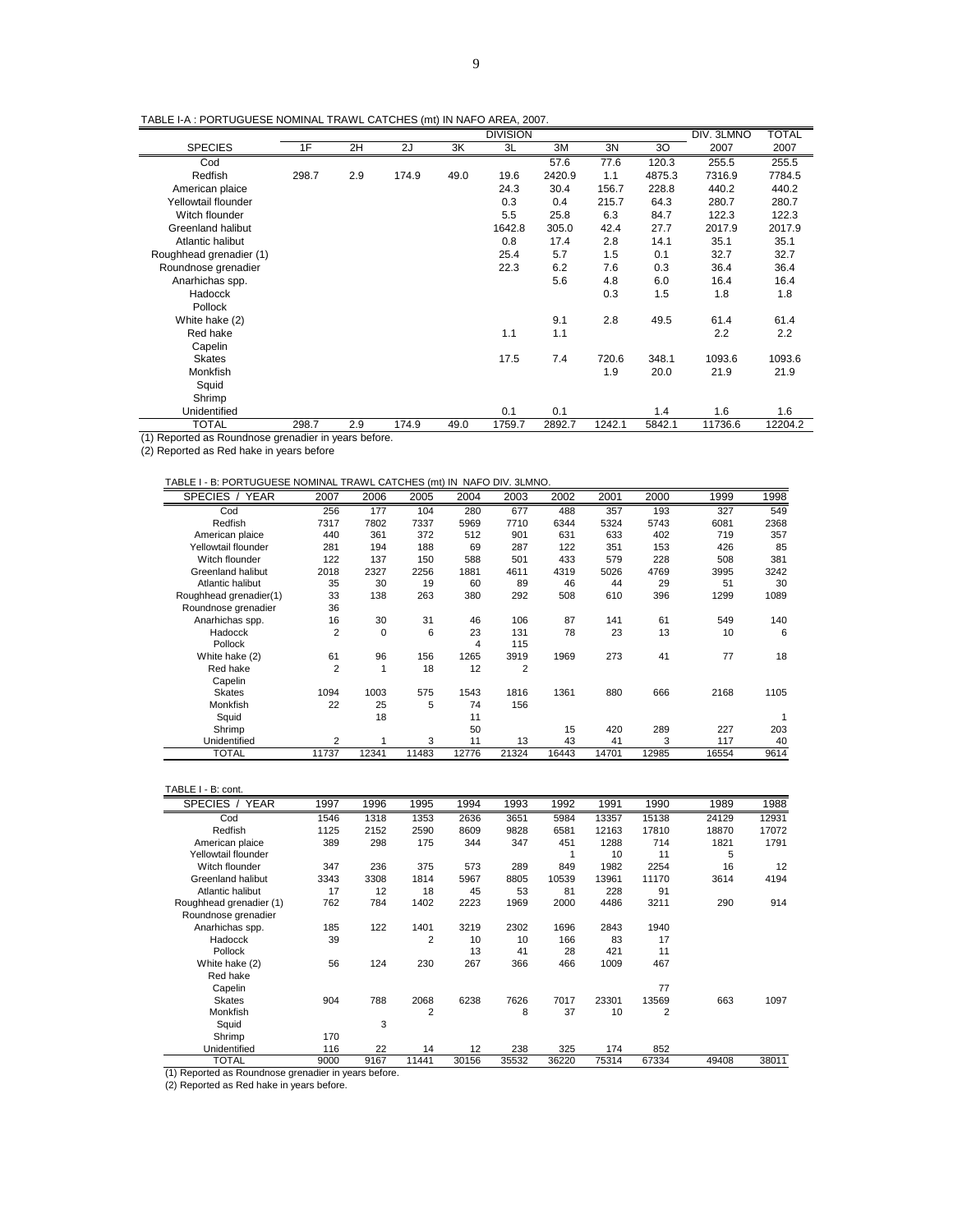|              |             |             |             |             |             |              |             | <b>DIVISION</b>                                                                                                                                          |             |              |             |              |             | <b>TOTAL</b> |              |
|--------------|-------------|-------------|-------------|-------------|-------------|--------------|-------------|----------------------------------------------------------------------------------------------------------------------------------------------------------|-------------|--------------|-------------|--------------|-------------|--------------|--------------|
| <b>MONTH</b> | 1F          | 2H          | 2J          | 3K          |             | 3L           |             | 3M                                                                                                                                                       |             | 3N           |             | 30           | Div. 3LMNO  |              | <b>MONTH</b> |
|              | <b>DAYS</b> | <b>DAYS</b> | <b>DAYS</b> | <b>DAYS</b> | <b>DAYS</b> | <b>HOURS</b> | <b>DAYS</b> | <b>HOURS</b>                                                                                                                                             | <b>DAYS</b> | <b>HOURS</b> | <b>DAYS</b> | <b>HOURS</b> | <b>DAYS</b> | <b>HOURS</b> |              |
| JAN.         |             |             |             |             | 14          | 204          | 3           | 22                                                                                                                                                       |             |              | 13          | 109          | 32          | 346          | JAN.         |
| FEB.         |             |             |             |             | 94          | 1519         | 39          | 438                                                                                                                                                      | 8           | 44           | 13          | 109          | 154         | 2109         | FEB.         |
| MAR.         |             |             |             |             | 77          | 1196         | 54          | 561                                                                                                                                                      | 6           | 51           | 4           | 39           | 141         | 1846         | MAR.         |
| APR.         |             |             |             |             | 43          | 567          | 34          | 404                                                                                                                                                      | 17          | 194          | 32          | 330          | 126         | 1495         | APR.         |
| MAY          |             |             |             |             | 29          | 383          | 30          | 251                                                                                                                                                      | 6           | 20           | 21          | 244          | 86          | 898          | MAY          |
| JUN.         |             |             |             |             | 14          | 185          | 11          | 92                                                                                                                                                       | 2           | 14           | 15          | 211          | 42          | 502          | JUN.         |
| JUL.         |             |             |             |             | 3           | 40           | 118         | 988                                                                                                                                                      | 8           | 57           | 30          | 422          | 159         | 1506         | JUL.         |
| AUG.         | 25          |             | 16          |             | 17          | 224          | 70          | 586                                                                                                                                                      | 34          | 241          | 89          | 1252         | 210         | 2303         | AUG.         |
| SEP.         | 2           |             |             |             |             |              |             |                                                                                                                                                          | 29          | 205          | 83          | 1167         | 112         | 1373         | SEP.         |
| OCT.         |             |             |             |             |             |              |             |                                                                                                                                                          | 21          | 228          | 74          | 1061         | 95          | 1288         | OCT.         |
| NOV.         |             |             |             |             |             |              |             |                                                                                                                                                          | 18          | 187          | 23          | 308          | 41          | 495          | NOV.         |
| DEC.         |             |             |             |             |             |              |             |                                                                                                                                                          |             | 68           | 24          | 227          | 35          | 295          | DEC.         |
| <b>TOTAL</b> | 28          |             | 18          |             | 291         | 4317         | 359         | 3342                                                                                                                                                     | 162         | 1318         | 421         | 5478         | 1233        | 14455        | <b>TOTAL</b> |
|              |             |             |             |             |             |              |             | Note: Fishing hours and number of nets estimated from their monthly rates to fishing days observed in the trawlers and gillnetters sampled by the IPIMAR |             |              |             |              |             |              |              |

Monthly effort of gillnetters is given by the sum of nets per fishing day

|             |             |                        | GEAR        |             |      |
|-------------|-------------|------------------------|-------------|-------------|------|
| <b>YEAR</b> |             | $\overline{\text{OT}}$ |             | <b>GNS</b>  | YEAR |
|             | <b>DAYS</b> | <b>HOURS</b>           | <b>DAYS</b> | <b>NETS</b> |      |
| 2007        | 1233        | 14455                  |             |             | 2007 |
| 2006        | 1485        | 19666                  |             |             | 2006 |
| 2005        | 1476        | 15744                  |             |             | 2005 |
| 2004        | 1705        | 18856                  |             |             | 2004 |
| 2003        | 2312        | 25175                  |             |             | 2003 |
| 2002        | 1882        | 19902                  |             |             | 2002 |
| 2001        | 1870        | 24979                  |             |             | 2001 |
| 2000        | 1411        | 14588                  |             |             | 2000 |
| 1999        | 1631        | 19234                  |             |             | 1999 |
| 1998        | 1172        | 16517                  |             |             | 1998 |
| 1997        | 1428        |                        |             |             | 1997 |
| 1996        | 1912        | 27206                  | 166         |             | 1996 |
| 1995        | 1425        | 19083                  | 612         | 173833      | 1995 |
| 1994        | 1553        | 22065                  | 676         | 166735      | 1994 |
| 1993        | 2496        | 32481                  | 731         | 209536      | 1993 |
| 1992        | 2670        | 32662                  | 672         | 266141      | 1992 |
| 1991        | 5297        | 74829                  | 712         | 302407      | 1991 |
| 1990        | 5026        | 72536                  | 714         | 238732      | 1990 |
| 1989        | 3850        | 54833                  | 692         | 268885      | 1989 |

# TABLE II - B: PORTUGUESE TRAWL EFFORT IN FISHING DAYS AND FISHING HOURS IN NAFO Div. 3LMNO.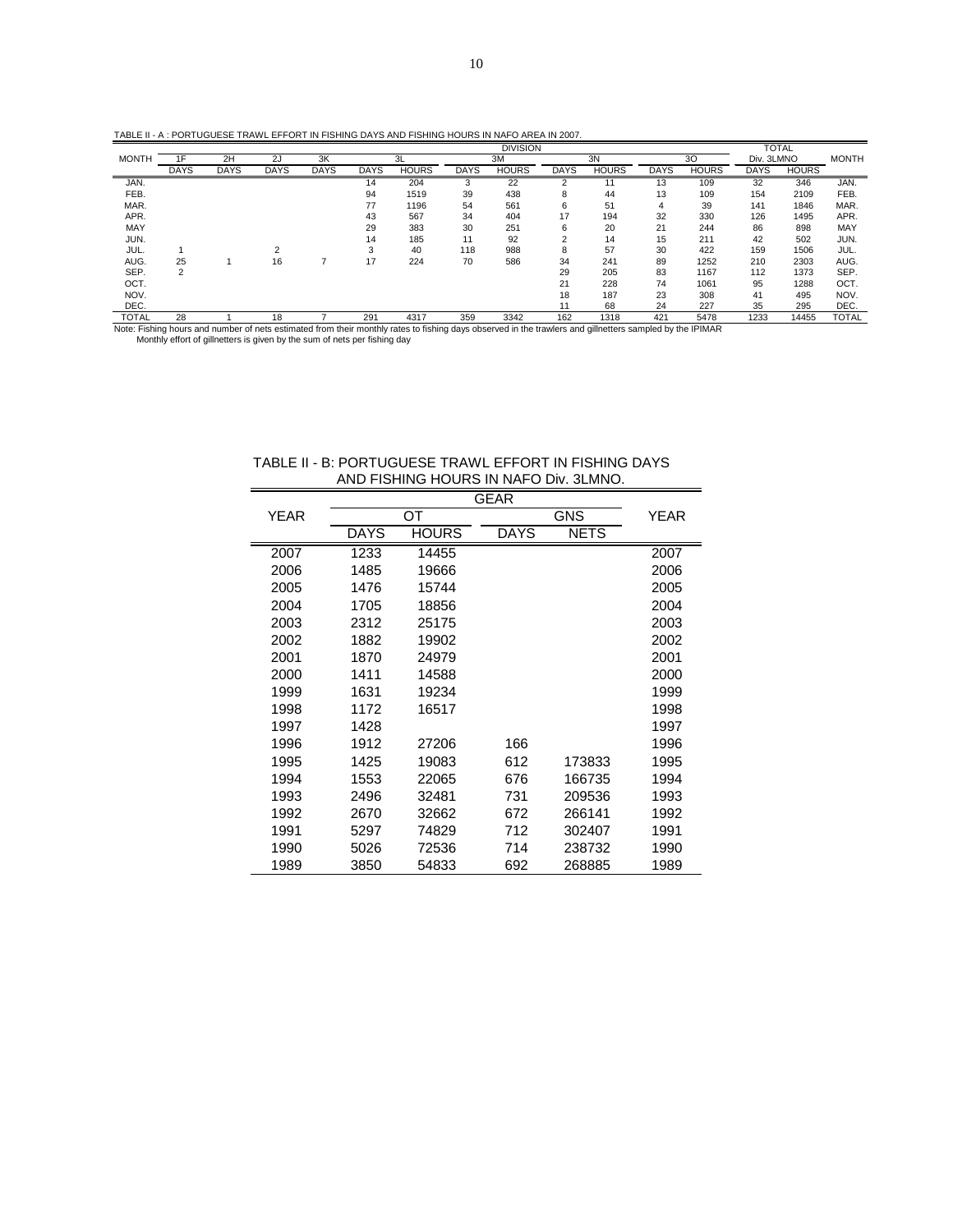| TABLE III: Portuguese trawl fishery cpue's and bycatch by month and division for 2007. |  |
|----------------------------------------------------------------------------------------|--|
|                                                                                        |  |
|                                                                                        |  |

| <b>DIVISION</b>  | <b>TARGET</b>  | <b>MONTH</b> | <b>DEPTH RANGE (m)</b> |              | <b>CPUE</b>    | <b>MAIN BYCATCH</b> |         | <b>WITCH FLOUNDER</b> | <b>TOTAL</b> |
|------------------|----------------|--------------|------------------------|--------------|----------------|---------------------|---------|-----------------------|--------------|
|                  | <b>SPECIES</b> |              | MIN.                   | MAX.         | (ton/hour)     | <b>SPECIES</b>      | $\%$    | BYCATCH (%)           | BYCATCH (%)  |
| 3M               | <b>RED</b>     | <b>JAN</b>   | 736                    | 846          | 0.249          | GHL                 | 22.8    | 0.6                   | 30.1         |
| $3\mathsf{M}$    | <b>RED</b>     | FEB          | 234                    | 1008         | 0.513          | COD                 | 8.3     | 0.6                   | 12.4         |
| 3M               | <b>RED</b>     | <b>MAR</b>   | 227                    | 865          | 1.281          | GHL                 | 1.5     | $0.2\,$               | 4.6          |
| $3\mathsf{M}$    | <b>RED</b>     | <b>APR</b>   | 424                    | 665          | 0.441          | GHL                 | 16.5    | $4.5\,$               | 32.4         |
| 3M               | <b>RED</b>     | MAY          | 349                    | 650          | 0.233          | <b>SKA</b>          | $7.4$   | 1.5                   | 18.6         |
|                  |                |              |                        |              |                |                     |         |                       |              |
| 3O               | <b>RED</b>     | <b>FEB</b>   | 290                    | 482          | 0.216          | <b>PLA</b>          | 35.2    | $7.5\,$               | 70.6         |
| 3O               | <b>RED</b>     | APR          | 400                    | 470          | 1.260          | <b>SKA</b>          | 19.5    | 10.0                  | 49.1         |
| 3O               | <b>RED</b>     | MAY          | 361                    | 531          | 0.570          | <b>SKA</b>          | 14.6    | 9.4                   | 32.8         |
| 3O               | <b>RED</b>     | OCT          | 131                    | 552          | 0.551          | CAT                 | $2.9\,$ | $2.9\,$               | 10.9         |
| 3O               | <b>RED</b>     | <b>NOV</b>   | 50                     | 468          | 0.374          | <b>WIT</b>          | $4.5\,$ | $4.5\,$               | 18.6         |
| 3O               | <b>RED</b>     | DEC          | 190                    | 403          | 0.691          | <b>PLA</b>          | 6.3     | 3.9                   | 18.0         |
|                  |                |              |                        |              |                |                     |         |                       |              |
|                  |                |              |                        |              |                |                     |         |                       |              |
| $3L$             | GHL            | JAN          | 727                    | 1300         | 0.809          | <b>RHG</b>          | 1.4     | $0.8\,$               | 5.4          |
| 3L               | GHL            | FEB          | 674                    | 1480         | 0.653          | <b>RHG</b>          | 4.3     | 0.8                   | 6.1          |
| ЗL               | GHL            | <b>MAR</b>   | 802                    | 1548         | 0.713          | <b>RHG</b>          | 5.0     | 0.4                   | 6.7          |
| 3L               | GHL            | <b>APR</b>   | 861                    | 1540         | 0.578          | <b>RHG</b>          | 6.4     | 0.4                   | 9.1          |
|                  |                |              |                        |              |                |                     |         |                       |              |
| 3M               | GHL            | <b>JAN</b>   | 846                    | 973          | 0.180          | CAT                 | 8.4     | 7.7                   | 27.3         |
| 3M               | GHL            | FEB          | 784                    | 1641         | 0.597          | <b>RHG</b>          | 7.2     | 0.4                   | 10.0         |
| $3\mathsf{M}$    | GHL            | <b>MAR</b>   | 320                    | 1305         | 0.460          | <b>RHG</b>          | $6.2\,$ | $0.7\,$               | 13.0         |
| 3M               | <b>GHL</b>     | <b>APR</b>   | 424                    | 1288         |                |                     |         | 1.1                   | 11.6         |
|                  |                |              |                        |              | 0.456          | <b>RHG</b>          | 4.7     |                       |              |
| 3N               | GHL            | <b>FEB</b>   | 878                    | 927          | 0.132          | <b>RHG</b>          | 42.7    | 1.5                   | 50.9         |
|                  |                |              |                        |              |                |                     |         |                       |              |
| 3N               | GHL            | APR          | 847                    | 905          | 1.433          | <b>SKA</b>          | 5.2     | 0.8                   | 9.0          |
|                  | GHL            | <b>APR</b>   | 774                    |              |                |                     | 14.1    | 14.1                  | 28.9         |
| $3{\rm O}$<br>30 | GHL            | MAY          |                        | 1156<br>1082 | 0.163<br>0.109 | WIT<br>WIT          | 40.6    | 40.6                  | 66.6         |
|                  |                |              | 680                    |              |                |                     |         |                       |              |
|                  |                |              |                        |              |                |                     |         |                       |              |
|                  |                |              |                        |              |                |                     |         |                       |              |
| 3M               | <b>RHG</b>     | <b>JAN</b>   | 846                    | 973          | 0.015          | GHL                 | 30.5    | 5.6                   | 83.5         |
|                  |                |              |                        |              |                |                     |         |                       |              |
| 3N               | <b>RHG</b>     | FEB          | 878                    | 927          | 0.115          | GHL                 | 49.1    | 1.5                   | 57.3         |
|                  |                |              |                        |              |                |                     |         |                       |              |
|                  |                |              |                        |              |                |                     |         |                       |              |
| $3\mathsf{M}$    | <b>SKA</b>     | <b>JAN</b>   | 846                    | 973          | 0.021          | GHL                 | 30.5    | $5.6\,$               | 77.9         |
| 3M               | <b>SKA</b>     | <b>FEB</b>   | 287                    | 481          | 0.063          | <b>RED</b>          | 24.5    | 1.3                   | 52.3         |
|                  |                |              |                        |              |                |                     |         |                       |              |
| 3N               | <b>SKA</b>     | <b>FEB</b>   | 52.8                   | 334          | 0.256          | <b>RED</b>          | 16.6    | 0.0                   | 25.9         |
| 3N               | <b>SKA</b>     | OCT          | 51                     | 64           | 0.080          | WIT                 | 9.7     | 9.7                   | 28.2         |
| 3N               | <b>SKA</b>     | <b>NOV</b>   | 44                     | 64           | 0.256          | PLA                 | 18.8    | 0.5                   | 34.4         |
| 3N               | <b>SKA</b>     | DEC          | 58                     | 60           | 0.168          | <b>PLA</b>          | 19.8    | 5.3                   | 45.9         |
|                  |                |              |                        |              |                |                     |         |                       |              |
| 30               | <b>SKA</b>     | FEB          | 290                    | 391          | 0.100          | RED                 | 28.8    | 3.7                   | 87.8         |
| 3O               | <b>SKA</b>     | APR          | 94                     | 455          | 0.356          | <b>RED</b>          | 26.4    | 8.6                   | 62.5         |
| $3{\rm O}$       | <b>SKA</b>     | MAY          | 361                    | 384          | 0.128          | RED                 | 42.1    | 8.9                   | 71.4         |
| 3O               | <b>SKA</b>     | <b>NOV</b>   | 36                     | 102          | 0.122          | <b>PLA</b>          | 23.3    | 0.8                   | 28.7         |
|                  |                |              |                        |              |                |                     |         |                       |              |
|                  |                |              |                        |              |                |                     |         |                       |              |
| 3M               | CAT            | <b>JAN</b>   | 846                    | 973          | 0.023          | <b>GHL</b>          | 30.5    | 5.6                   | 74.8         |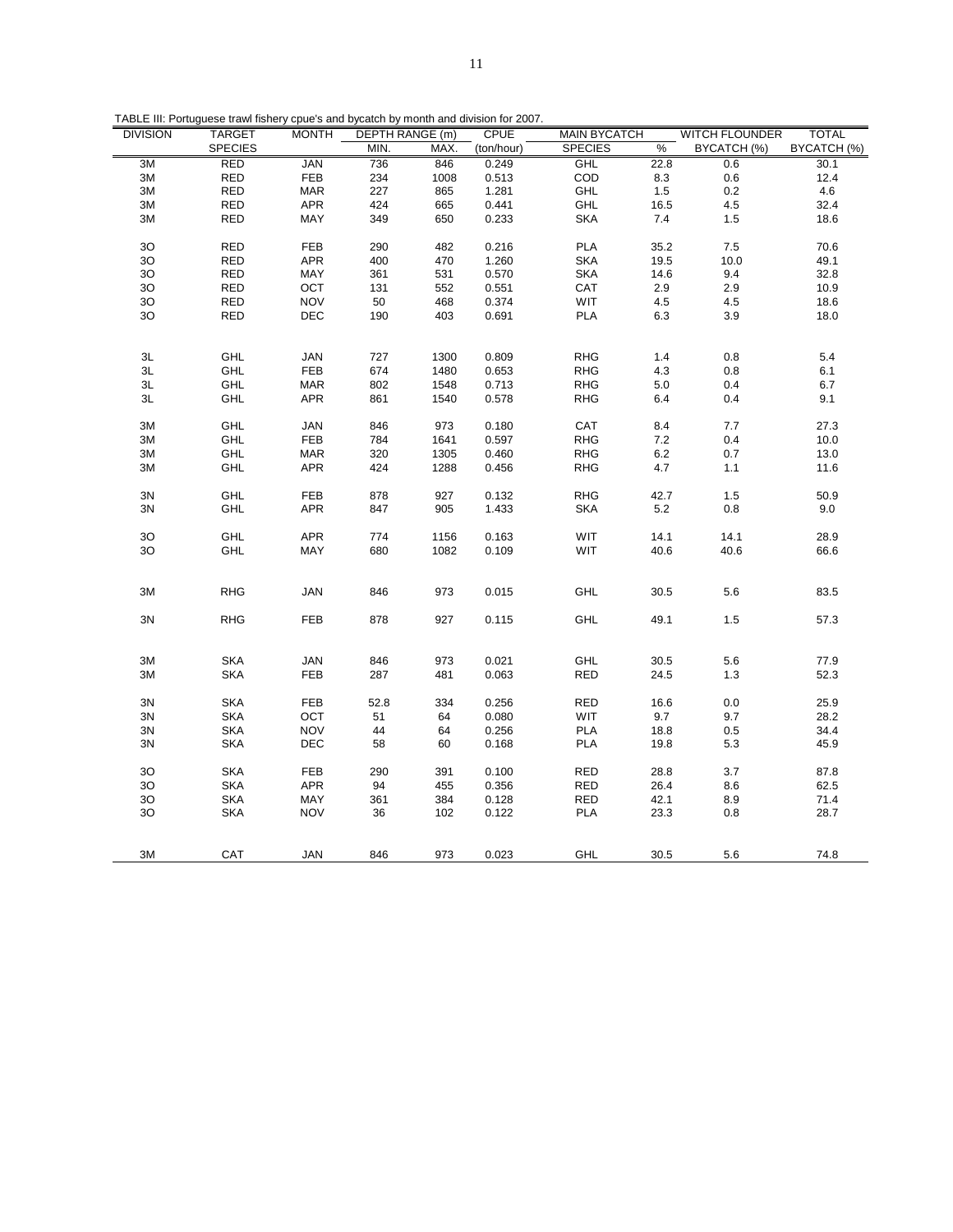| TABLE IV - A: GREENLAND HALIBUT TRAWL CATCH RATES, 1988-2007; mean annual coue's corrected for the month, division and vessel of each observation. |  |
|----------------------------------------------------------------------------------------------------------------------------------------------------|--|
|----------------------------------------------------------------------------------------------------------------------------------------------------|--|

|      |             | 3L       |       |             | 3M       |      |             | 3N       |        |             | 3LMN     |      |      |
|------|-------------|----------|-------|-------------|----------|------|-------------|----------|--------|-------------|----------|------|------|
|      | <b>CPUE</b> | ST.ERROR | C.V.  | <b>CPUE</b> | ST.ERROR | C.V. | <b>CPUE</b> | ST.ERROR | C.V.   | <b>CPUE</b> | ST.ERROR | C.V. |      |
| 1988 | 0.404       | 0.079    | 39.4  |             |          |      |             |          |        | 0.404       | 0.093    | 46.2 | 1988 |
| 1989 | 0.367       | 0.051    | 41.9  |             |          |      |             |          |        | 0.358       | 0.059    | 49.1 | 1989 |
| 1990 | 0.338       | 0.034    | 35.0  | 0.233       |          |      | 0.175       |          |        | 0.321       | 0.034    | 39.7 | 1990 |
| 1991 | 0.187       | 0.026    | 31.0  |             |          |      | 0.168       | 0.030    | 31.346 | 0.172       | 0.018    | 29.6 | 1991 |
| 1992 | 0.115       | 0.033    | 89.6  |             |          |      | 0.213       | 0.025    | 40.397 | 0.171       | 0.023    | 65.9 | 1992 |
| 1993 | 0.058       | 0.079    | 194.7 |             |          |      | 0.170       | 0.018    | 36.774 | 0.146       | 0.020    | 51.9 | 1993 |
| 1994 | 0.109       | 0.033    | 42.5  |             |          |      | 0.144       | 0.021    | 34.912 | 0.137       | 0.017    | 34.4 | 1994 |
| 1995 | 0.168       | 0.025    | 42.6  | 0.164       | 0.009    | 12.9 | 0.148       | 0.021    | 38.111 | 0.165       | 0.015    | 40.0 | 1995 |
| 1996 | 0.222       | 0.022    | 36.2  | 0.198       | 0.016    | 24.9 | 0.182       | 0.018    | 26.379 | 0.195       | 0.010    | 26.3 | 1996 |
| 1997 | 0.227       | 0.022    | 32.9  | 0.260       | 0.029    | 31.2 | 0.164       | 0.009    | 7.335  | 0.213       | 0.018    | 38.7 | 1997 |
| 1998 | 0.269       | 0.020    | 27.6  | 0.190       | 0.028    | 51.4 | 0.181       | 0.014    | 25.502 | 0.228       | 0.010    | 28.8 | 1998 |
| 1999 | 0.300       | 0.026    | 27.8  | 0.304       | 0.025    | 24.3 | 0.228       | 0.019    | 25.117 | 0.280       | 0.018    | 35.4 | 1999 |
| 2000 | 0.311       | 0.023    | 19.6  | 0.302       | 0.022    | 16.6 | 0.309       | 0.042    | 27.300 | 0.301       | 0.019    | 25.5 | 2000 |
| 2001 | 0.252       | 0.030    | 31.4  | 0.226       | 0.011    | 12.8 | 0.213       | 0.013    | 14.078 | 0.229       | 0.013    | 24.4 | 2001 |
| 2002 | 0.222       | 0.018    | 27.7  | 0.215       | 0.019    | 29.8 | 0.277       | 0.034    | 24.249 | 0.224       | 0.014    | 31.6 | 2002 |
| 2003 | 0.231       | 0.018    | 25.0  | 0.210       | 0.025    | 34.3 | 0.221       | 0.024    | 26.373 | 0.219       | 0.015    | 33.3 | 2003 |
| 2004 | 0.126       | 0.015    | 36.3  | 0.109       | 0.020    | 55.1 | 0.154       | 0.011    | 19.497 | 0.133       | 0.011    | 44.2 | 2004 |
| 2005 | 0.218       | 0.018    | 11.8  | 0.241       | 0.060    | 35.1 |             |          |        | 0.228       | 0.023    | 20.0 | 2005 |
| 2006 | 0.270       | 0.004    | 2.2   | 0.262       |          |      |             |          |        | 0.255       | 0.023    | 15.7 | 2006 |
| 2007 | 0.501       | 0.106    | 36.5  | 0.178       |          |      |             |          |        | 0.403       | 0.123    | 61.2 | 2007 |

TABLE IV - B: GREENLAND HALIBUT TRAWL CATCH RATES,

 1988-2007 mean cpue's by division corrected for the year, month and vessel of each observation.

|      | CPUE  | ST.ERROR | C.V. |       |
|------|-------|----------|------|-------|
| ЗL   | 0.246 | 0.008    | 37.8 | ЗL    |
| 3M   | 0.215 | 0.008    | 33.3 | 3M    |
| 3N   | 0.194 | 0.006    | 32.3 | 3N    |
| 3LMN | በ 221 | 0.005    | 39.3 | 31 MN |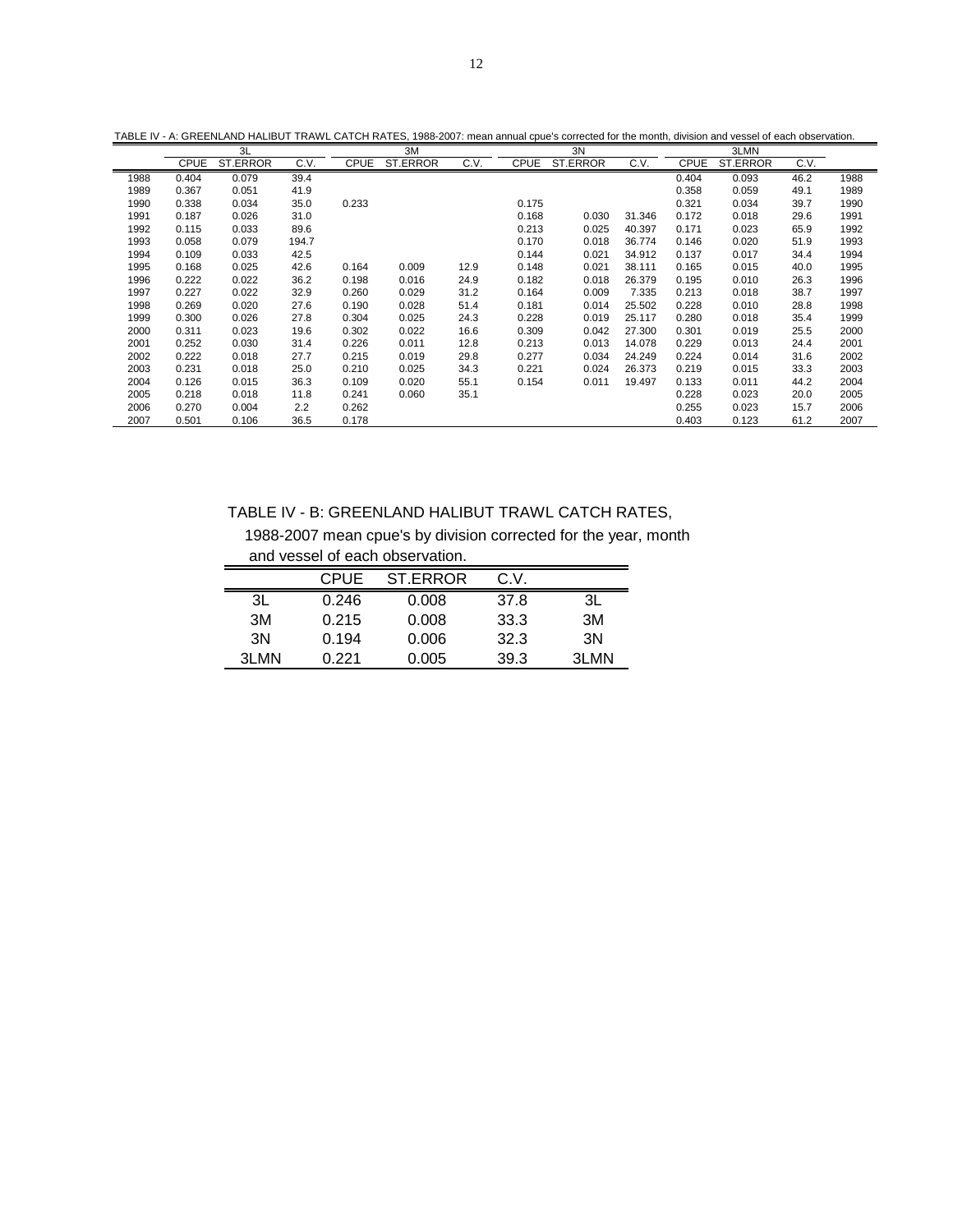| <b>SPECIES</b>         | DIV. | <b>MONTH</b> | Nº OF                   | Nº FISH         | SAMPLING   |                          | <b>OTOLITHS</b>   |
|------------------------|------|--------------|-------------------------|-----------------|------------|--------------------------|-------------------|
|                        |      |              | <b>SAMPLES</b>          | <b>MEASURED</b> | WEIGHT(Kg) | N°                       | LENGTH RANGE (cm) |
| COD                    | 3M   | <b>FEB</b>   | 3                       | 127             | 267        | $\overline{\phantom{a}}$ |                   |
| COD                    | 3M   | <b>MAR</b>   | 1                       | 9               | 39         | 9                        | $48 - 83$         |
| COD                    | 3M   | <b>APR</b>   | 1                       | 8               | 11         | $\blacksquare$           |                   |
| COD                    | 3M   | MAY          | $\overline{\mathbf{c}}$ | 57              | 58         |                          |                   |
|                        |      |              |                         |                 |            |                          |                   |
|                        |      |              |                         |                 |            |                          |                   |
| COD                    | 3N   | <b>FEB</b>   | 3                       | 64              | 56         | 7                        | $29 - 37$         |
| COD                    | 3N   | <b>APR</b>   | 4                       | 226             | 232        | 96                       | $30 - 78$         |
| COD                    | 3N   | MAY          | 1                       | 51              | 78         | 66                       | $29 - 80$         |
|                        |      |              |                         |                 |            |                          |                   |
| COD                    | 3O   | <b>FEB</b>   | $\mathbf{1}$            | 68              | 88         | 56                       | 34 - 81           |
| COD                    | 3O   | <b>APR</b>   | 5                       | 285             | 392        | 85                       | $30 - 74$         |
| COD                    | 3O   | MAY          | 3                       | 55              | 98         | ÷                        |                   |
|                        |      |              |                         |                 |            |                          |                   |
|                        |      |              |                         |                 |            |                          |                   |
| REDFISH (S. mentella)  | 3L   | <b>JAN</b>   | 1                       | 80              | 32         | 68                       | $23 - 40$         |
| REDFISH (S. mentella)  | 3L   | <b>APR</b>   | $\overline{c}$          | 239             | 79         |                          |                   |
|                        |      |              |                         |                 |            |                          |                   |
|                        |      |              |                         |                 |            |                          |                   |
| REDFISH (S. mentella)  | 3M   | JAN          | $\mathbf{1}$            | 80              | 26         | 68                       | 23 - 43           |
| REDFISH (S. mentella)  | 3M   | <b>FEB</b>   | 15                      | 1299            | 406        | 175                      | $19 - 44$         |
| REDFISH (S. mentella)  | 3M   | MAR          | 17                      | 1567            | 564        | 258                      | $16 - 53$         |
| REDFISH (S. mentella)  | 3M   | <b>APR</b>   | 3                       | 611             | 108        |                          |                   |
| REDFISH (S. mentella)  | 3M   | MAY          | $\overline{2}$          | 274             | 84         | $\blacksquare$           |                   |
|                        |      |              |                         |                 |            |                          |                   |
| REDFISH (S. mentella)  | 3N   | <b>FEB</b>   | 3                       | 593             | 195        | 170                      | $17 - 42$         |
| REDFISH (S. mentella)  | 3N   | <b>APR</b>   | 3                       | 568             | 133        | 62                       | $17 - 35$         |
|                        |      |              |                         |                 |            |                          |                   |
| REDFISH (S. mentella)  | 3N   | MAY          | 1                       | 116             | 23         | 70                       | $16 - 30$         |
|                        |      |              |                         |                 |            |                          |                   |
| REDFISH (S. mentella)  | 30   | <b>FEB</b>   | 2                       | 148             | 38         | 120                      | $15 - 37$         |
| REDFISH (S. mentella)  | 3O   | <b>APR</b>   | 4                       | 863             | 160        | $\overline{\phantom{a}}$ |                   |
| REDFISH (S. mentella)  | 3O   | MAY          | 3                       | 688             | 231        | $\blacksquare$           |                   |
| REDFISH (S. mentella)  | 3O   | OCT          | 33                      | 2658            | 585        | 161                      | $15 - 36$         |
| REDFISH (S. mentella)  | 3O   | <b>NOV</b>   | 28                      | 2090            | 491        | 148                      | 17 - 34           |
| REDFISH (S. mentella)  | 3O   | DEC          | 7                       | 560             | 120        | 109                      | $18 - 31$         |
|                        |      |              |                         |                 |            |                          |                   |
|                        |      |              |                         |                 |            |                          |                   |
| REDFISH (S. marinus)   | 3M   | <b>FEB</b>   | 10                      | 818             | 256        | 163                      | $19 - 50$         |
| REDFISH (S. marinus)   |      |              | 13                      |                 |            | 172                      |                   |
|                        | 3M   | <b>MAR</b>   |                         | 1058            | 411        |                          | $17 - 54$         |
|                        |      |              |                         |                 |            |                          |                   |
|                        |      |              |                         |                 |            |                          |                   |
| <b>AMERICAN PLAICE</b> | 3L   | <b>JAN</b>   | 1                       | 80              | 28         | 45                       | $27 - 49$         |
| <b>AMERICAN PLAICE</b> | 3L   | <b>MAR</b>   | $\mathbf{1}$            | 72              | 36         | 72                       | $25 - 48$         |
|                        |      |              |                         |                 |            |                          |                   |
| <b>AMERICAN PLAICE</b> | 3M   | <b>MAR</b>   | 1                       | 48              | 27         |                          |                   |
| AMERICAN PLAICE        | 3M   | MAY          | $\overline{\mathbf{c}}$ | 77              | 43         |                          |                   |
|                        |      |              |                         |                 |            |                          |                   |
| <b>AMERICAN PLAICE</b> | 3N   | FEB          | 3                       | 195             | 102        | 50                       | $24 - 52$         |
| AMERICAN PLAICE        | 3N   | <b>APR</b>   | 4                       | 517             | 472        | 47                       | $35 - 61$         |
| AMERICAN PLAICE        | 3N   | MAY          | 1                       | 58              | 39         | 58                       | $25 - 60$         |
|                        |      |              | $\mathbf{1}$            |                 |            |                          |                   |
| AMERICAN PLAICE        | 3N   | ОСТ          |                         | 80              | 43         | 51                       | $25 - 51$         |
| <b>AMERICAN PLAICE</b> | 3N   | <b>NOV</b>   | 6                       | 480             | 257        | 131                      | 24 - 64           |
| <b>AMERICAN PLAICE</b> | 3N   | DEC          | $\mathbf{1}$            | 80              | 57         | 57                       | $27 - 61$         |
|                        |      |              |                         |                 |            |                          |                   |
| AMERICAN PLAICE        | 30   | FEB          | 2                       | 130             | 67         | 109                      | $21 - 53$         |
| <b>AMERICAN PLAICE</b> | 30   | <b>APR</b>   | 5                       | 524             | 339        | 50                       | $23 - 65$         |
| AMERICAN PLAICE        | 30   | <b>MAY</b>   | 3                       | 535             | 427        | $\blacksquare$           | $\blacksquare$    |
| <b>AMERICAN PLAICE</b> | 3O   | <b>NOV</b>   | 11                      | 800             | 404        | 152                      | $24 - 63$         |
| <b>AMERICAN PLAICE</b> | 30   | DEC          | 6                       | 480             | 351        | 111                      | $27 - 57$         |
|                        |      |              |                         |                 |            |                          |                   |
|                        |      |              |                         |                 |            |                          |                   |
|                        |      |              |                         |                 |            |                          |                   |
| YELLOWTAIL FLOUNDER    | 3N   | FEB          | 1                       | 33              | 25         |                          |                   |
| YELLOWTAIL FLOUNDER    | 3N   | <b>APR</b>   | 4                       | 512             | 278        | 67                       | $21 - 44$         |
| YELLOWTAIL FLOUNDER    | 3N   | MAY          | 1                       | 68              | 39         | 68                       | $22 - 51$         |
| YELLOWTAIL FLOUNDER    | 3N   | NOV          | 5                       | 400             | 151        | 89                       | $26 - 56$         |
|                        |      |              |                         |                 |            |                          |                   |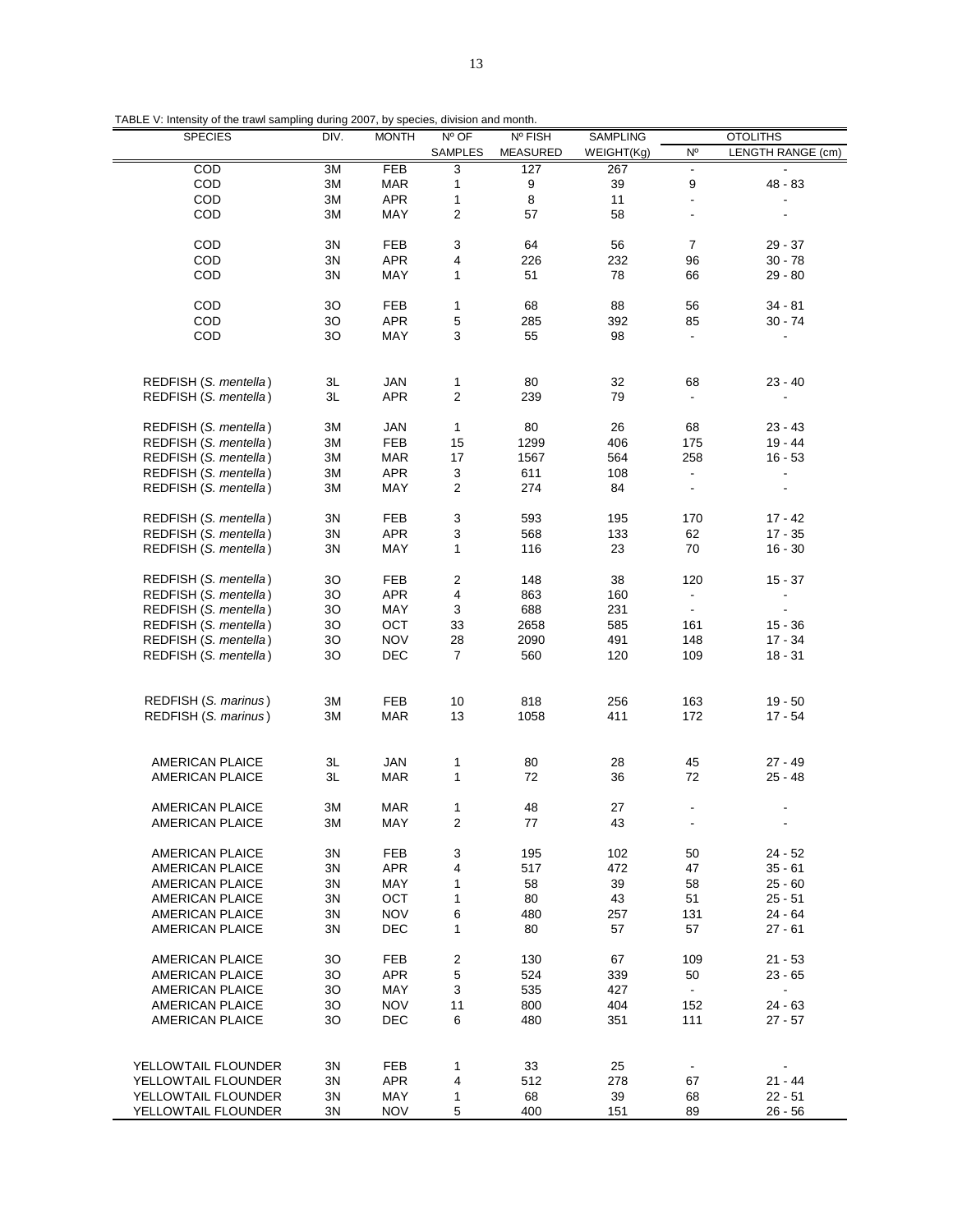| <b>SPECIES</b>                                       | DIV.     | <b>MONTH</b>      | Nº OF<br>SAMPLES | Nº FISH<br>MEASURED | <b>SAMPLING</b><br>WEIGHT(Kg) | N°                              | <b>OTOLITHS</b><br>LENGTH RANGE (cm) |
|------------------------------------------------------|----------|-------------------|------------------|---------------------|-------------------------------|---------------------------------|--------------------------------------|
| <b>GREENLAND HALIBUT</b>                             | 3L       | <b>JAN</b>        | 8                | 640                 | 547                           | 112                             | $30 - 62$                            |
| <b>GREENLAND HALIBUT</b>                             | 3L       | <b>FEB</b>        | 22               | 2442                | 2396                          | 443                             | 32 - 76                              |
| <b>GREENLAND HALIBUT</b>                             | ЗL       | <b>MAR</b>        | 25               | 3412                | 2829                          | 273                             | $32 - 64$                            |
| <b>GREENLAND HALIBUT</b>                             | ЗL       | <b>APR</b>        | 16               | 3545                | 2760                          | 127                             | $32 - 64$                            |
|                                                      |          |                   |                  |                     |                               |                                 |                                      |
| <b>GREENLAND HALIBUT</b>                             | 3M       | JAN               | 2                | 160                 | 164                           | 87                              | $37 - 63$                            |
| <b>GREENLAND HALIBUT</b>                             | 3M       | FEB               | 6                | 792                 | 656                           | 50                              | $38 - 68$                            |
| <b>GREENLAND HALIBUT</b>                             | ЗM       | MAR               | 11               | 1545                | 1299                          | 216<br>$\overline{\phantom{a}}$ | 29 - 92                              |
| <b>GREENLAND HALIBUT</b>                             | ЗM       | APR               | 3                | 464                 | 414                           |                                 | $\overline{\phantom{a}}$             |
| <b>GREENLAND HALIBUT</b>                             | 3N       | FEB               | 2                | 133                 | 126                           | 111                             | 34 - 82                              |
| <b>GREENLAND HALIBUT</b>                             | 3N       | <b>APR</b>        | 1                | 153                 | 132                           | ٠                               |                                      |
|                                                      |          |                   |                  |                     |                               |                                 |                                      |
| <b>GREENLAND HALIBUT</b><br><b>GREENLAND HALIBUT</b> | 30<br>30 | <b>APR</b><br>MAY | 1<br>1           | 112<br>109          | 78<br>81                      | ٠                               |                                      |
|                                                      |          |                   |                  |                     |                               |                                 |                                      |
|                                                      |          |                   |                  |                     |                               |                                 |                                      |
| ROUGHHEAD GRENADIER                                  | 3L       | <b>JAN</b>        | 2                | 160                 | 77                            | 75                              | $11.5 - 36.5$                        |
| ROUGHHEAD GRENADIER                                  | ЗL       | <b>FEB</b>        | 17               | 2331                | 1227                          | 403                             | $7 - 34$                             |
| ROUGHHEAD GRENADIER                                  | ЗL       | <b>MAR</b>        | 22               | 3672                | 1752                          | 235                             | $6 - 29.5$                           |
| ROUGHHEAD GRENADIER                                  | ЗL       | <b>APR</b>        | 14               | 2868                | 1306                          | 136                             | $6.5 - 32$                           |
|                                                      |          |                   |                  |                     |                               |                                 |                                      |
| ROUGHHEAD GRENADIER                                  | 3M       | FEB               | 6                | 898                 | 398                           | 50                              | $8.5 - 18.5$                         |
| ROUGHHEAD GRENADIER                                  | ЗM       | MAR               | 10               | 1473                | 799                           | 218                             | $7 - 32$                             |
| ROUGHHEAD GRENADIER                                  | ЗM       | <b>APR</b>        | 1                | 124                 | 52                            | $\overline{\phantom{a}}$        |                                      |
| ROUGHHEAD GRENADIER                                  | 3N       | FEB               | 1                | 64                  | 70                            | 64                              | $10.5 - 24.5$                        |
|                                                      |          |                   |                  |                     |                               |                                 |                                      |
| ROUGHHEAD GRENADIER                                  | 30       | MAY               | 1                | 167                 | 89                            |                                 |                                      |
|                                                      |          |                   |                  |                     |                               |                                 |                                      |
| <b>WITCH FLOUNDER</b>                                | 3L       | JAN               | 4                | 320                 | 228                           |                                 |                                      |
| WITCH FLOUNDER                                       | ЗL       | FEB               | 7                | 437                 | 227                           |                                 |                                      |
| WITCH FLOUNDER                                       | ЗL       | MAR               | 6                | 305                 | 165                           |                                 |                                      |
| WITCH FLOUNDER                                       | ЗL       | <b>APR</b>        | 4                | 223                 | 95                            |                                 |                                      |
| WITCH FLOUNDER                                       | 3M       | JAN               | 1                | 80                  | 50                            |                                 |                                      |
| WITCH FLOUNDER                                       | 3M       | <b>FEB</b>        | 3                | 169                 | 81                            |                                 |                                      |
|                                                      | 3M       |                   | 4                |                     | 97                            |                                 |                                      |
| WITCH FLOUNDER                                       |          | MAR<br>APR        | 3                | 236                 |                               |                                 |                                      |
| WITCH FLOUNDER                                       | ЗM       |                   |                  | 182                 | 81                            |                                 |                                      |
| WITCH FLOUNDER                                       | 3N       | FEB               | 1                | 35                  | 10                            |                                 |                                      |
| WITCH FLOUNDER                                       | 3N       | <b>APR</b>        | 1                | 86                  | 44                            |                                 |                                      |
| WITCH FLOUNDER                                       | 3N       | OCT               | 1                | 80                  | 47                            |                                 |                                      |
|                                                      |          |                   |                  |                     |                               |                                 |                                      |
| WITCH FLOUNDER                                       | 30       | FEB               | 1                | 158                 | 56                            |                                 |                                      |
| WITCH FLOUNDER                                       | 30       | <b>APR</b>        | 3                | 290                 | 120                           |                                 |                                      |
| WITCH FLOUNDER                                       | 30       | MAY               | 3                | 449                 | 193                           |                                 |                                      |
| <b>WITCH FLOUNDER</b>                                | 30       | OCT               | 9                | 702                 | 468                           |                                 |                                      |
| WITCH FLOUNDER                                       | 30       | <b>NOV</b>        | 5                | 400                 | 210                           |                                 |                                      |
| WITCH FLOUNDER                                       | 30       | DEC               | 1                | 80                  | 63                            |                                 |                                      |
|                                                      |          |                   |                  |                     |                               |                                 |                                      |
| WHITE HAKE                                           | 30       | <b>FEB</b>        | 1                | 41                  | 48                            |                                 |                                      |
| WHITE HAKE                                           | 30       | <b>APR</b>        | 3                | 152                 | 169                           |                                 |                                      |
| WHITE HAKE                                           | 30       | MAY               | 2                | 86                  | 92                            |                                 |                                      |
|                                                      |          |                   |                  |                     |                               |                                 |                                      |
| <b>THORNY SKATE</b>                                  | ЗL       | <b>MAR</b>        | 2                | 30                  | 122                           |                                 |                                      |
|                                                      |          |                   |                  |                     |                               |                                 |                                      |
| <b>THORNY SKATE</b>                                  | ЗM       | FEB               | 3                | 57                  | 209                           |                                 |                                      |
| <b>THORNY SKATE</b>                                  | ЗΜ       | MAR               | 4                | 91                  | 338                           |                                 |                                      |
| <b>THORNY SKATE</b>                                  | ЗM       | <b>APR</b>        | $\overline{2}$   | 49                  | 171                           |                                 |                                      |
| <b>THORNY SKATE</b>                                  | ЗМ       | MAY               | 1                | 17                  | 45                            |                                 |                                      |
| <b>THORNY SKATE</b>                                  | 3N       | <b>FEB</b>        | 1                | 60                  | 187                           |                                 |                                      |
| <b>THORNY SKATE</b>                                  | 3N       | <b>APR</b>        | 3                | 98                  | 355                           |                                 |                                      |
|                                                      |          |                   |                  |                     |                               |                                 |                                      |
| <b>THORNY SKATE</b>                                  | 30       | APR               | 3                | 119                 | 409                           |                                 |                                      |
| <b>THORNY SKATE</b>                                  | 30       | MAY               | 1                | 50                  | 170                           |                                 |                                      |
|                                                      |          |                   |                  |                     |                               |                                 |                                      |
| SPINYTAIL SKATE                                      | 3L       | <b>FEB</b>        | 3                | 38                  | 202                           |                                 |                                      |
| SPINYTAIL SKATE                                      | 3L       | <b>MAR</b>        | 7                | 94                  | 567                           |                                 |                                      |
| SPINYTAIL SKATE                                      | ЗL       | <b>APR</b>        | 6                | 69                  | 493                           |                                 |                                      |
| SPINYTAIL SKATE                                      | ЗМ       | FEB               | 2                | 34                  | 147                           |                                 |                                      |
| SPINYTAIL SKATE                                      | ЗΜ       | MAR               | 4                | 54                  | 344                           |                                 |                                      |
| SPINYTAIL SKATE                                      | ЗМ       | <b>APR</b>        | 1                | 14                  | 74                            |                                 |                                      |
|                                                      |          |                   |                  |                     |                               |                                 |                                      |
| SPINYTAIL SKATE                                      | 3N       | APR               | 1                | 12                  | 75                            |                                 |                                      |
|                                                      |          |                   |                  |                     |                               |                                 |                                      |
|                                                      |          |                   |                  |                     |                               |                                 |                                      |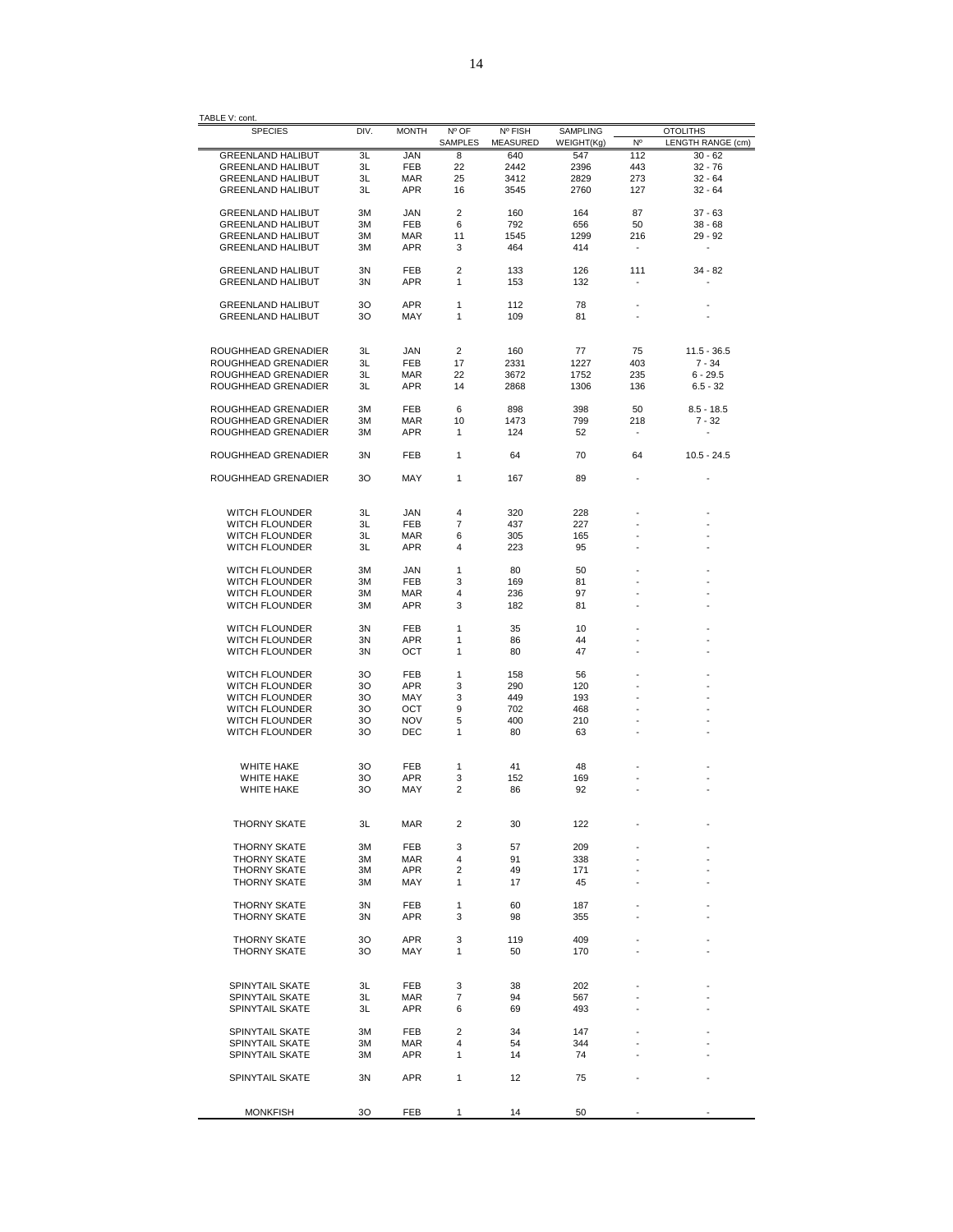| TABLE VI: Length-weight relationship by species, stock and sex in 2007. |
|-------------------------------------------------------------------------|
|-------------------------------------------------------------------------|

| Species    | <b>Stock</b> | Sex | $\mathsf a$ | $\sf b$ | n              | $r^2$ | Length interval $\overline{(cm)}$ |
|------------|--------------|-----|-------------|---------|----------------|-------|-----------------------------------|
| COD        | 3M           | т   | 0.0010      | 3.6128  | $\overline{9}$ | 0.975 | $48 - 83$                         |
|            |              |     |             |         |                |       |                                   |
| COD        | 3NO          | T   | 0.0080      | 3.0590  | 310            | 0.992 | 29-81                             |
|            |              |     |             |         |                |       |                                   |
| <b>GHL</b> | 2J3KLMNO     | F   | 0.0022      | 3.3861  | 1669           | 0.986 | 29-83                             |
| <b>GHL</b> | 2J3KLMNO     | M   | 0.0057      | 3.1184  | 1650           | 0.996 | 29-64                             |
| <b>GHL</b> | 2J3KLMNO     | T   | 0.0020      | 3.3991  | 3319           | 0.989 | 29-83                             |
|            |              |     |             |         |                |       |                                   |
| <b>WIT</b> | 2J3KL        | F   | 0.1364      | 2.2912  | 463            | 0.930 | $30 - 51$                         |
| WIT        | 2J3KL        | M   | 0.1411      | 2.2825  | 497            | 0.936 | $30 - 51$                         |
| WIT        | 2J3KL        | T   | 0.1393      | 2.2858  | 960            | 0.934 | $30 - 51$                         |
| WIT        | 3NO          | F   | 0.0953      | 2.3804  | 603            | 0.959 | $27 - 51$                         |
| WIT        | 3NO          | M   | 0.0956      | 2.3820  | 677            | 0.957 | $27 - 51$                         |
| WIT        | 3NO          | T   | 0.0952      | 2.3822  | 1280           | 0.960 | $27 - 51$                         |
|            |              |     |             |         |                |       |                                   |
| <b>PLA</b> | 3LNO         | F   | 0.0044      | 3.2071  | 1276           | 0.990 | 23-65                             |
| <b>PLA</b> | 3LNO         | M   | 0.0064      | 3.0942  | 1241           | 0.991 | $21 - 64$                         |
| <b>PLA</b> | 3LNO         | T   | 0.0041      | 3.2188  | 2517           | 0.990 | $21 - 65$                         |
|            |              |     |             |         |                |       |                                   |
| <b>YEL</b> | 3LNO         | F   | 0.0036      | 3.2656  | 276            | 0.985 | $21 - 51$                         |
| <b>YEL</b> | 3LNO         | M   | 0.0044      | 3.2129  | 258            | 0.980 | 23-56                             |
| <b>YEL</b> | 3LNO         | Τ   | 0.0037      | 3.2525  | 534            | 0.986 | $21 - 56$                         |
|            |              |     |             |         |                |       |                                   |
| <b>RHG</b> | 3LMNO        | F   | 0.3344      | 2.7500  | 1088           | 0.981 | $7 - 34$                          |
| <b>RHG</b> | 3LMNO        | M   | 0.9495      | 2.2840  | 878            | 0.963 | $6 - 28$                          |
| <b>RHG</b> | 3LMNO        | T   | 0.2987      | 2.7816  | 1966           | 0.984 | $6 - 34$                          |
|            |              |     |             |         |                |       |                                   |
| <b>REB</b> | 3LN          | F   | 0.0186      | 2.9355  | 193            | 0.980 | $17 - 42$                         |
| <b>REB</b> | 3LN          | M   | 0.0190      | 2.9106  | 189            | 0.968 | 16-40                             |
| <b>REB</b> | 3LN          | T   | 0.0207      | 2.8946  | 382            | 0.982 | 16-42                             |
| <b>REB</b> | 3M           | F   | 0.0121      | 3.0493  | 1051           | 0.988 | 16-53                             |
| <b>REB</b> | 3M           | M   | 0.0120      | 3.0481  | 1217           | 0.990 | 17-50                             |
| <b>REB</b> | 3M           | Τ   | 0.0100      | 3.1018  | 2268           | 0.991 | 16-53                             |
|            |              |     |             |         |                |       |                                   |
| <b>REB</b> | 3O           | F   | 0.0174      | 2.9353  | 2766           | 0.986 | 15-37                             |
| <b>REB</b> | 3O           | M   | 0.0122      | 3.0354  | 2822           | 0.977 | 15-34                             |
| <b>REB</b> | 3O           | Τ   | 0.0143      | 2.9914  | 5588           | 0.988 | 15-37                             |
|            |              |     |             |         |                |       |                                   |
| <b>REG</b> | 3M           | F   | 0.0143      | 3.0062  | 890            | 0.985 | 18-50                             |
| <b>REG</b> | 3M           | M   | 0.0170      | 2.9528  | 983            | 0.986 | 17-54                             |
| <b>REG</b> | 3M           | T   | 0.0148      | 2.9987  | 1874           | 0.988 | 17-54                             |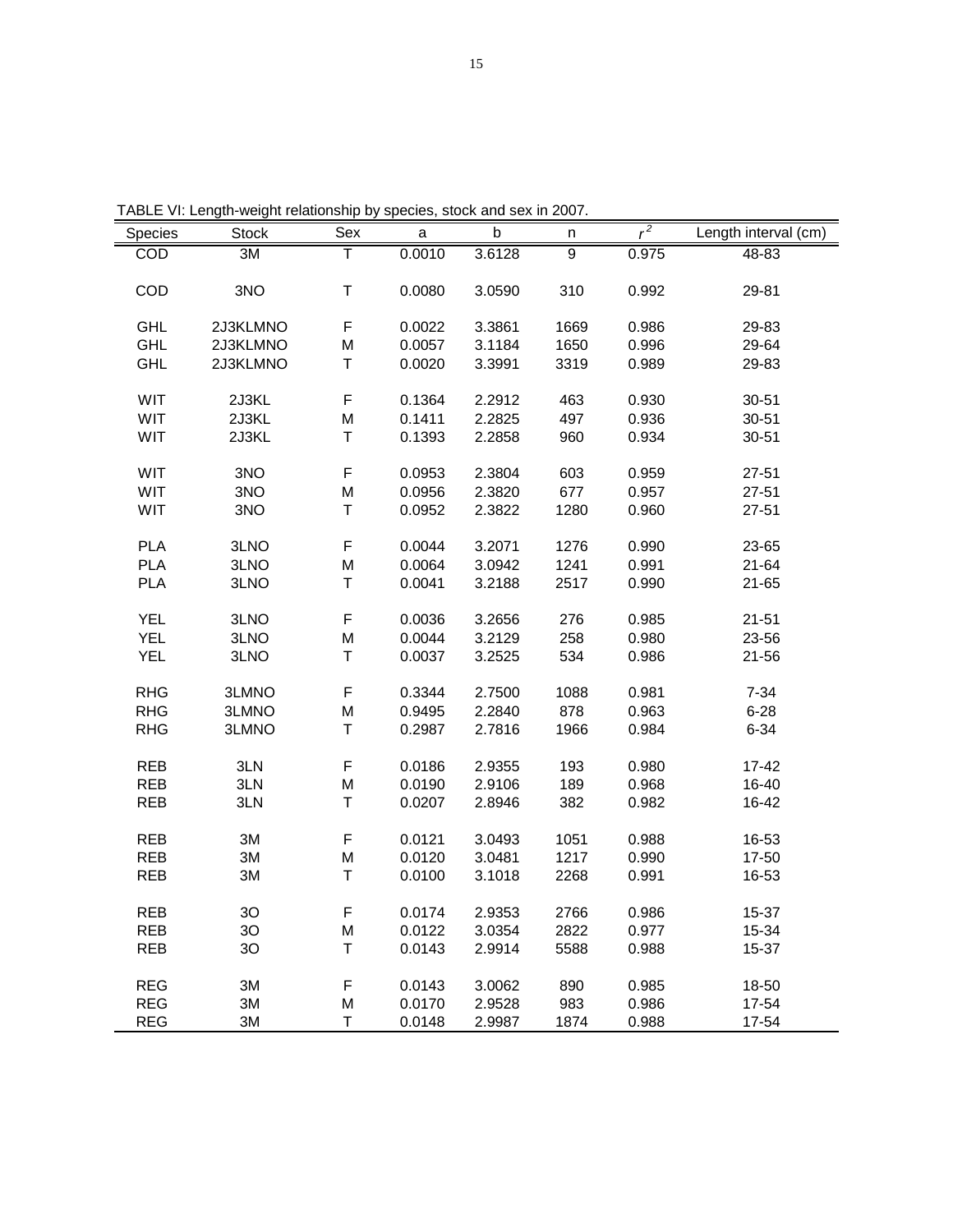|  |  |  |  | TABLE VII: COD, DIV. 3M, 2007: length composition (0/000) of the 130mm trawl catches. |
|--|--|--|--|---------------------------------------------------------------------------------------|
|--|--|--|--|---------------------------------------------------------------------------------------|

| LENGTH<br><b>GROUP</b> | FEB     | <b>MAR</b> | <b>APR</b> | MAY            | 1st $Q$ . | 2ndQ.   |                | YEAR LENGTH<br><b>GROUP</b> |
|------------------------|---------|------------|------------|----------------|-----------|---------|----------------|-----------------------------|
|                        |         |            |            |                |           |         |                |                             |
| 30                     |         |            |            | 64.1           |           | 59.0    | 2.0            | 30                          |
| 33                     |         |            |            | 69.6           |           | 64.1    | 2.1            | 33                          |
| 36                     |         |            |            | 69.6           |           | 64.1    | 2.1            | 36                          |
| 39                     |         |            |            | 153.8          |           | 141.7   | 4.7            | 39                          |
| 42                     |         |            | 250.0      | 109.9          |           | 120.9   | 4.0            | 42                          |
| 45                     | 11.3    |            | 250.0      | 153.8          | 11.2      | 161.4   | 16.2           | 45                          |
| 48                     | 90.0    | 222.2      | 125.0      | 148.3          | 90.4      | 146.5   | 92.2           | 48                          |
| 51                     | 80.4    |            | 125.0      | 95.3           | 80.2      | 97.6    | 80.8           | 51                          |
| 54                     | 80.4    |            | 250.0      | 60.5           | 80.1      | 75.4    | 80.0           | 54                          |
| 57                     | 101.8   |            |            | 60.5           | 101.5     | 55.7    | 100.0          | 57                          |
| 60                     | 158.8   |            |            |                | 158.3     |         | 153.1          | 60                          |
| 63                     | 188.1   | 222.2      |            |                | 188.2     |         | 182.0          | 63                          |
| 66                     | 109.4   | 222.2      |            |                | 109.7     |         | 106.1          | 66                          |
| 69                     | 89.3    |            |            | 14.6           | 89.0      | 13.5    | 86.5           | 69                          |
| 72                     | 70.2    |            |            |                | 70.0      |         | 67.6           | 72                          |
| 75                     | 9.9     |            |            |                | 9.9       |         | 9.5            | 75                          |
| 78                     |         | 111.1      |            |                | 0.3       |         | 0.3            | 78                          |
| 81                     | 9.9     | 222.2      |            |                | 10.5      |         | 10.2           | 81                          |
| 84                     | 0.6     |            |            |                | 0.6       |         | 0.6            | 84                          |
| <b>TOTAL</b>           | 1000    | 1000       | 1000       | 1000           | 1000      | 1000    | 1000           |                             |
| No. SAMPLES            | 3       | 1          | 1          | $\overline{2}$ | 4         | 3       | $\overline{7}$ |                             |
| SAMPLING WEIGHT(kg)    | 267     | 39         | 11         | 58             | 306       | 69      | 375            |                             |
| No. F.MEASURED         | 127     | 9          | 8          | 57             | 136       | 65      | 201            |                             |
| MEAN LENGTH(cm)        | 62.0    | 67.5       | 49.1       | 45.5           | 62.0      | 45.8    | 61.5           |                             |
| MEAN WEIGHT (g)        | 2797    | 3741       | 1400       | 1183           | 2800      | 1200    | 2747           |                             |
| DEPTH RANGE (m)        | 240/481 | 362/417    | 424/442    | 349/481        | 240/481   | 349/481 | 240/481        |                             |

TABLE VIII-A : COD, DIV. 3N, 2007: length composition (0/000) of the 130mm trawl catches.

| <b>LENGTH</b>          | <b>FEB</b> | <b>APR</b> | MAY     | 1st Q.  | 2nd Q. |                | YEAR LENGTH  |
|------------------------|------------|------------|---------|---------|--------|----------------|--------------|
| <b>GROUP</b>           |            |            |         |         |        |                | <b>GROUP</b> |
| 21                     | 23.3       |            |         | 23.3    |        | 2.0            | 21           |
| 24                     | 11.6       |            |         | 11.6    |        | 1.0            | 24           |
| 27                     | 17.4       |            | 19.6    | 17.4    | 5.5    | 6.5            | 27           |
| 30                     | 139.5      | 19.6       | 215.7   | 139.5   | 74.7   | 80.3           | 30           |
| 33                     | 87.8       | 53.1       |         | 87.8    | 38.2   | 42.5           | 33           |
| 36                     | 108.3      | 155.6      | 156.9   | 108.3   | 155.9  | 151.8          | 36           |
| 39                     | 94.1       | 363.8      | 98.0    | 94.1    | 289.1  | 272.1          | 39           |
| 42                     | 185.5      | 162.8      | 137.3   | 185.5   | 155.6  | 158.2          | 42           |
| 45                     | 61.8       | 174.4      | 117.6   | 61.8    | 158.5  | 150.1          | 45           |
| 48                     | 41.2       | 31.2       | 19.6    | 41.2    | 27.9   | 29.1           | 48           |
| 51                     | 41.2       | 4.9        |         | 41.2    | 3.5    | 6.8            | 51           |
| 54                     | 32.2       |            | 39.2    | 32.2    | 11.0   | 12.9           | 54           |
| 57                     | 41.2       | 10.9       |         | 41.2    | 7.8    | 10.7           | 57           |
| 60                     | 32.2       | 3.8        | 19.6    | 32.2    | 8.2    | 10.3           | 60           |
| 63                     | 41.2       | 3.8        | 39.2    | 41.2    | 13.8   | 16.1           | 63           |
| 66                     | 20.6       |            |         | 20.6    |        | 1.8            | 66           |
| 69                     | 20.6       | 1.6        | 39.2    | 20.6    | 12.2   | 12.9           | 69           |
| 72                     |            |            | 19.6    |         | 5.5    | 5.0            | 72           |
| 75                     |            |            | 19.6    |         | 5.5    | 5.0            | 75           |
| 78                     |            | 8.1        | 58.8    |         | 22.4   | 20.5           | 78           |
| 81                     |            | 2.2        |         |         | 1.6    | 1.4            | 81           |
| 84                     |            |            |         |         |        |                | 84           |
| 87                     |            |            |         |         |        |                | 87           |
| 90                     |            |            |         |         |        |                | 90           |
| 93                     |            | 2.2        |         |         | 1.6    | 1.4            | 93           |
| 96                     |            |            |         |         |        |                | 96           |
| 99                     |            |            |         |         |        |                | 99           |
| 102                    |            | 2.2        |         |         | 1.6    | 1.4            | 102          |
| <b>TOTAL</b>           | 1000       | 1000       | 1000    | 1000    | 1000   | 1000           |              |
| No. SAMPLES            | 3          | 3          | 1       | 3       | 4      | $\overline{7}$ |              |
| SAMPLING WEIGHT(kg)    | 56         | 208        | 78      | 56      | 286    | 341            |              |
| No. F.MEASURED         | 64         | 208        | 51      | 64      | 259    | 323            |              |
| <b>MEAN LENGTH(cm)</b> | 43.5       | 42.5       | 45.9    | 43.5    | 43.5   | 43.5           |              |
| MEAN WEIGHT (g)        | 1002       | 853        | 1316    | 1002    | 983    | 985            |              |
| DEPTH RANGE (m)        | 316/346    | 59/359     | 335/548 | 316/346 | 59/548 | 59/548         |              |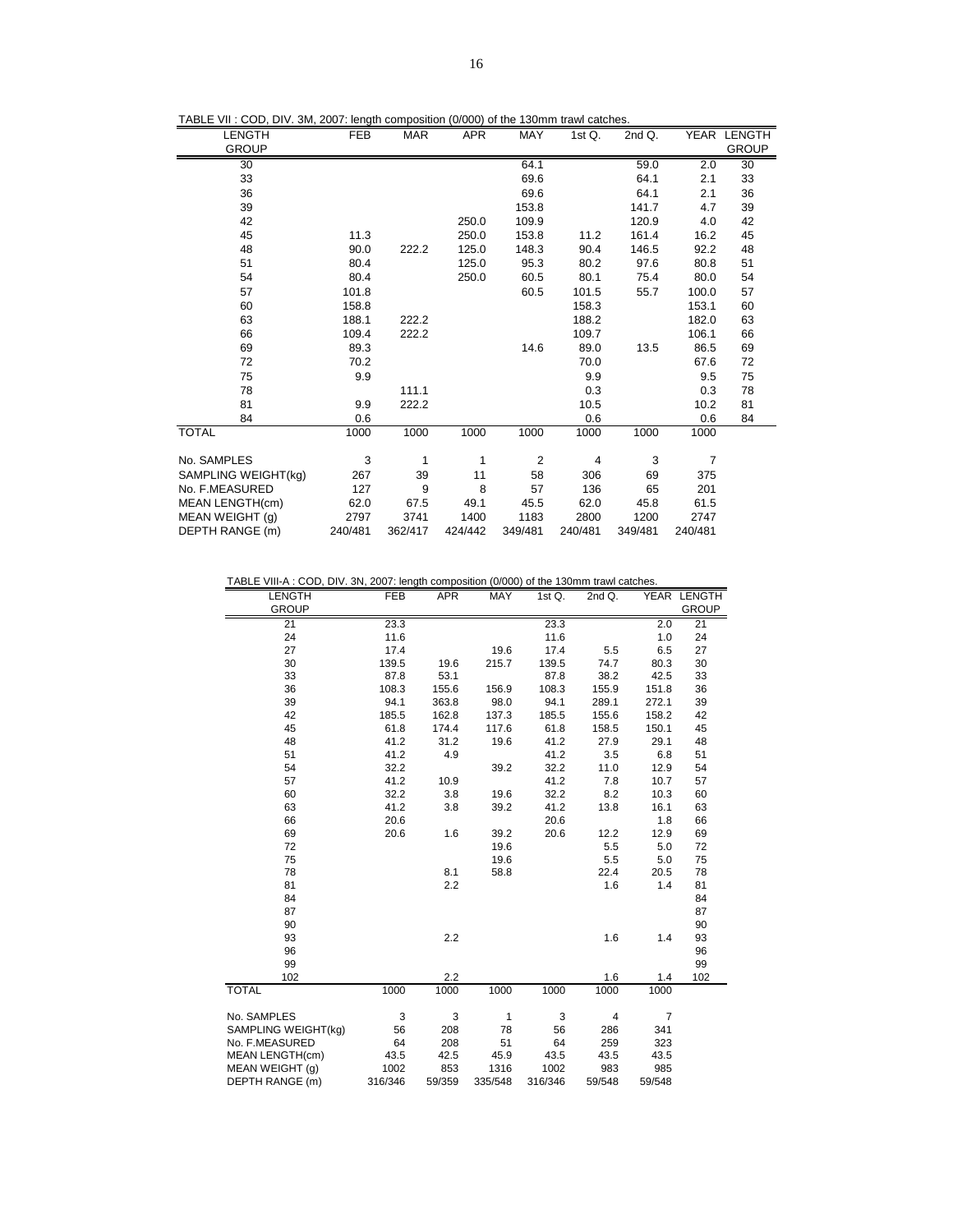| LENGTH                 |         | APR LENGTH  |
|------------------------|---------|-------------|
| <b>GROUP</b>           |         | =YEAR GROUP |
| 42                     | 388.9   | 42          |
| 45                     | 166.7   | 45          |
| 48                     | 222.2   | 48          |
| 51                     | 55.6    | 51          |
| 54                     | 55.6    | 54          |
| 57                     | 111.1   | 57          |
| <b>TOTAL</b>           | 1000    |             |
| No. SAMPLES            | 1       |             |
| SAMPLING WEIGHT(kg)    | 24      |             |
| No. F.MEASURED         | 18      |             |
| <b>MEAN LENGTH(cm)</b> | 48.2    |             |
| MEAN WEIGHT (g)        | 1166    |             |
| DEPTH RANGE (m)        | 331/366 |             |

TABLE VIII-B : COD, DIV. 3N, 2007: length composition (0/000) of the 280mm trawl catches.

TABLE IX-A : COD, DIV. 3O, 2007: length composition (0/000) of the 130mm trawl catches.

| <b>LENGTH</b><br><b>GROUP</b> | FEB     | <b>APR</b> | <b>MAY</b> | 1st Q.  | $\overline{2}$ nd Q. |        | YEAR LENGTH<br><b>GROUP</b> |
|-------------------------------|---------|------------|------------|---------|----------------------|--------|-----------------------------|
|                               |         |            |            |         |                      |        |                             |
| 30                            |         | 3.2        |            |         | 2.9                  | 2.5    | 30                          |
| 33                            | 14.7    | 17.7       |            | 14.7    | 15.6                 | 15.5   | 33                          |
| 36                            | 147.1   | 42.3       | 16.8       | 147.1   | 39.3                 | 51.0   | 36                          |
| 39                            | 88.2    | 45.0       | 134.3      | 88.2    | 55.5                 | 59.1   | 39                          |
| 42                            | 44.1    | 71.1       | 58.5       | 44.1    | 69.6                 | 66.8   | 42                          |
| 45                            | 294.1   | 91.5       | 125.2      | 294.1   | 95.5                 | 117.1  | 45                          |
| 48                            | 205.9   | 122.2      | 125.2      | 205.9   | 122.6                | 131.7  | 48                          |
| 51                            | 88.2    | 180.2      | 143.5      | 88.2    | 175.8                | 166.3  | 51                          |
| 54                            | 29.4    | 125.3      | 153.6      | 29.4    | 128.7                | 117.9  | 54                          |
| 57                            | 29.4    | 111.3      | 10.1       | 29.4    | 99.4                 | 91.7   | 57                          |
| 60                            |         | 85.9       | 85.0       |         | 85.8                 | 76.5   | 60                          |
| 63                            | 29.4    | 59.8       | 62.0       | 29.4    | 60.0                 | 56.7   | 63                          |
| 66                            |         | 31.6       | 45.2       |         | 33.2                 | 29.6   | 66                          |
| 69                            |         | 0.6        | 10.1       |         | 1.8                  | 1.6    | 69                          |
| 72                            |         | 12.2       | 30.3       |         | 14.3                 | 12.8   | 72                          |
| 75                            |         |            |            |         |                      |        | 75                          |
| 78                            | 14.7    |            |            | 14.7    |                      | 1.6    | 78                          |
| 81                            | 14.7    |            |            | 14.7    |                      | 1.6    | 81                          |
| <b>TOTAL</b>                  | 1000    | 1000       | 1000       | 1000    | 1000                 | 1000   |                             |
|                               |         |            |            |         |                      |        |                             |
| No. SAMPLES                   | 1       | 4          | 3          | 1       | $\overline{7}$       | 8      |                             |
| SAMPLING WEIGHT(kg)           | 88      | 364        | 98         | 88      | 462                  | 551    |                             |
| No. F.MEASURED                | 68      | 253        | 55         | 68      | 308                  | 376    |                             |
| MEAN LENGTH(cm)               | 47.6    | 52.7       | 52.5       | 47.6    | 52.6                 | 52.1   |                             |
| MEAN WEIGHT (g)               | 1211    | 1591       | 1600       | 1211    | 1592                 | 1551   |                             |
| DEPTH RANGE (m)               | 290/391 | 94/455     | 361/531    | 290/391 | 94/531               | 94/531 |                             |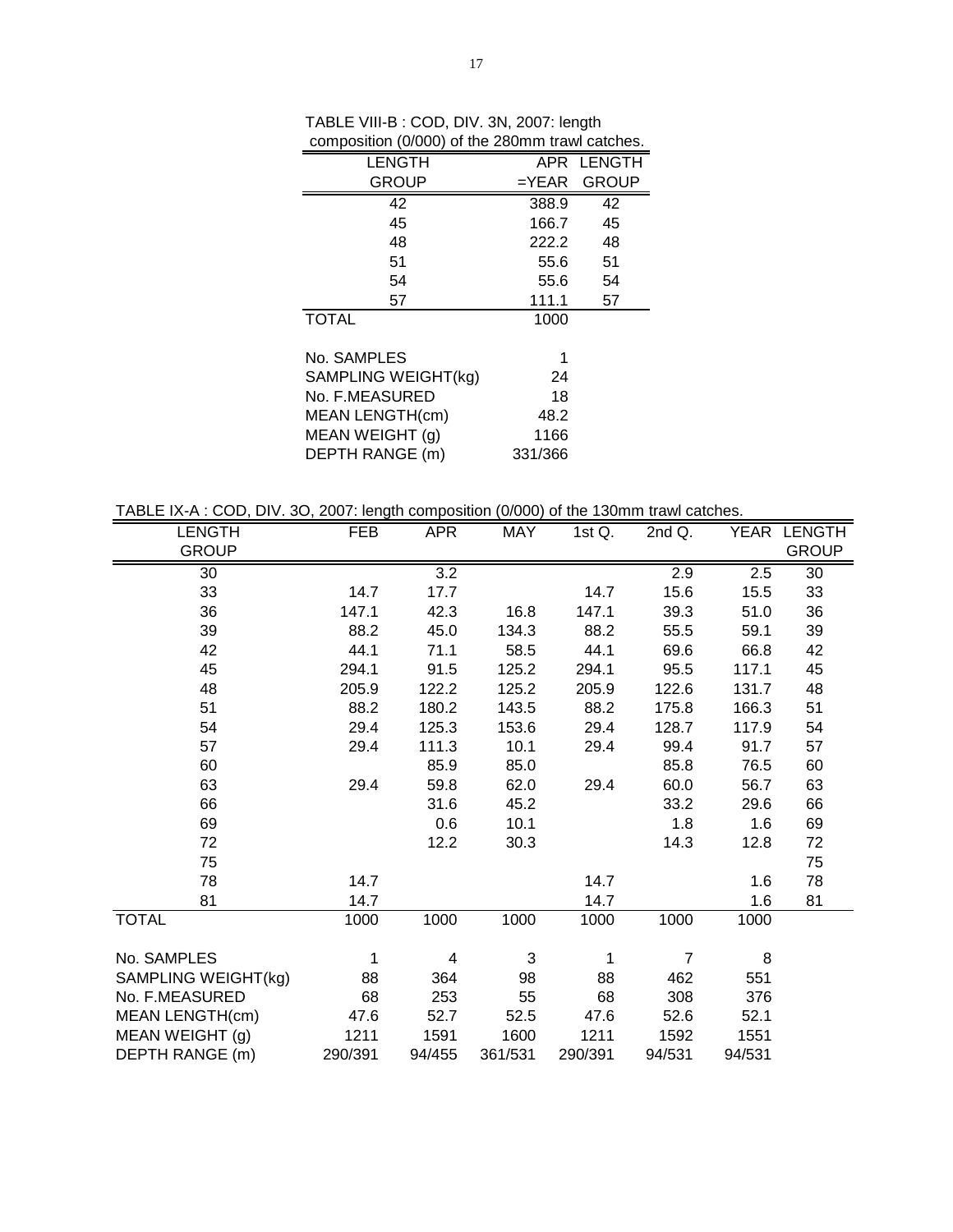| composition (cross) or the zoomin trawi catolico. |          |              |
|---------------------------------------------------|----------|--------------|
| <b>LENGTH</b>                                     |          | APR LENGTH   |
| <b>GROUP</b>                                      | $=$ YEAR | <b>GROUP</b> |
| 30                                                | 31.3     | 30           |
| 33                                                | 31.3     | 33           |
| 36                                                | 93.8     | 36           |
| 39                                                | 218.8    | 39           |
| 42                                                | 375.0    | 42           |
| 45                                                | 31.3     | 45           |
| 48                                                | 93.8     | 48           |
| 51                                                | 31.3     | 51           |
| 54                                                | 93.8     | 54           |
| <b>TOTAL</b>                                      | 1000     |              |
|                                                   |          |              |
| No. SAMPLES                                       | 1        |              |
| SAMPLING WEIGHT(kg)                               | 28       |              |
| No. F.MEASURED                                    | 32       |              |
| MEAN LENGTH(cm)                                   | 43.7     |              |
| MEAN WEIGHT (q)                                   | 881      |              |
| DEPTH RANGE (m)                                   | 137/137  |              |

| TABLE IX-B : COD, DIV. 3O, 2007: length         |
|-------------------------------------------------|
| composition (0/000) of the 280mm trawl catches. |

| TABLE X: REDFISH (S. mentella), DIV. 3L, 2007: length composition (0/000) of the 130mm trawl catches. |  |  |
|-------------------------------------------------------------------------------------------------------|--|--|
|                                                                                                       |  |  |

| <b>LENGTH</b>       | <b>JAN</b> | <b>APR</b>       | 1st $Q$ . | 2nd Q.           |          | YEAR LENGTH  |
|---------------------|------------|------------------|-----------|------------------|----------|--------------|
| <b>GROUP</b>        |            |                  |           |                  |          | <b>GROUP</b> |
| 19                  |            | 17.1             |           | 17.1             | 10.1     | 19           |
| 20                  |            | 56.7             |           | 56.7             | 33.6     | 20           |
| 21                  |            | 30.1             |           | 30.1             | 17.9     | 21           |
| 22                  |            | 58.8             |           | 58.8             | 34.8     | 22           |
| 23                  | 25.0       | 66.4             | 25.0      | 66.4             | 49.5     | 23           |
| 24                  | 25.0       | 48.4             | 25.0      | 48.4             | 38.9     | 24           |
| 25                  | 62.5       | 40.8             | 62.5      | 40.8             | 49.6     | 25           |
| 26                  | 50.0       | 43.2             | 50.0      | 43.2             | 46.0     | 26           |
| 27                  | 12.5       | 37.7             | 12.5      | 37.7             | 27.5     | 27           |
| 28                  | 200.0      | 62.7             | 200.0     | 62.7             | 118.6    | 28           |
| 29                  | 62.5       | 118.8            | 62.5      | 118.8            | 95.9     | 29           |
| 30                  | 100.0      | 69.2             | 100.0     | 69.2             | 81.7     | 30           |
| 31                  | 87.5       | 63.7             | 87.5      | 63.7             | 73.4     | 31           |
| 32                  | 175.0      | 106.7            | 175.0     | 106.7            | 134.5    | 32           |
| 33                  | 25.0       | 101.2            | 25.0      | 101.2            | 70.2     | 33           |
| 34                  | 87.5       | 35.0             | 87.5      | 35.0             | 56.4     | 34           |
| 35                  | 12.5       | 36.6             | 12.5      | 36.6             | 26.8     | 35           |
| 36                  | 50.0       | 7.0              | 50.0      | 7.0              | 24.5     | 36           |
| 37                  |            |                  |           |                  |          | 37           |
| 38                  |            |                  |           |                  |          | 38           |
| 39                  | 12.5       |                  | 12.5      |                  | 5.1      | 39           |
| 40                  | 12.5       |                  | 12.5      |                  | 5.1      | 40           |
| <b>TOTAL</b>        | 1000       | 1000             | 1000      | 1000             | 1000     |              |
| No. SAMPLES         | 1          | $\overline{2}$   | 1         | $\overline{2}$   | 3        |              |
| SAMPLING WEIGHT(kg) | 32         | 79               | 32        | 79               | 110      |              |
| No. F.MEASURED      | 80         | 239              | 80        | 239              | 319      |              |
| MEAN LENGTH(cm)     | 30.6       | 28.5             | 30.6      | 28.5             | 29.3     |              |
| MEAN WEIGHT (g)     | 431        | 357              | 431       | 357              | 387      |              |
| DEPTH RANGE (m)     |            | 727/842 861/1028 |           | 727/842 861/1028 | 727/1028 |              |
|                     |            |                  |           |                  |          |              |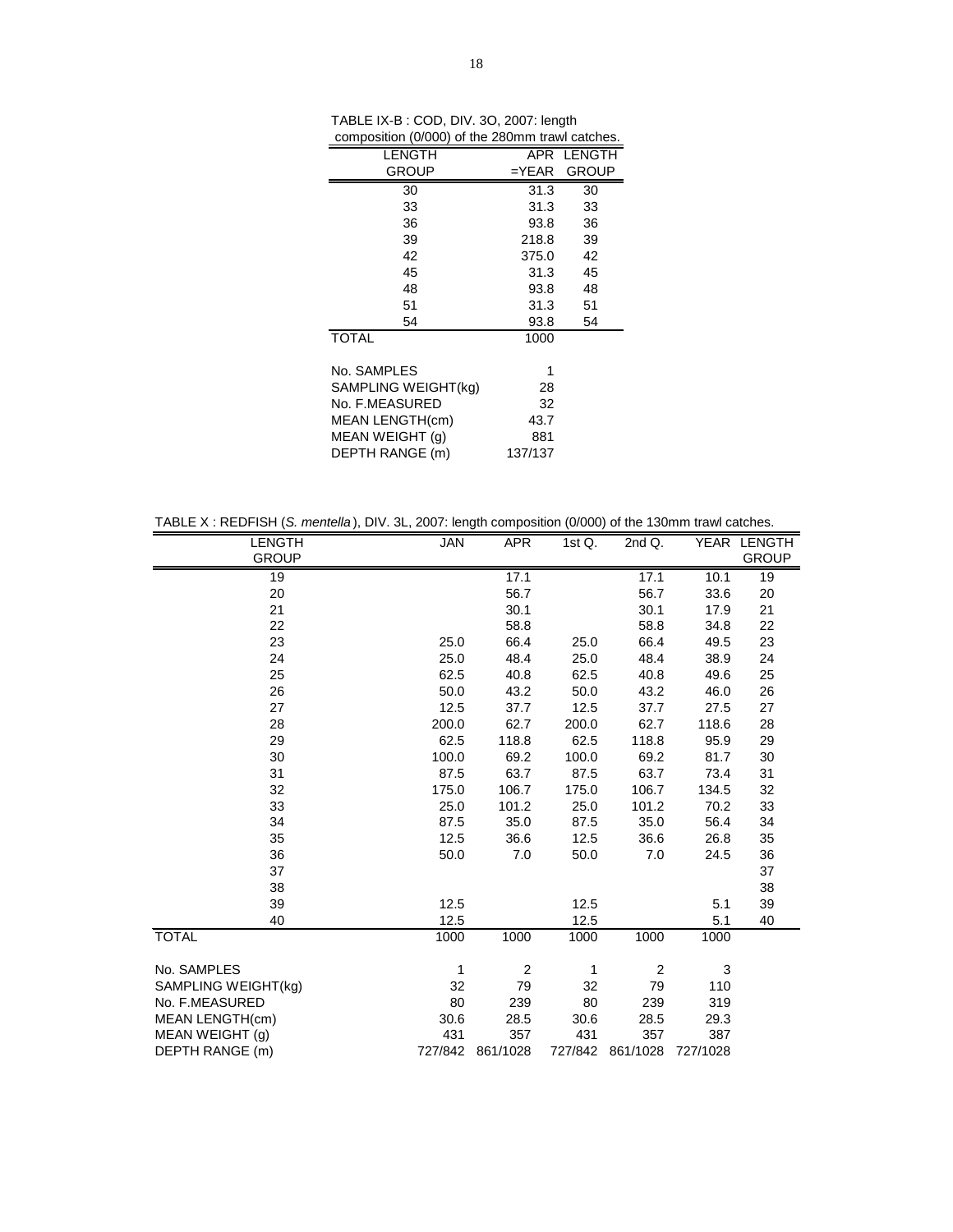| LENGTH                 | JAN          | FEB     | <b>MAR</b> | APR     | MAY            | 1st Q.  | 2nd Q.  |         | YEAR LENGTH  |
|------------------------|--------------|---------|------------|---------|----------------|---------|---------|---------|--------------|
| <b>GROUP</b>           |              |         |            |         |                |         |         |         | <b>GROUP</b> |
| 16                     |              |         | 0.3        | 1.9     |                | 0.2     | 1.4     | 0.3     | 16           |
| 17                     |              |         | 0.3        | 8.3     |                | 0.2     | 6.2     | 0.7     | 17           |
| 18                     |              |         | 9.0        | 14.0    |                | 5.8     | 10.5    | 6.2     | 18           |
| 19                     |              | 13.7    | 43.1       | 41.7    | 4.9            | 32.7    | 32.5    | 32.7    | 19           |
| 20                     |              | 24.9    | 23.2       | 111.0   | 36.5           | 23.7    | 92.3    | 29.0    | 20           |
| 21                     |              | 21.6    | 48.1       | 173.5   | 45.6           | 38.7    | 141.4   | 46.7    | 21           |
| 22                     |              | 40.9    | 7.5        | 206.7   | 120.2          | 18.9    | 185.0   | 31.9    | 22           |
| 23                     | 25.0         | 58.9    | 7.0        | 195.9   | 96.3           | 25.0    | 170.9   | 36.3    | 23           |
| 24                     | 100.0        | 81.5    | 6.4        | 110.0   | 73.1           | 32.8    | 100.8   | 38.0    | 24           |
| 25                     | 50.0         | 98.7    | 7.7        | 53.8    | 66.2           | 39.2    |         | 40.6    | 25           |
|                        |              |         |            |         |                |         | 56.9    |         |              |
| 26                     | 37.5         | 69.6    | 68.2       | 36.6    | 91.5           | 68.5    | 50.4    | 67.1    | 26           |
| 27                     | 200.0        | 93.0    | 67.1       | 20.0    | 84.5           | 76.8    | 36.2    | 73.7    | 27           |
| 28                     | 175.0        | 67.0    | 80.1       | 11.3    | 87.9           | 76.2    | 30.5    | 72.6    | 28           |
| 29                     | 87.5         | 115.1   | 92.0       | 5.7     | 99.1           | 99.9    | 29.1    | 94.4    | 29           |
| 30                     | 87.5         | 112.3   | 110.9      | 6.7     | 102.5          | 111.2   | 30.7    | 105.0   | 30           |
| 31                     | 75.0         | 86.7    | 95.7       | 2.9     | 41.3           | 92.4    | 12.5    | 86.2    | 31           |
| 32                     |              | 57.0    | 100.8      |         | 25.2           | 85.1    | 6.3     | 79.0    | 32           |
| 33                     | 75.0         | 29.6    | 82.5       |         | 14.0           | 64.3    | 3.5     | 59.6    | 33           |
| 34                     | 37.5         | 13.7    | 61.7       |         | 8.4            | 45.1    | 2.1     | 41.7    | 34           |
| 35                     |              | 1.6     | 49.0       |         | 2.8            | 32.4    | 0.7     | 29.9    | 35           |
| 36                     |              | 1.9     | 24.7       |         |                | 16.8    |         | 15.4    | 36           |
| 37                     | 25.0         | 3.5     | 2.3        |         |                | 2.9     |         | 2.7     | 37           |
| 38                     |              | 3.0     | 2.1        |         |                | 2.4     |         | 2.2     | 38           |
| 39                     |              | 4.1     | 2.1        |         |                | 2.8     |         | 2.6     | 39           |
| 40                     |              |         | 0.3        |         |                | 0.2     |         | 0.2     | 40           |
| 41                     | 12.5         |         | 2.4        |         |                | 1.6     |         | 1.5     | 41           |
| 42                     |              |         | 0.9        |         |                | 0.6     |         | 0.6     | 42           |
| 43                     | 12.5         | 0.8     |            |         |                | 0.4     |         | 0.3     | 43           |
| 44                     |              | 0.8     | 0.9        |         |                | 0.9     |         | 0.8     | 44           |
| 45                     |              |         | 0.6        |         |                | 0.4     |         | 0.4     | 45           |
| 46                     |              |         | 0.9        |         |                | 0.6     |         | 0.5     | 46           |
| 47                     |              |         |            |         |                |         |         |         | 47           |
| 48                     |              |         |            |         |                |         |         |         | 48           |
| 49                     |              |         | 0.4        |         |                | 0.3     |         | 0.3     | 49           |
| 50                     |              |         | 1.4        |         |                | 0.9     |         | 0.8     | 50           |
| 51                     |              |         |            |         |                |         |         |         | 51           |
| 52                     |              |         |            |         |                |         |         |         | 52           |
| 53                     |              |         | 0.4        |         |                | 0.2     |         | 0.2     | 53           |
| <b>TOTAL</b>           | 1000         | 1000    | 1000       | 1000    | 1000           | 1000    | 1000    | 1000    |              |
|                        |              |         |            |         |                |         |         |         |              |
| No. SAMPLES            | $\mathbf{1}$ | 15      | 17         | 3       | $\overline{2}$ | 33      | 5       | 38      |              |
| SAMPLING WEIGHT(kg)    | 26           | 406     | 564        | 108     | 84             | 996     | 192     | 1188    |              |
| No. F.MEASURED         | 80           | 1299    | 1567       | 611     | 274            | 2946    | 885     | 3831    |              |
| <b>MEAN LENGTH(cm)</b> | 29.2         | 27.8    | 29.7       | 22.9    | 26.6           | 29.1    | 23.8    | 28.6    |              |
| MEAN WEIGHT (g)        | 372          | 323     | 400        | 173     | 279            | 373     | 199     | 360     |              |
| DEPTH RANGE (m)        | 736/846      | 287/786 | 227/865    | 424/665 | 349/481        | 227/865 | 349/665 | 227/865 |              |

TABLE XI : REDFISH (*S. mentella* ), DIV. 3M, 2007: length composition (0/000) of the 130mm trawl catches.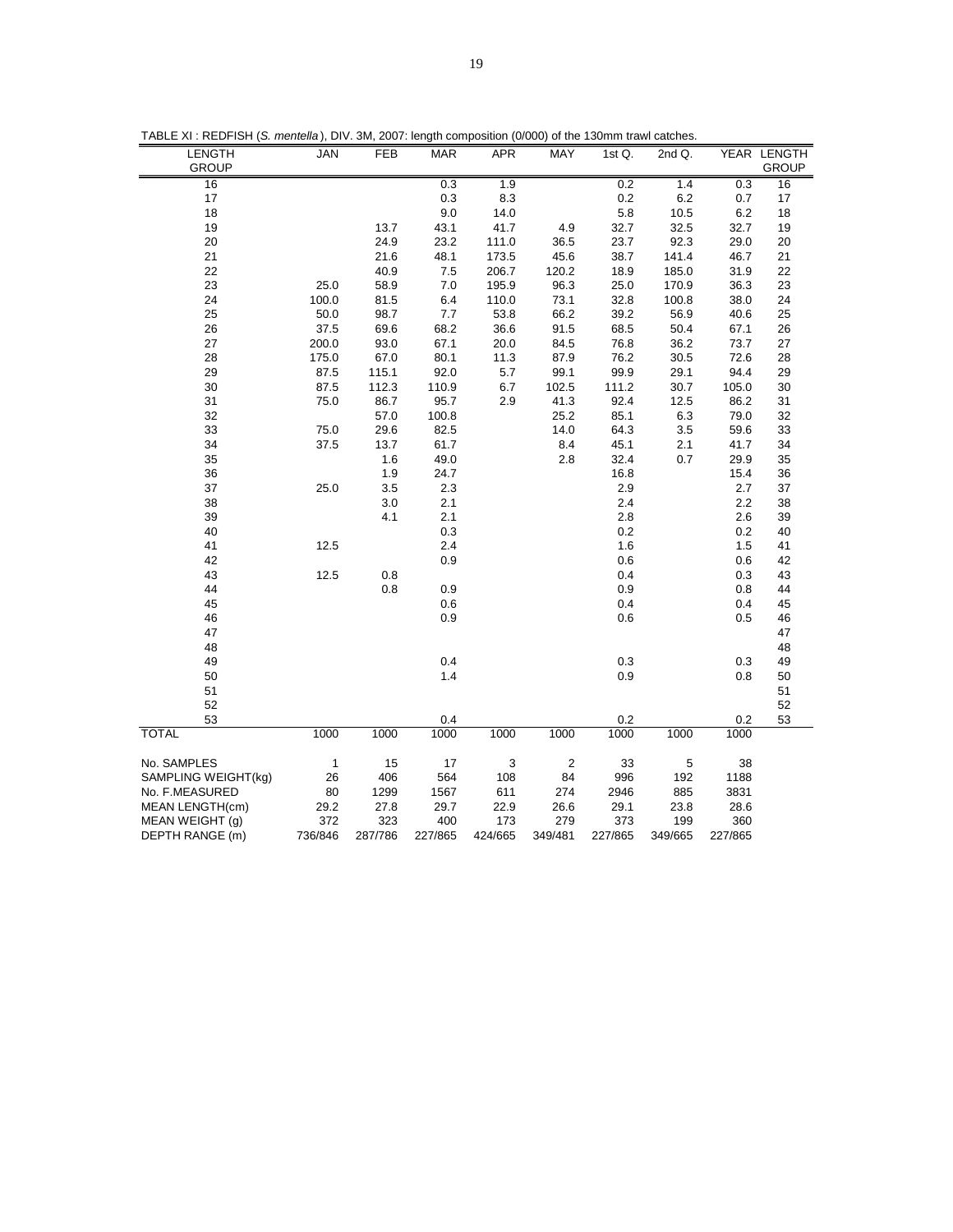|  |  | TABLE XII-A : REDFISH (S. mentella), DIV. 3N, 2007: length composition (0/000) of the 130mm trawl catches. |
|--|--|------------------------------------------------------------------------------------------------------------|
|--|--|------------------------------------------------------------------------------------------------------------|

| <b>LENGTH</b>          | <b>FEB</b> | <b>APR</b>     | MAY     | 1st Q.  | 2nd Q.  |         | YEAR LENGTH  |
|------------------------|------------|----------------|---------|---------|---------|---------|--------------|
| <b>GROUP</b>           |            |                |         |         |         |         | <b>GROUP</b> |
| 16                     |            |                | 17.2    |         | 9.4     | 6.8     | 16           |
| 17                     | 2.2        | 8.7            | 8.6     | 2.2     | 8.7     | 6.9     | 17           |
| 18                     | 4.4        | 8.4            |         | 4.4     | 3.8     | 4.0     | 18           |
| 19                     | 28.3       | 18.7           | 94.8    | 28.3    | 60.1    | 51.3    | 19           |
| 20                     | 39.2       | 64.7           | 206.9   | 39.2    | 142.1   | 113.6   | 20           |
| 21                     | 102.3      | 248.6          | 258.6   | 102.3   | 254.1   | 212.1   | 21           |
| 22                     | 113.3      | 278.8          | 137.9   | 113.3   | 202.2   | 177.6   | 22           |
| 23                     | 132.7      | 166.1          | 120.7   | 132.7   | 141.4   | 139.0   | 23           |
| 24                     | 84.6       | 64.3           | 51.7    | 84.6    | 57.5    | 65.0    | 24           |
| 25                     | 76.2       | 29.6           | 17.2    | 76.2    | 22.9    | 37.6    | 25           |
| 26                     | 79.7       | 19.6           | 25.9    | 79.7    | 23.0    | 38.7    | 26           |
| 27                     | 42.7       | 25.8           | 25.9    | 42.7    | 25.8    | 30.5    | 27           |
| 28                     | 27.2       | 8.4            | 17.2    | 27.2    | 13.2    | 17.1    | 28           |
| 29                     | 20.0       | 8.7            | 8.6     | 20.0    | 8.7     | 11.8    | 29           |
| 30                     | 19.0       | 17.4           | 8.6     | 19.0    | 12.6    | 14.4    | 30           |
| 31                     | 9.9        | 9.0            |         | 9.9     | 4.1     | 5.7     | 31           |
| 32                     | 28.2       | 2.2            |         | 28.2    | 1.0     | 8.5     | 32           |
| 33                     | 42.5       | 1.9            |         | 42.5    | 0.9     | 12.4    | 33           |
| 34                     | 32.1       | 1.6            |         | 32.1    | 0.7     | 9.4     | 34           |
| 35                     | 27.5       | 10.3           |         | 27.5    | 4.7     | 11.0    | 35           |
| 36                     | 39.7       | 3.8            |         | 39.7    | 1.7     | 12.2    | 36           |
| 37                     | 16.9       | 1.9            |         | 16.9    | 0.9     | 5.3     | 37           |
| 38                     | 16.8       | 1.3            |         | 16.8    | 0.6     | 5.1     | 38           |
| 39                     | 8.4        | 0.3            |         | 8.4     | 0.1     | 2.4     | 39           |
| 40                     | 4.2        |                |         | 4.2     |         | 1.2     | 40           |
| 41                     |            |                |         |         |         |         | 41           |
| 42                     | 2.1        |                |         | 2.1     |         | 0.6     | 42           |
| <b>TOTAL</b>           | 1000       | 1000           | 1000    | 1000    | 1000    | 1000    |              |
| No. SAMPLES            | 3          | $\overline{2}$ | 1       | 3       | 3       | 6       |              |
| SAMPLING WEIGHT(kg)    | 195        | 83             | 23      | 195     | 106     | 301     |              |
| No. F.MEASURED         | 593        | 307            | 116     | 593     | 423     | 1016    |              |
| <b>MEAN LENGTH(cm)</b> | 26.6       | 23.2           | 22.1    | 26.6    | 22.6    | 23.7    |              |
| MEAN WEIGHT (q)        | 309        | 193            | 166     | 309     | 179     | 214     |              |
| DEPTH RANGE (m)        | 316/346    | 247/359        | 335/548 | 316/346 | 247/548 | 247/548 |              |

| TABLE XII-B: REDFISH (S. mentella), DIV. 3N, 2007: length |  |                                                 |
|-----------------------------------------------------------|--|-------------------------------------------------|
|                                                           |  | composition (0/000) of the 280mm trawl catches. |

| LENGTH              | APR     | LENGTH       |
|---------------------|---------|--------------|
| <b>GROUP</b>        | $=YEAR$ | <b>GROUP</b> |
| 16                  | 26.8    | 16           |
| 17                  | 42.1    | 17           |
| 18                  | 11.5    | 18           |
| 19                  | 42.1    | 19           |
| 20                  | 72.8    | 20           |
| 21                  | 134.1   | 21           |
| 22                  | 191.6   | 22           |
| 23                  | 145.6   | 23           |
| 24                  | 180.1   | 24           |
| 25                  | 80.5    | 25           |
| 26                  | 26.8    | 26           |
| 27                  | 11.5    | 27           |
| 28                  | 7.7     | 28           |
| 29                  | 15.3    | 29           |
| 30                  | 11.5    | 30           |
| <b>TOTAL</b>        | 1000    |              |
|                     |         |              |
| No. SAMPLES         | 1       |              |
| SAMPLING WEIGHT(kg) | 50      |              |
| No. F.MEASURED      | 261     |              |
| MEAN LENGTH(cm)     | 22.8    |              |
| MEAN WEIGHT (g)     | 182     |              |
| DEPTH RANGE (m)     | 331/366 |              |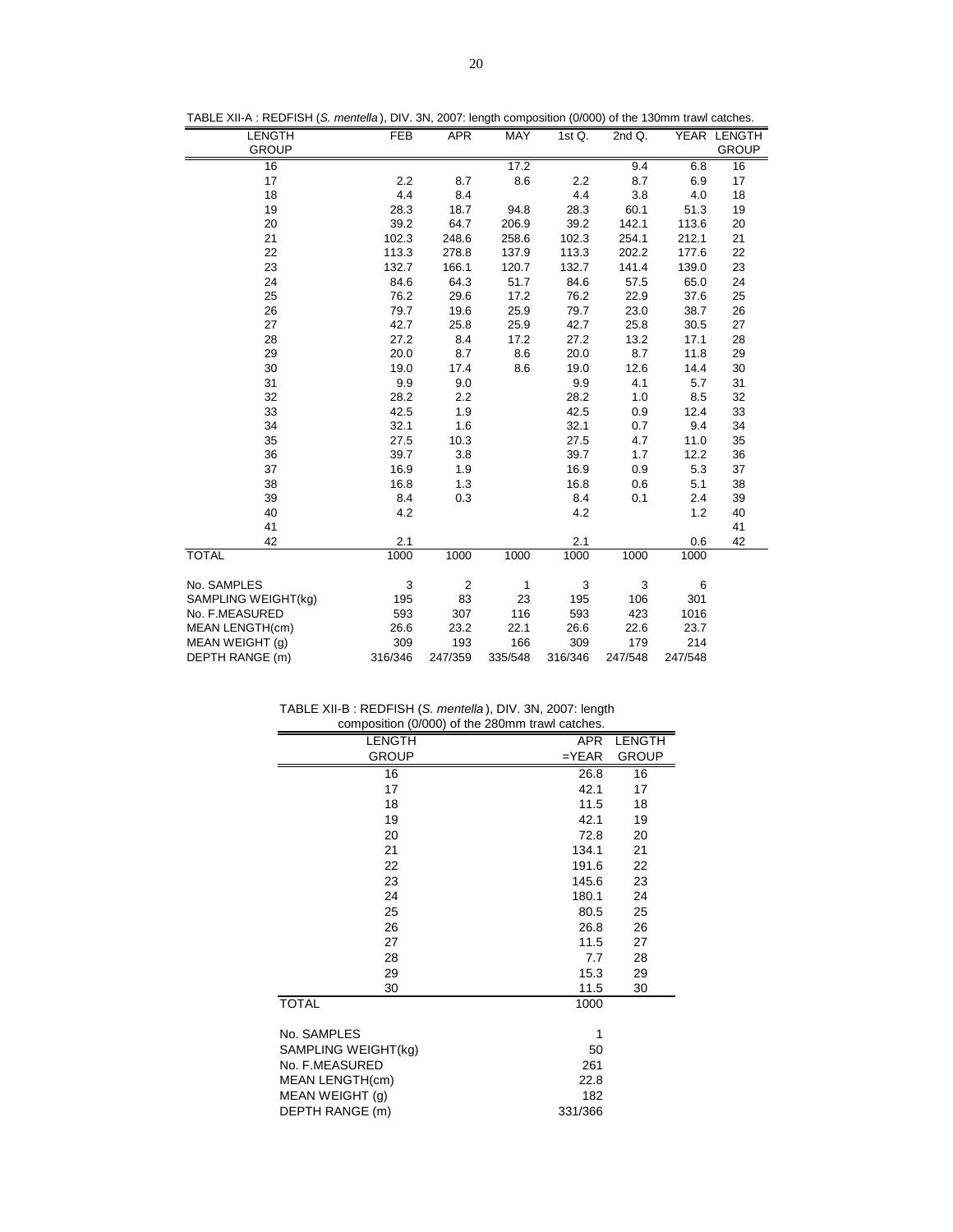| <b>GROUP</b><br>6.6<br>15<br>3.3<br>0.6<br>6.6<br>$\overline{2.7}$<br>0.3<br>0.6<br>16<br>26.3<br>2.7<br>1.0<br>26.3<br>2.2<br>0.9<br>0.5<br>17<br>13.2<br>3.3<br>1.9<br>2.2<br>1.9<br>13.2<br>3.1<br>2.0<br>1.8<br>18<br>20.6<br>2.3<br>29.5<br>5.8<br>17.3<br>17.9<br>0.7<br>18.1<br>6.6<br>47.5<br>36.4<br>19<br>7.6<br>56.2<br>15.7<br>3.8<br>6.6<br>40.3<br>36.5<br>20<br>75.0<br>106.4<br>19.2<br>57.4<br>75.0<br>90.7<br>61.4<br>65.4<br>54.7<br>64.1<br>21<br>129.9<br>38.5<br>84.9<br>97.1<br>89.3<br>95.3<br>180.2<br>90.6<br>129.9<br>154.7<br>22<br>177.9<br>159.4<br>78.4<br>130.2<br>177.9<br>109.2<br>89.0<br>143.3<br>144.9<br>112.9<br>23<br>164.8<br>76.3<br>147.4<br>121.2<br>165.6<br>97.2<br>158.3<br>164.8<br>149.5<br>124.1<br>75.0<br>24<br>91.0<br>83.0<br>127.8<br>137.7<br>75.0<br>89.6<br>111.4<br>109.2<br>95.6<br>25<br>60.5<br>89.7<br>96.8<br>60.5<br>97.9<br>98.2<br>107.6<br>87.5<br>114.6<br>104.4<br>26<br>20.1<br>47.0<br>84.7<br>105.0<br>119.5<br>20.1<br>53.8<br>94.0<br>89.9<br>81.9<br>27<br>33.2<br>21.4<br>90.7<br>87.8<br>33.2<br>33.9<br>85.5<br>89.4<br>58.5<br>80.6<br>28<br>39.8<br>11.5<br>89.1<br>76.2<br>39.8<br>79.5<br>76.7<br>104.3<br>25.5<br>74.5<br>29<br>39.5<br>39.5<br>10.9<br>76.7<br>72.6<br>19.3<br>19.2<br>22.7<br>48.3<br>46.0<br>30<br>32.9<br>74.7<br>6.2<br>32.9<br>26.8<br>6.3<br>44.6<br>3.4<br>18.6<br>26.1<br>31<br>13.2<br>5.6<br>37.5<br>11.1<br>15.0<br>2.6<br>13.2<br>11.3<br>11.5<br>11.5<br>32<br>26.3<br>39.1<br>5.3<br>26.3<br>3.7<br>4.5<br>2.5<br>10.7<br>4.5<br>33<br>13.2<br>0.9<br>13.2<br>3.0<br>38.3<br>9.3<br>0.5<br>1.4<br>$0.2\,$<br>34<br>19.7<br>33.9<br>19.7<br>2.2<br>7.9<br>0.9<br>0.1<br>35<br>24.2<br>4.3<br>0.4<br>9.0<br>$0.2\,$<br>36<br>19.7<br>19.7<br>1.6<br>0.4<br>0.1<br>37<br>6.6<br>4.3<br>6.6<br>0.8<br>0.1<br>38<br>1.1<br>0.2<br>0.02<br>39<br>40<br>41<br>0.5<br>0.7<br>0.5<br>0.4<br>42<br>0.3<br>0.7<br>0.4<br>43<br>0.4<br>44<br>0.2<br>0.1<br>0.1<br>45<br>0.6<br>0.3<br>0.3<br>0.2<br>46<br>0.1<br>0.1<br>47<br>0.3<br>0.2<br>0.1<br>48<br>0.2<br>0.1<br>0.1<br>$0.2\,$<br>49<br>0.1<br>0.1<br>$0.2\,$<br>50<br>0.1<br>0.1<br>51<br>0.5<br>0.2<br>0.2<br>52<br>53<br>54<br>55<br>0.2<br>56<br>0.1<br>0.1<br>57<br>58<br>59<br>0.2<br>60<br>0.1<br>0.1<br>61<br>0.2<br>0.1<br>0.1<br>62<br>1000<br><b>TOTAL</b><br>1000<br>1000<br>1000<br>1000<br>1000<br>1000<br>1000<br>1000<br>1000<br>No. SAMPLES<br>$\overline{2}$<br>3<br>$\overline{7}$<br>4<br>33<br>28<br>$\overline{2}$<br>7<br>68<br>77<br>491<br>1626<br>SAMPLING WEIGHT(kg)<br>38<br>160<br>231<br>585<br>120<br>38<br>391<br>1197 | <b>LENGTH</b>                      | FEB | <b>APR</b> | <b>MAY</b> | OCT  | <b>NOV</b> | DEC | 1st $Q$ . | 2nd Q. | $4th$ Q. |      | YEAR LENGTH |
|----------------------------------------------------------------------------------------------------------------------------------------------------------------------------------------------------------------------------------------------------------------------------------------------------------------------------------------------------------------------------------------------------------------------------------------------------------------------------------------------------------------------------------------------------------------------------------------------------------------------------------------------------------------------------------------------------------------------------------------------------------------------------------------------------------------------------------------------------------------------------------------------------------------------------------------------------------------------------------------------------------------------------------------------------------------------------------------------------------------------------------------------------------------------------------------------------------------------------------------------------------------------------------------------------------------------------------------------------------------------------------------------------------------------------------------------------------------------------------------------------------------------------------------------------------------------------------------------------------------------------------------------------------------------------------------------------------------------------------------------------------------------------------------------------------------------------------------------------------------------------------------------------------------------------------------------------------------------------------------------------------------------------------------------------------------------------------------------------------------------------------------------------------------------------------------------------------------------------------------------------------------------------------------------------------------------------------------------------------------------------------------------------------------------------------------------------------------------------------------------------------------------------------------------------------------------------------------------------------------------|------------------------------------|-----|------------|------------|------|------------|-----|-----------|--------|----------|------|-------------|
|                                                                                                                                                                                                                                                                                                                                                                                                                                                                                                                                                                                                                                                                                                                                                                                                                                                                                                                                                                                                                                                                                                                                                                                                                                                                                                                                                                                                                                                                                                                                                                                                                                                                                                                                                                                                                                                                                                                                                                                                                                                                                                                                                                                                                                                                                                                                                                                                                                                                                                                                                                                                                      |                                    |     |            |            |      |            |     |           |        |          |      | GROUP       |
|                                                                                                                                                                                                                                                                                                                                                                                                                                                                                                                                                                                                                                                                                                                                                                                                                                                                                                                                                                                                                                                                                                                                                                                                                                                                                                                                                                                                                                                                                                                                                                                                                                                                                                                                                                                                                                                                                                                                                                                                                                                                                                                                                                                                                                                                                                                                                                                                                                                                                                                                                                                                                      |                                    |     |            |            |      |            |     |           |        |          |      | 15          |
|                                                                                                                                                                                                                                                                                                                                                                                                                                                                                                                                                                                                                                                                                                                                                                                                                                                                                                                                                                                                                                                                                                                                                                                                                                                                                                                                                                                                                                                                                                                                                                                                                                                                                                                                                                                                                                                                                                                                                                                                                                                                                                                                                                                                                                                                                                                                                                                                                                                                                                                                                                                                                      |                                    |     |            |            |      |            |     |           |        |          |      | 16          |
|                                                                                                                                                                                                                                                                                                                                                                                                                                                                                                                                                                                                                                                                                                                                                                                                                                                                                                                                                                                                                                                                                                                                                                                                                                                                                                                                                                                                                                                                                                                                                                                                                                                                                                                                                                                                                                                                                                                                                                                                                                                                                                                                                                                                                                                                                                                                                                                                                                                                                                                                                                                                                      |                                    |     |            |            |      |            |     |           |        |          |      | 17          |
|                                                                                                                                                                                                                                                                                                                                                                                                                                                                                                                                                                                                                                                                                                                                                                                                                                                                                                                                                                                                                                                                                                                                                                                                                                                                                                                                                                                                                                                                                                                                                                                                                                                                                                                                                                                                                                                                                                                                                                                                                                                                                                                                                                                                                                                                                                                                                                                                                                                                                                                                                                                                                      |                                    |     |            |            |      |            |     |           |        |          |      | 18          |
|                                                                                                                                                                                                                                                                                                                                                                                                                                                                                                                                                                                                                                                                                                                                                                                                                                                                                                                                                                                                                                                                                                                                                                                                                                                                                                                                                                                                                                                                                                                                                                                                                                                                                                                                                                                                                                                                                                                                                                                                                                                                                                                                                                                                                                                                                                                                                                                                                                                                                                                                                                                                                      |                                    |     |            |            |      |            |     |           |        |          |      | 19          |
|                                                                                                                                                                                                                                                                                                                                                                                                                                                                                                                                                                                                                                                                                                                                                                                                                                                                                                                                                                                                                                                                                                                                                                                                                                                                                                                                                                                                                                                                                                                                                                                                                                                                                                                                                                                                                                                                                                                                                                                                                                                                                                                                                                                                                                                                                                                                                                                                                                                                                                                                                                                                                      |                                    |     |            |            |      |            |     |           |        |          |      | 20          |
|                                                                                                                                                                                                                                                                                                                                                                                                                                                                                                                                                                                                                                                                                                                                                                                                                                                                                                                                                                                                                                                                                                                                                                                                                                                                                                                                                                                                                                                                                                                                                                                                                                                                                                                                                                                                                                                                                                                                                                                                                                                                                                                                                                                                                                                                                                                                                                                                                                                                                                                                                                                                                      |                                    |     |            |            |      |            |     |           |        |          |      | 21          |
|                                                                                                                                                                                                                                                                                                                                                                                                                                                                                                                                                                                                                                                                                                                                                                                                                                                                                                                                                                                                                                                                                                                                                                                                                                                                                                                                                                                                                                                                                                                                                                                                                                                                                                                                                                                                                                                                                                                                                                                                                                                                                                                                                                                                                                                                                                                                                                                                                                                                                                                                                                                                                      |                                    |     |            |            |      |            |     |           |        |          |      | 22          |
|                                                                                                                                                                                                                                                                                                                                                                                                                                                                                                                                                                                                                                                                                                                                                                                                                                                                                                                                                                                                                                                                                                                                                                                                                                                                                                                                                                                                                                                                                                                                                                                                                                                                                                                                                                                                                                                                                                                                                                                                                                                                                                                                                                                                                                                                                                                                                                                                                                                                                                                                                                                                                      |                                    |     |            |            |      |            |     |           |        |          |      | 23          |
|                                                                                                                                                                                                                                                                                                                                                                                                                                                                                                                                                                                                                                                                                                                                                                                                                                                                                                                                                                                                                                                                                                                                                                                                                                                                                                                                                                                                                                                                                                                                                                                                                                                                                                                                                                                                                                                                                                                                                                                                                                                                                                                                                                                                                                                                                                                                                                                                                                                                                                                                                                                                                      |                                    |     |            |            |      |            |     |           |        |          |      | 24          |
|                                                                                                                                                                                                                                                                                                                                                                                                                                                                                                                                                                                                                                                                                                                                                                                                                                                                                                                                                                                                                                                                                                                                                                                                                                                                                                                                                                                                                                                                                                                                                                                                                                                                                                                                                                                                                                                                                                                                                                                                                                                                                                                                                                                                                                                                                                                                                                                                                                                                                                                                                                                                                      |                                    |     |            |            |      |            |     |           |        |          |      | 25          |
|                                                                                                                                                                                                                                                                                                                                                                                                                                                                                                                                                                                                                                                                                                                                                                                                                                                                                                                                                                                                                                                                                                                                                                                                                                                                                                                                                                                                                                                                                                                                                                                                                                                                                                                                                                                                                                                                                                                                                                                                                                                                                                                                                                                                                                                                                                                                                                                                                                                                                                                                                                                                                      |                                    |     |            |            |      |            |     |           |        |          |      | 26          |
|                                                                                                                                                                                                                                                                                                                                                                                                                                                                                                                                                                                                                                                                                                                                                                                                                                                                                                                                                                                                                                                                                                                                                                                                                                                                                                                                                                                                                                                                                                                                                                                                                                                                                                                                                                                                                                                                                                                                                                                                                                                                                                                                                                                                                                                                                                                                                                                                                                                                                                                                                                                                                      |                                    |     |            |            |      |            |     |           |        |          |      | 27          |
|                                                                                                                                                                                                                                                                                                                                                                                                                                                                                                                                                                                                                                                                                                                                                                                                                                                                                                                                                                                                                                                                                                                                                                                                                                                                                                                                                                                                                                                                                                                                                                                                                                                                                                                                                                                                                                                                                                                                                                                                                                                                                                                                                                                                                                                                                                                                                                                                                                                                                                                                                                                                                      |                                    |     |            |            |      |            |     |           |        |          |      | 28          |
|                                                                                                                                                                                                                                                                                                                                                                                                                                                                                                                                                                                                                                                                                                                                                                                                                                                                                                                                                                                                                                                                                                                                                                                                                                                                                                                                                                                                                                                                                                                                                                                                                                                                                                                                                                                                                                                                                                                                                                                                                                                                                                                                                                                                                                                                                                                                                                                                                                                                                                                                                                                                                      |                                    |     |            |            |      |            |     |           |        |          |      | 29          |
|                                                                                                                                                                                                                                                                                                                                                                                                                                                                                                                                                                                                                                                                                                                                                                                                                                                                                                                                                                                                                                                                                                                                                                                                                                                                                                                                                                                                                                                                                                                                                                                                                                                                                                                                                                                                                                                                                                                                                                                                                                                                                                                                                                                                                                                                                                                                                                                                                                                                                                                                                                                                                      |                                    |     |            |            |      |            |     |           |        |          |      | 30          |
|                                                                                                                                                                                                                                                                                                                                                                                                                                                                                                                                                                                                                                                                                                                                                                                                                                                                                                                                                                                                                                                                                                                                                                                                                                                                                                                                                                                                                                                                                                                                                                                                                                                                                                                                                                                                                                                                                                                                                                                                                                                                                                                                                                                                                                                                                                                                                                                                                                                                                                                                                                                                                      |                                    |     |            |            |      |            |     |           |        |          |      | 31          |
|                                                                                                                                                                                                                                                                                                                                                                                                                                                                                                                                                                                                                                                                                                                                                                                                                                                                                                                                                                                                                                                                                                                                                                                                                                                                                                                                                                                                                                                                                                                                                                                                                                                                                                                                                                                                                                                                                                                                                                                                                                                                                                                                                                                                                                                                                                                                                                                                                                                                                                                                                                                                                      |                                    |     |            |            |      |            |     |           |        |          |      | 32          |
|                                                                                                                                                                                                                                                                                                                                                                                                                                                                                                                                                                                                                                                                                                                                                                                                                                                                                                                                                                                                                                                                                                                                                                                                                                                                                                                                                                                                                                                                                                                                                                                                                                                                                                                                                                                                                                                                                                                                                                                                                                                                                                                                                                                                                                                                                                                                                                                                                                                                                                                                                                                                                      |                                    |     |            |            |      |            |     |           |        |          |      | 33          |
|                                                                                                                                                                                                                                                                                                                                                                                                                                                                                                                                                                                                                                                                                                                                                                                                                                                                                                                                                                                                                                                                                                                                                                                                                                                                                                                                                                                                                                                                                                                                                                                                                                                                                                                                                                                                                                                                                                                                                                                                                                                                                                                                                                                                                                                                                                                                                                                                                                                                                                                                                                                                                      |                                    |     |            |            |      |            |     |           |        |          |      | 34          |
|                                                                                                                                                                                                                                                                                                                                                                                                                                                                                                                                                                                                                                                                                                                                                                                                                                                                                                                                                                                                                                                                                                                                                                                                                                                                                                                                                                                                                                                                                                                                                                                                                                                                                                                                                                                                                                                                                                                                                                                                                                                                                                                                                                                                                                                                                                                                                                                                                                                                                                                                                                                                                      |                                    |     |            |            |      |            |     |           |        |          |      | 35          |
|                                                                                                                                                                                                                                                                                                                                                                                                                                                                                                                                                                                                                                                                                                                                                                                                                                                                                                                                                                                                                                                                                                                                                                                                                                                                                                                                                                                                                                                                                                                                                                                                                                                                                                                                                                                                                                                                                                                                                                                                                                                                                                                                                                                                                                                                                                                                                                                                                                                                                                                                                                                                                      |                                    |     |            |            |      |            |     |           |        |          |      | 36          |
|                                                                                                                                                                                                                                                                                                                                                                                                                                                                                                                                                                                                                                                                                                                                                                                                                                                                                                                                                                                                                                                                                                                                                                                                                                                                                                                                                                                                                                                                                                                                                                                                                                                                                                                                                                                                                                                                                                                                                                                                                                                                                                                                                                                                                                                                                                                                                                                                                                                                                                                                                                                                                      |                                    |     |            |            |      |            |     |           |        |          |      | 37          |
|                                                                                                                                                                                                                                                                                                                                                                                                                                                                                                                                                                                                                                                                                                                                                                                                                                                                                                                                                                                                                                                                                                                                                                                                                                                                                                                                                                                                                                                                                                                                                                                                                                                                                                                                                                                                                                                                                                                                                                                                                                                                                                                                                                                                                                                                                                                                                                                                                                                                                                                                                                                                                      |                                    |     |            |            |      |            |     |           |        |          |      | 38          |
|                                                                                                                                                                                                                                                                                                                                                                                                                                                                                                                                                                                                                                                                                                                                                                                                                                                                                                                                                                                                                                                                                                                                                                                                                                                                                                                                                                                                                                                                                                                                                                                                                                                                                                                                                                                                                                                                                                                                                                                                                                                                                                                                                                                                                                                                                                                                                                                                                                                                                                                                                                                                                      |                                    |     |            |            |      |            |     |           |        |          |      | 39          |
|                                                                                                                                                                                                                                                                                                                                                                                                                                                                                                                                                                                                                                                                                                                                                                                                                                                                                                                                                                                                                                                                                                                                                                                                                                                                                                                                                                                                                                                                                                                                                                                                                                                                                                                                                                                                                                                                                                                                                                                                                                                                                                                                                                                                                                                                                                                                                                                                                                                                                                                                                                                                                      |                                    |     |            |            |      |            |     |           |        |          |      | 40          |
|                                                                                                                                                                                                                                                                                                                                                                                                                                                                                                                                                                                                                                                                                                                                                                                                                                                                                                                                                                                                                                                                                                                                                                                                                                                                                                                                                                                                                                                                                                                                                                                                                                                                                                                                                                                                                                                                                                                                                                                                                                                                                                                                                                                                                                                                                                                                                                                                                                                                                                                                                                                                                      |                                    |     |            |            |      |            |     |           |        |          |      | 41          |
|                                                                                                                                                                                                                                                                                                                                                                                                                                                                                                                                                                                                                                                                                                                                                                                                                                                                                                                                                                                                                                                                                                                                                                                                                                                                                                                                                                                                                                                                                                                                                                                                                                                                                                                                                                                                                                                                                                                                                                                                                                                                                                                                                                                                                                                                                                                                                                                                                                                                                                                                                                                                                      |                                    |     |            |            |      |            |     |           |        |          |      | 42          |
|                                                                                                                                                                                                                                                                                                                                                                                                                                                                                                                                                                                                                                                                                                                                                                                                                                                                                                                                                                                                                                                                                                                                                                                                                                                                                                                                                                                                                                                                                                                                                                                                                                                                                                                                                                                                                                                                                                                                                                                                                                                                                                                                                                                                                                                                                                                                                                                                                                                                                                                                                                                                                      |                                    |     |            |            |      |            |     |           |        |          |      | 43          |
|                                                                                                                                                                                                                                                                                                                                                                                                                                                                                                                                                                                                                                                                                                                                                                                                                                                                                                                                                                                                                                                                                                                                                                                                                                                                                                                                                                                                                                                                                                                                                                                                                                                                                                                                                                                                                                                                                                                                                                                                                                                                                                                                                                                                                                                                                                                                                                                                                                                                                                                                                                                                                      |                                    |     |            |            |      |            |     |           |        |          |      | 44          |
|                                                                                                                                                                                                                                                                                                                                                                                                                                                                                                                                                                                                                                                                                                                                                                                                                                                                                                                                                                                                                                                                                                                                                                                                                                                                                                                                                                                                                                                                                                                                                                                                                                                                                                                                                                                                                                                                                                                                                                                                                                                                                                                                                                                                                                                                                                                                                                                                                                                                                                                                                                                                                      |                                    |     |            |            |      |            |     |           |        |          |      | 45          |
|                                                                                                                                                                                                                                                                                                                                                                                                                                                                                                                                                                                                                                                                                                                                                                                                                                                                                                                                                                                                                                                                                                                                                                                                                                                                                                                                                                                                                                                                                                                                                                                                                                                                                                                                                                                                                                                                                                                                                                                                                                                                                                                                                                                                                                                                                                                                                                                                                                                                                                                                                                                                                      |                                    |     |            |            |      |            |     |           |        |          |      | 46          |
|                                                                                                                                                                                                                                                                                                                                                                                                                                                                                                                                                                                                                                                                                                                                                                                                                                                                                                                                                                                                                                                                                                                                                                                                                                                                                                                                                                                                                                                                                                                                                                                                                                                                                                                                                                                                                                                                                                                                                                                                                                                                                                                                                                                                                                                                                                                                                                                                                                                                                                                                                                                                                      |                                    |     |            |            |      |            |     |           |        |          |      | 47          |
|                                                                                                                                                                                                                                                                                                                                                                                                                                                                                                                                                                                                                                                                                                                                                                                                                                                                                                                                                                                                                                                                                                                                                                                                                                                                                                                                                                                                                                                                                                                                                                                                                                                                                                                                                                                                                                                                                                                                                                                                                                                                                                                                                                                                                                                                                                                                                                                                                                                                                                                                                                                                                      |                                    |     |            |            |      |            |     |           |        |          |      | 48          |
|                                                                                                                                                                                                                                                                                                                                                                                                                                                                                                                                                                                                                                                                                                                                                                                                                                                                                                                                                                                                                                                                                                                                                                                                                                                                                                                                                                                                                                                                                                                                                                                                                                                                                                                                                                                                                                                                                                                                                                                                                                                                                                                                                                                                                                                                                                                                                                                                                                                                                                                                                                                                                      |                                    |     |            |            |      |            |     |           |        |          |      | 49          |
|                                                                                                                                                                                                                                                                                                                                                                                                                                                                                                                                                                                                                                                                                                                                                                                                                                                                                                                                                                                                                                                                                                                                                                                                                                                                                                                                                                                                                                                                                                                                                                                                                                                                                                                                                                                                                                                                                                                                                                                                                                                                                                                                                                                                                                                                                                                                                                                                                                                                                                                                                                                                                      |                                    |     |            |            |      |            |     |           |        |          |      | 50          |
|                                                                                                                                                                                                                                                                                                                                                                                                                                                                                                                                                                                                                                                                                                                                                                                                                                                                                                                                                                                                                                                                                                                                                                                                                                                                                                                                                                                                                                                                                                                                                                                                                                                                                                                                                                                                                                                                                                                                                                                                                                                                                                                                                                                                                                                                                                                                                                                                                                                                                                                                                                                                                      |                                    |     |            |            |      |            |     |           |        |          |      | 51          |
|                                                                                                                                                                                                                                                                                                                                                                                                                                                                                                                                                                                                                                                                                                                                                                                                                                                                                                                                                                                                                                                                                                                                                                                                                                                                                                                                                                                                                                                                                                                                                                                                                                                                                                                                                                                                                                                                                                                                                                                                                                                                                                                                                                                                                                                                                                                                                                                                                                                                                                                                                                                                                      |                                    |     |            |            |      |            |     |           |        |          |      | 52          |
|                                                                                                                                                                                                                                                                                                                                                                                                                                                                                                                                                                                                                                                                                                                                                                                                                                                                                                                                                                                                                                                                                                                                                                                                                                                                                                                                                                                                                                                                                                                                                                                                                                                                                                                                                                                                                                                                                                                                                                                                                                                                                                                                                                                                                                                                                                                                                                                                                                                                                                                                                                                                                      |                                    |     |            |            |      |            |     |           |        |          |      |             |
|                                                                                                                                                                                                                                                                                                                                                                                                                                                                                                                                                                                                                                                                                                                                                                                                                                                                                                                                                                                                                                                                                                                                                                                                                                                                                                                                                                                                                                                                                                                                                                                                                                                                                                                                                                                                                                                                                                                                                                                                                                                                                                                                                                                                                                                                                                                                                                                                                                                                                                                                                                                                                      |                                    |     |            |            |      |            |     |           |        |          |      | 53<br>54    |
|                                                                                                                                                                                                                                                                                                                                                                                                                                                                                                                                                                                                                                                                                                                                                                                                                                                                                                                                                                                                                                                                                                                                                                                                                                                                                                                                                                                                                                                                                                                                                                                                                                                                                                                                                                                                                                                                                                                                                                                                                                                                                                                                                                                                                                                                                                                                                                                                                                                                                                                                                                                                                      |                                    |     |            |            |      |            |     |           |        |          |      |             |
|                                                                                                                                                                                                                                                                                                                                                                                                                                                                                                                                                                                                                                                                                                                                                                                                                                                                                                                                                                                                                                                                                                                                                                                                                                                                                                                                                                                                                                                                                                                                                                                                                                                                                                                                                                                                                                                                                                                                                                                                                                                                                                                                                                                                                                                                                                                                                                                                                                                                                                                                                                                                                      |                                    |     |            |            |      |            |     |           |        |          |      | 55          |
|                                                                                                                                                                                                                                                                                                                                                                                                                                                                                                                                                                                                                                                                                                                                                                                                                                                                                                                                                                                                                                                                                                                                                                                                                                                                                                                                                                                                                                                                                                                                                                                                                                                                                                                                                                                                                                                                                                                                                                                                                                                                                                                                                                                                                                                                                                                                                                                                                                                                                                                                                                                                                      |                                    |     |            |            |      |            |     |           |        |          |      | 56          |
|                                                                                                                                                                                                                                                                                                                                                                                                                                                                                                                                                                                                                                                                                                                                                                                                                                                                                                                                                                                                                                                                                                                                                                                                                                                                                                                                                                                                                                                                                                                                                                                                                                                                                                                                                                                                                                                                                                                                                                                                                                                                                                                                                                                                                                                                                                                                                                                                                                                                                                                                                                                                                      |                                    |     |            |            |      |            |     |           |        |          |      | 57          |
|                                                                                                                                                                                                                                                                                                                                                                                                                                                                                                                                                                                                                                                                                                                                                                                                                                                                                                                                                                                                                                                                                                                                                                                                                                                                                                                                                                                                                                                                                                                                                                                                                                                                                                                                                                                                                                                                                                                                                                                                                                                                                                                                                                                                                                                                                                                                                                                                                                                                                                                                                                                                                      |                                    |     |            |            |      |            |     |           |        |          |      | 58          |
|                                                                                                                                                                                                                                                                                                                                                                                                                                                                                                                                                                                                                                                                                                                                                                                                                                                                                                                                                                                                                                                                                                                                                                                                                                                                                                                                                                                                                                                                                                                                                                                                                                                                                                                                                                                                                                                                                                                                                                                                                                                                                                                                                                                                                                                                                                                                                                                                                                                                                                                                                                                                                      |                                    |     |            |            |      |            |     |           |        |          |      | 59          |
|                                                                                                                                                                                                                                                                                                                                                                                                                                                                                                                                                                                                                                                                                                                                                                                                                                                                                                                                                                                                                                                                                                                                                                                                                                                                                                                                                                                                                                                                                                                                                                                                                                                                                                                                                                                                                                                                                                                                                                                                                                                                                                                                                                                                                                                                                                                                                                                                                                                                                                                                                                                                                      |                                    |     |            |            |      |            |     |           |        |          |      | 60          |
|                                                                                                                                                                                                                                                                                                                                                                                                                                                                                                                                                                                                                                                                                                                                                                                                                                                                                                                                                                                                                                                                                                                                                                                                                                                                                                                                                                                                                                                                                                                                                                                                                                                                                                                                                                                                                                                                                                                                                                                                                                                                                                                                                                                                                                                                                                                                                                                                                                                                                                                                                                                                                      |                                    |     |            |            |      |            |     |           |        |          |      | 61          |
|                                                                                                                                                                                                                                                                                                                                                                                                                                                                                                                                                                                                                                                                                                                                                                                                                                                                                                                                                                                                                                                                                                                                                                                                                                                                                                                                                                                                                                                                                                                                                                                                                                                                                                                                                                                                                                                                                                                                                                                                                                                                                                                                                                                                                                                                                                                                                                                                                                                                                                                                                                                                                      |                                    |     |            |            |      |            |     |           |        |          |      | 62          |
|                                                                                                                                                                                                                                                                                                                                                                                                                                                                                                                                                                                                                                                                                                                                                                                                                                                                                                                                                                                                                                                                                                                                                                                                                                                                                                                                                                                                                                                                                                                                                                                                                                                                                                                                                                                                                                                                                                                                                                                                                                                                                                                                                                                                                                                                                                                                                                                                                                                                                                                                                                                                                      |                                    |     |            |            |      |            |     |           |        |          |      |             |
|                                                                                                                                                                                                                                                                                                                                                                                                                                                                                                                                                                                                                                                                                                                                                                                                                                                                                                                                                                                                                                                                                                                                                                                                                                                                                                                                                                                                                                                                                                                                                                                                                                                                                                                                                                                                                                                                                                                                                                                                                                                                                                                                                                                                                                                                                                                                                                                                                                                                                                                                                                                                                      |                                    |     |            |            |      |            |     |           |        |          |      |             |
|                                                                                                                                                                                                                                                                                                                                                                                                                                                                                                                                                                                                                                                                                                                                                                                                                                                                                                                                                                                                                                                                                                                                                                                                                                                                                                                                                                                                                                                                                                                                                                                                                                                                                                                                                                                                                                                                                                                                                                                                                                                                                                                                                                                                                                                                                                                                                                                                                                                                                                                                                                                                                      | No. F.MEASURED                     | 148 | 863        | 688        | 2658 | 2090       | 560 | 148       | 1551   | 5308     | 7007 |             |
| 27.4<br>24.9<br>24.7<br>23.9<br><b>MEAN LENGTH(cm)</b>                                                                                                                                                                                                                                                                                                                                                                                                                                                                                                                                                                                                                                                                                                                                                                                                                                                                                                                                                                                                                                                                                                                                                                                                                                                                                                                                                                                                                                                                                                                                                                                                                                                                                                                                                                                                                                                                                                                                                                                                                                                                                                                                                                                                                                                                                                                                                                                                                                                                                                                                                               |                                    |     |            |            |      |            |     |           |        |          |      |             |
| 24.6<br>23.1<br>24.6<br>24.6<br>24.8<br>24.7<br>305<br>227<br>202<br>222<br>220<br>227<br>179<br>212                                                                                                                                                                                                                                                                                                                                                                                                                                                                                                                                                                                                                                                                                                                                                                                                                                                                                                                                                                                                                                                                                                                                                                                                                                                                                                                                                                                                                                                                                                                                                                                                                                                                                                                                                                                                                                                                                                                                                                                                                                                                                                                                                                                                                                                                                                                                                                                                                                                                                                                 |                                    |     |            |            |      |            |     |           |        |          |      |             |
| 227<br>218<br>429/664<br>129/470<br>361/531<br>273/552<br>276/468<br>236/350<br>429/664<br>129/531<br>236/552<br>129/664                                                                                                                                                                                                                                                                                                                                                                                                                                                                                                                                                                                                                                                                                                                                                                                                                                                                                                                                                                                                                                                                                                                                                                                                                                                                                                                                                                                                                                                                                                                                                                                                                                                                                                                                                                                                                                                                                                                                                                                                                                                                                                                                                                                                                                                                                                                                                                                                                                                                                             | MEAN WEIGHT (g)<br>DEPTH RANGE (m) |     |            |            |      |            |     |           |        |          |      |             |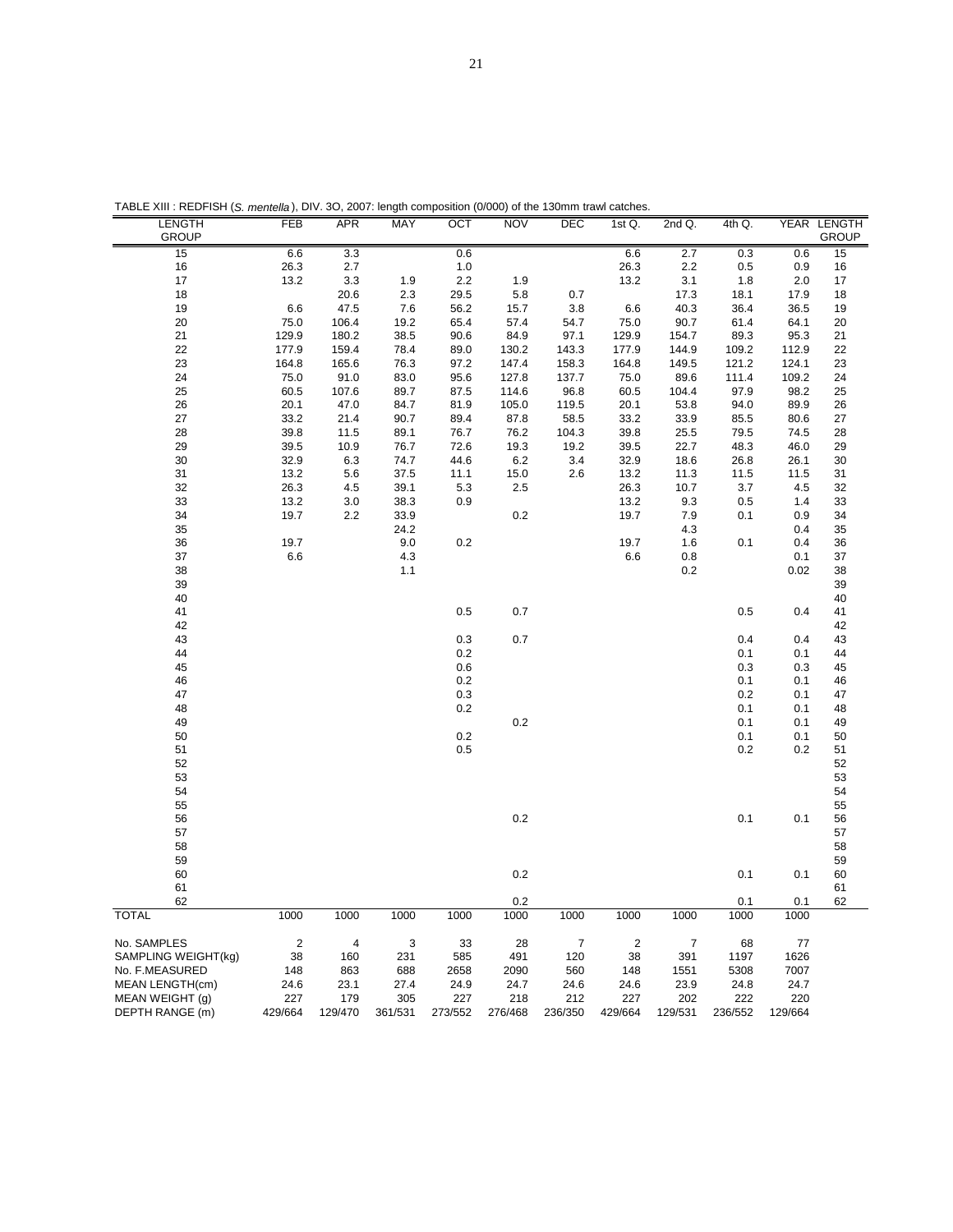| TABLE XIV: REDFISH (S. marinus), DIV. 3M, 2007: length |  |
|--------------------------------------------------------|--|
|                                                        |  |

|                        | composition (0/000) of the 130mm trawl catches.     |         |            |              |  |  |  |  |  |
|------------------------|-----------------------------------------------------|---------|------------|--------------|--|--|--|--|--|
| LENGTH                 | <b>FEB</b><br><b>MAR</b><br><b>LENGTH</b><br>1st Q. |         |            |              |  |  |  |  |  |
| GROUP                  |                                                     |         | $=$ $YEAR$ | <b>GROUP</b> |  |  |  |  |  |
| 17                     |                                                     | 1.9     | 1.1        | 17           |  |  |  |  |  |
| 18                     |                                                     | 11.3    | 6.4        | 18           |  |  |  |  |  |
| 19                     | 4.9                                                 | 18.9    | 12.8       | 19           |  |  |  |  |  |
| 20                     | 36.7                                                | 12.3    | 22.9       | 20           |  |  |  |  |  |
| 21                     | 33.0                                                | 35.0    | 34.1       | 21           |  |  |  |  |  |
| 22                     | 59.9                                                | 0.9     | 26.7       | 22           |  |  |  |  |  |
| 23                     | 63.6                                                | 1.9     | 28.8       | 23           |  |  |  |  |  |
| 24                     | 72.1                                                | 5.7     | 34.7       | 24           |  |  |  |  |  |
| 25                     | 63.6                                                | 0.9     | 28.3       | 25           |  |  |  |  |  |
| 26                     | 67.3                                                | 52.0    | 58.7       | 26           |  |  |  |  |  |
| 27                     | 80.7                                                | 74.7    | 77.3       | 27           |  |  |  |  |  |
| 28                     | 85.6                                                | 86.0    | 85.8       | 28           |  |  |  |  |  |
| 29                     | 84.4                                                | 117.2   | 102.9      | 29           |  |  |  |  |  |
| 30                     | 132.0                                               | 131.4   | 131.7      | 30           |  |  |  |  |  |
| 31                     | 84.3                                                | 116.3   | 102.3      | 31           |  |  |  |  |  |
| 32                     | 67.2                                                | 95.5    | 83.1       | 32           |  |  |  |  |  |
| 33                     | 42.8                                                | 77.5    | 62.4       | 33           |  |  |  |  |  |
| 34                     | 7.3                                                 | 73.7    | 44.8       | 34           |  |  |  |  |  |
| 35                     | 2.4                                                 | 66.2    | 38.4       | 35           |  |  |  |  |  |
| 36                     |                                                     | 5.7     | 3.2        | 36           |  |  |  |  |  |
| 37                     | 3.7                                                 | 1.9     | 2.7        | 37           |  |  |  |  |  |
| 38                     | 1.2                                                 | 3.8     | 2.7        | 38           |  |  |  |  |  |
| 39                     |                                                     | 0.9     | 0.5        | 39           |  |  |  |  |  |
| 40                     |                                                     | 1.9     | 1.1        | 40           |  |  |  |  |  |
| 41                     |                                                     | 0.9     | 0.5        | 41           |  |  |  |  |  |
| 42                     |                                                     | 1.9     | 1.1        | 42           |  |  |  |  |  |
| 43                     | 1.2                                                 | 0.9     | 1.1        | 43           |  |  |  |  |  |
| 44                     | 1.2                                                 | 0.9     | 1.1        | 44           |  |  |  |  |  |
| 45                     |                                                     |         |            | 45           |  |  |  |  |  |
| 46                     | 2.4                                                 |         | 1.1        | 46           |  |  |  |  |  |
| 47                     |                                                     | 0.9     | 0.5        | 47           |  |  |  |  |  |
| 48                     | 1.2                                                 |         | 0.5        | 48           |  |  |  |  |  |
| 49                     |                                                     |         |            | 49           |  |  |  |  |  |
| 50                     | 1.2                                                 |         | 0.5        | 50           |  |  |  |  |  |
| 51                     |                                                     |         |            | 51           |  |  |  |  |  |
| 52                     |                                                     |         |            | 52           |  |  |  |  |  |
| 53                     |                                                     |         |            | 53           |  |  |  |  |  |
| 54                     |                                                     | 0.9     | 0.5        | 54           |  |  |  |  |  |
| <b>TOTAL</b>           | 1000                                                | 1000    | 1000       |              |  |  |  |  |  |
| No. SAMPLES            | 10                                                  | 13      | 23         |              |  |  |  |  |  |
| SAMPLING WEIGHT(kg)    | 256                                                 | 411     | 667        |              |  |  |  |  |  |
| No. F.MEASURED         | 818                                                 | 1058    | 1876       |              |  |  |  |  |  |
| <b>MEAN LENGTH(cm)</b> | 27.9                                                | 30.3    | 29.2       |              |  |  |  |  |  |
| MEAN WEIGHT (g)        | 336                                                 | 425     | 386        |              |  |  |  |  |  |
| DEPTH RANGE (m)        | 234/1008                                            | 277/317 | 234/1008   |              |  |  |  |  |  |

| TABLE XV: AMERICAN PLAICE, DIV. 3L, 2007: length |  |  |
|--------------------------------------------------|--|--|
| composition (0/000) of the 130mm trawl catches.  |  |  |

| composition (U/UUU) of the 130mm trawl catches. |            |            |          |               |
|-------------------------------------------------|------------|------------|----------|---------------|
| <b>LENGTH</b>                                   | <b>JAN</b> | <b>MAR</b> |          | 1st Q. LENGTH |
| <b>GROUP</b>                                    |            |            | $=$ YEAR | <b>GROUP</b>  |
| 24                                              |            | 13.9       | 9.4      | 24            |
| 26                                              | 25.0       | 13.9       | 17.5     | 26            |
| 28                                              | 25.0       | 41.7       | 36.3     | 28            |
| 30                                              | 150.0      | 138.9      | 142.5    | 30            |
| 32                                              | 212.5      | 180.6      | 190.8    | 32            |
| 34                                              | 250.0      | 194.4      | 212.3    | 34            |
| 36                                              | 200.0      | 180.6      | 186.8    | 36            |
| 38                                              | 62.5       | 55.6       | 57.8     | 38            |
| 40                                              | 62.5       | 41.7       | 48.4     | 40            |
| 42                                              |            | 27.8       | 18.8     | 42            |
| 44                                              |            | 69.4       | 47.1     | 44            |
| 46                                              |            | 13.9       | 9.4      | 46            |
| 48                                              | 12.5       | 27.8       | 22.9     | 48            |
| <b>TOTAL</b>                                    | 1000       | 1000       | 1000     |               |
|                                                 |            |            |          |               |
| No. SAMPLES                                     | 1          | 1          | 2        |               |
| SAMPLING WEIGHT(kg)                             | 28         | 36         | 65       |               |
| No. F.MEASURED                                  | 80         | 72         | 152      |               |
| MEAN LENGTH(cm)                                 | 34.8       | 35.9       | 35.5     |               |
| MEAN WEIGHT (q)                                 | 396        | 453        | 434      |               |
| DEPTH RANGE (m)                                 | 1023/1046  | 810/867    | 810/1046 |               |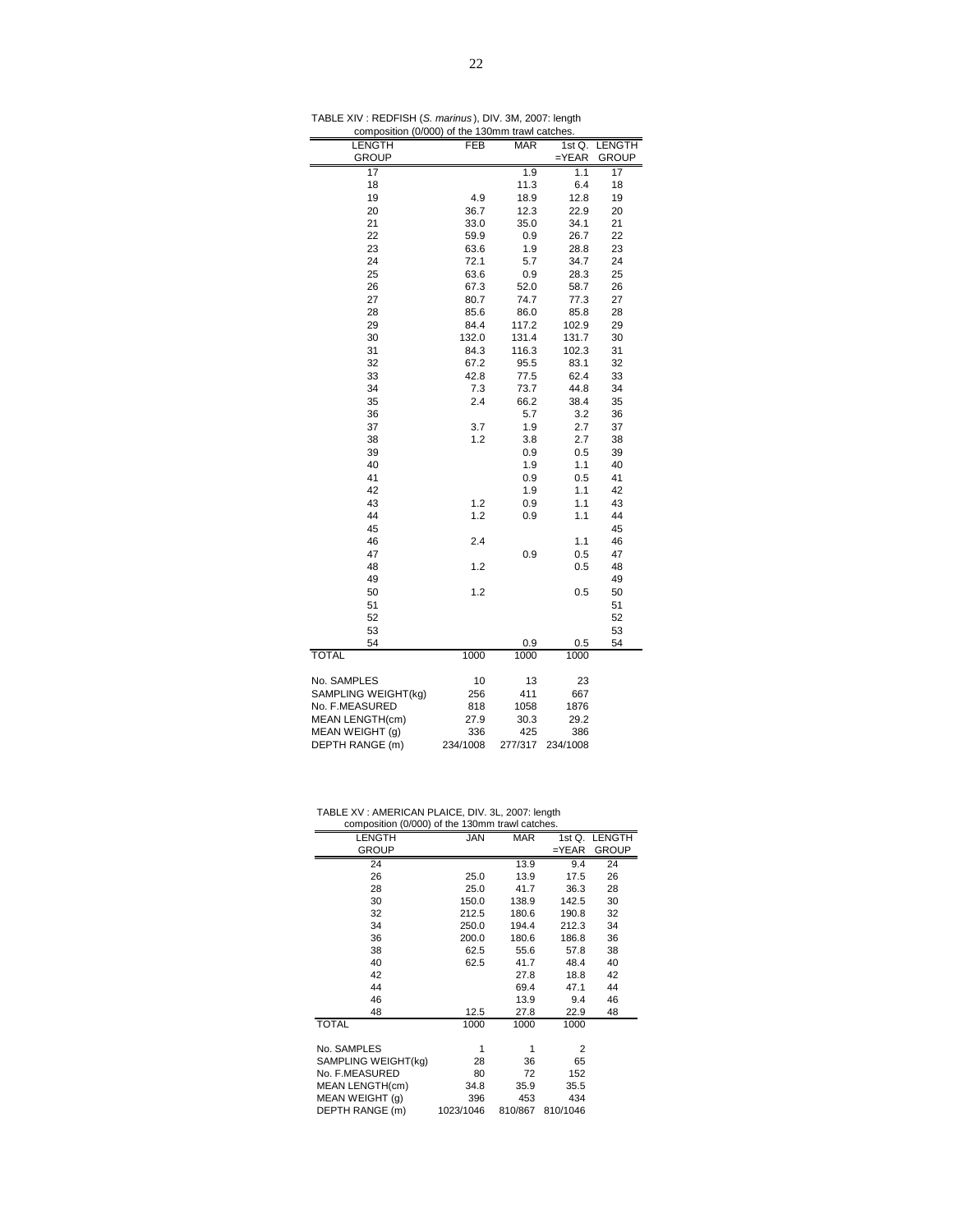| TABLE XVI : AMERICAN PLAICE, DIV. 3M, 2007: length composition (0/000) of the 130mm trawl catches. |         |         |           |         |         |              |
|----------------------------------------------------------------------------------------------------|---------|---------|-----------|---------|---------|--------------|
| <b>LENGTH</b>                                                                                      | MAR     | MAY     | 1st $Q$ . | 2nd Q.  |         | YEAR LENGTH  |
| <b>GROUP</b>                                                                                       |         |         |           |         |         | <b>GROUP</b> |
| 26                                                                                                 | 20.8    | 11.7    | 20.8      | 11.7    | 15.1    | 26           |
| 28                                                                                                 | 20.8    | 29.5    | 20.8      | 29.5    | 26.3    | 28           |
| 30                                                                                                 | 83.3    | 49.9    | 83.3      | 49.9    | 62.2    | 30           |
| 32                                                                                                 | 125.0   | 132.4   | 125.0     | 132.4   | 129.7   | 32           |
| 34                                                                                                 | 125.0   | 141.1   | 125.0     | 141.1   | 135.2   | 34           |
| 36                                                                                                 | 166.7   | 165.0   | 166.7     | 165.0   | 165.6   | 36           |
| 38                                                                                                 | 125.0   | 164.6   | 125.0     | 164.6   | 150.1   | 38           |
| 40                                                                                                 | 125.0   | 70.8    | 125.0     | 70.8    | 90.6    | 40           |
| 42                                                                                                 | 83.3    | 138.1   | 83.3      | 138.1   | 118.0   | 42           |
| 44                                                                                                 | 62.5    | 38.2    | 62.5      | 38.2    | 47.1    | 44           |
| 46                                                                                                 | 62.5    | 11.7    | 62.5      | 11.7    | 30.3    | 46           |
| 48                                                                                                 |         | 23.5    |           | 23.5    | 14.9    | 48           |
| 50                                                                                                 |         | 23.5    |           | 23.5    | 14.9    | 50           |
| <b>TOTAL</b>                                                                                       | 1000    | 1000    | 1000      | 1000    | 1000    |              |
|                                                                                                    |         |         |           |         |         |              |
| No. SAMPLES                                                                                        | 1       | 2       | 1         | 2       | 3       |              |
| SAMPLING WEIGHT(kg)                                                                                | 27      | 43      | 27        | 43      | 70      |              |
| No. F.MEASURED                                                                                     | 48      | 77      | 48        | 77      | 125     |              |
| MEAN LENGTH(cm)                                                                                    | 37.8    | 38.0    | 37.8      | 38.0    | 37.9    |              |
| MEAN WEIGHT (g)                                                                                    | 556     | 565     | 556       | 565     | 562     |              |
| DEPTH RANGE (m)                                                                                    | 454/518 | 349/481 | 454/518   | 349/481 | 349/518 |              |

TABLE XVI : AMERICAN PLAICE, DIV. 3M, 2007: length composition (0/000) of the 130mm trawl catches.

TABLE XVII-A : AMERICAN PLAICE, DIV. 3N, 2007: length composition (0/000) of the 130mm trawl catches.

| LENGTH              | <b>FEB</b> | <b>APR</b> | MAY   | OCT   | <b>NOV</b> | DEC   | 1st Q.  | 2nd Q. | 4th Q. |        | YEAR LENGTH  |
|---------------------|------------|------------|-------|-------|------------|-------|---------|--------|--------|--------|--------------|
| <b>GROUP</b>        |            |            |       |       |            |       |         |        |        |        | <b>GROUP</b> |
| 20                  |            | 3.0        |       |       |            |       |         | 2.2    |        | 1.4    | 20           |
| 22                  |            |            |       |       |            |       |         |        |        |        | 22           |
| 24                  | 12.3       | 4.9        | 17.2  | 25.0  | 12.5       |       | 12.3    | 8.0    | 12.3   | 9.6    | 24           |
| 26                  | 12.0       | 15.0       |       | 25.0  | 81.8       | 37.5  | 12.0    | 11.2   | 77.8   | 24.4   | 26           |
| 28                  | 14.2       | 36.7       | 51.7  | 12.5  | 109.7      | 25.0  | 14.2    | 40.5   | 102.5  | 48.1   | 28           |
| 30                  | 5.2        | 49.5       | 69.0  | 37.5  | 197.3      | 25.0  | 5.2     | 54.3   | 183.7  | 71.3   | 30           |
| 32                  | 136.8      | 79.2       | 103.4 | 25.0  | 214.9      |       | 136.8   | 85.2   | 198.3  | 116.3  | 32           |
| 34                  | 28.1       | 54.5       | 34.5  | 250.0 | 129.5      | 37.5  | 28.1    | 49.5   | 128.4  | 61.3   | 34           |
| 36                  | 164.1      | 90.8       | 86.2  | 37.5  | 106.8      | 62.5  | 164.1   | 89.7   | 102.5  | 105.0  | 36           |
| 38                  | 115.8      | 109.4      | 103.4 | 50.0  | 9.5        | 37.5  | 115.8   | 107.9  | 12.1   | 90.5   | 38           |
| 40                  | 219.5      | 136.6      | 189.7 | 312.5 | 6.2        | 275.0 | 219.5   | 149.8  | 29.0   | 138.1  | 40           |
| 42                  | 183.0      | 66.4       | 155.2 | 112.5 | 26.2       | 250.0 | 183.0   | 88.5   | 40.2   | 95.3   | 42           |
| 44                  | 36.1       | 44.8       | 34.5  | 25.0  | 8.6        | 50.0  | 36.1    | 42.2   | 11.2   | 35.0   | 44           |
| 46                  | 24.8       | 81.4       | 34.5  | 50.0  | 4.8        | 75.0  | 24.8    | 69.7   | 9.7    | 50.2   | 46           |
| 48                  | 24.0       | 80.3       | 34.5  | 12.5  | 2.5        | 87.5  | 24.0    | 68.9   | 7.2    | 49.0   | 48           |
| 50                  | 12.0       | 15.8       |       | 25.0  | 10.7       | 12.5  | 12.0    | 11.8   | 11.2   | 11.8   | 50           |
| 52                  | 12.0       | 46.4       | 34.5  |       | 6.3        | 12.5  | 12.0    | 43.5   | 6.5    | 30.8   | 52           |
| 54                  |            | 23.7       | 34.5  |       | 7.3        |       |         | 26.4   | 6.7    | 18.0   | 54           |
| 56                  |            | 16.1       |       |       | 44.1       |       |         | 12.1   | 40.6   | 15.6   | 56           |
| 58                  |            | 26.9       |       |       | 16.8       |       |         | 20.2   | 15.4   | 15.8   | 58           |
| 60                  |            | 9.6        | 17.2  |       | 1.3        | 12.5  |         | 11.5   | 1.8    | 7.6    | 60           |
| 62                  |            | 9.0        |       |       | 2.5        |       |         | 6.7    | 2.3    | 4.7    | 62           |
| 64                  |            |            |       |       | 0.7        |       |         |        | 0.7    | 0.1    | 64           |
| <b>TOTAL</b>        | 1000       | 1000       | 1000  | 1000  | 1000       | 1000  | 1000    | 1000   | 1000   | 1000   |              |
| No. SAMPLES         | 3          | 3          | 1     | 1     | 6          | 1     | 3       | 4      | 8      | 15     |              |
| SAMPLING WEIGHT(kg) | 102        | 323        | 39    | 43    | 257        | 57    | 102     | 362    | 357    | 821    |              |
| No. F.MEASURED      | 195        | 401        | 58    | 80    | 480        | 80    | 195     | 459    | 640    | 1294   |              |
| MEAN LENGTH(cm)     | 39.4       | 41.8       | 40.0  | 38.8  | 35.0       | 41.8  | 39.4    | 41.3   | 35.4   | 39.8   |              |
| MEAN WEIGHT (g)     | 594        | 786        | 668   | 569   | 462        | 721   | 594     | 756    | 478    | 674    |              |
| DEPTH RANGE (m)     | 316/938    | 48/66      | 61/72 | 64/64 | 52/64      | 58/60 | 316/938 | 48/72  | 52/64  | 48/938 |              |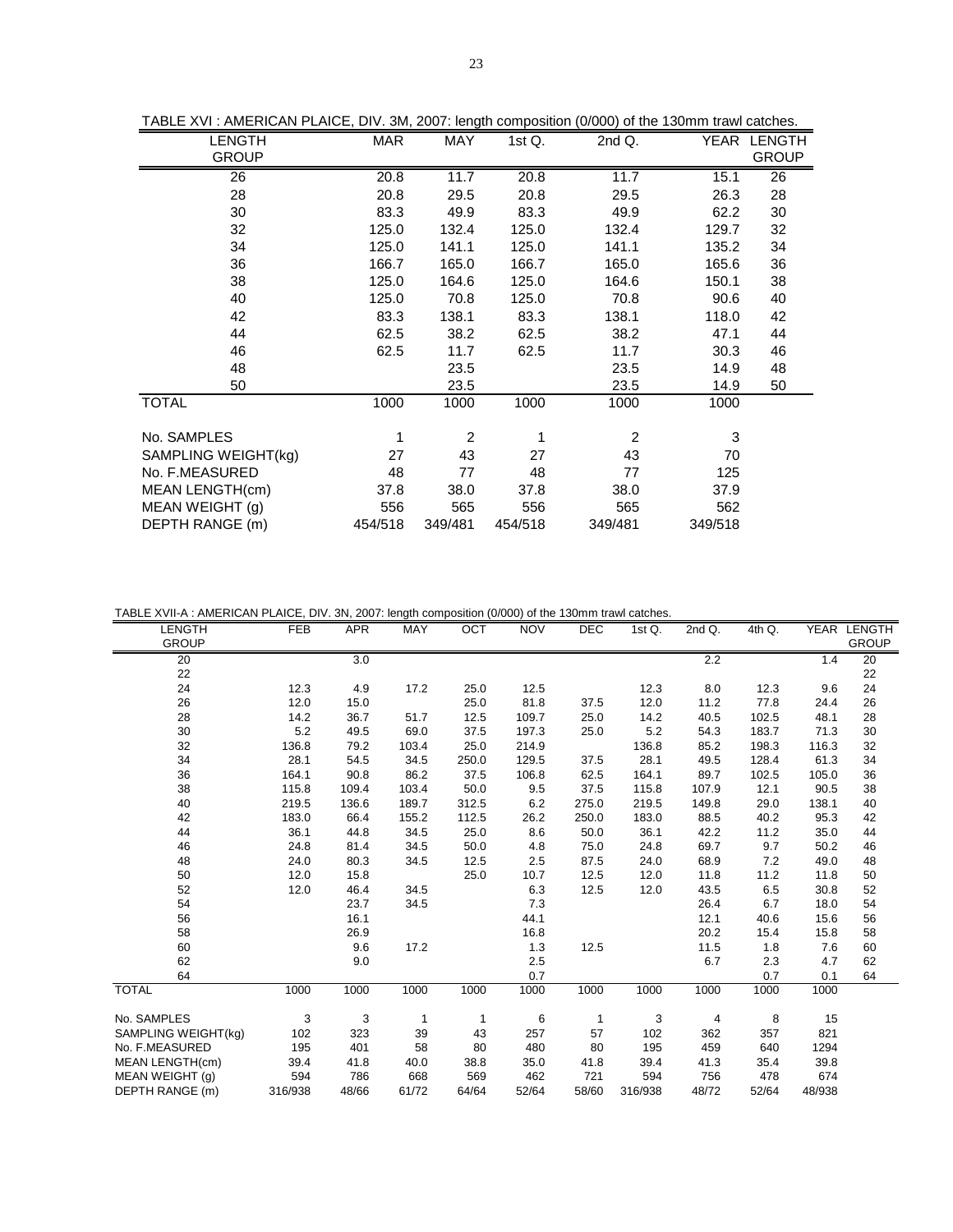| composition (0/000) or the zoomin trawncatones. |         |              |
|-------------------------------------------------|---------|--------------|
| <b>LENGTH</b>                                   |         | APR LENGTH   |
| <b>GROUP</b>                                    | $=YEAR$ | <b>GROUP</b> |
| 28                                              | 25.9    | 28           |
| 30                                              | 8.6     | 30           |
| 32                                              | 17.2    | 32           |
| 34                                              | 34.5    | 34           |
| 36                                              | 60.3    | 36           |
| 38                                              | 103.4   | 38           |
| 40                                              | 103.4   | 40           |
| 42                                              | 43.1    | 42           |
| 44                                              | 120.7   | 44           |
| 46                                              | 86.2    | 46           |
| 48                                              | 25.9    | 48           |
| 50                                              | 34.5    | 50           |
| 52                                              | 94.8    | 52           |
| 54                                              | 103.4   | 54           |
| 56                                              | 51.7    | 56           |
| 58                                              | 77.6    | 58           |
| 60                                              | 8.6     | 60           |
| <b>TOTAL</b>                                    | 1000    |              |
| No. SAMPLES                                     | 1       |              |
| SAMPLING WEIGHT(kg)                             | 149     |              |
| No. F.MEASURED                                  | 116     |              |
| MEAN LENGTH(cm)                                 | 46.4    |              |
| MEAN WEIGHT (g)                                 | 1069    |              |
| DEPTH RANGE (m)                                 | 53/53.8 |              |
|                                                 |         |              |

TABLE XVII-B : AMERICAN PLAICE, DIV. 3N, 2007: length composition (0/000) of the 280mm trawl catches.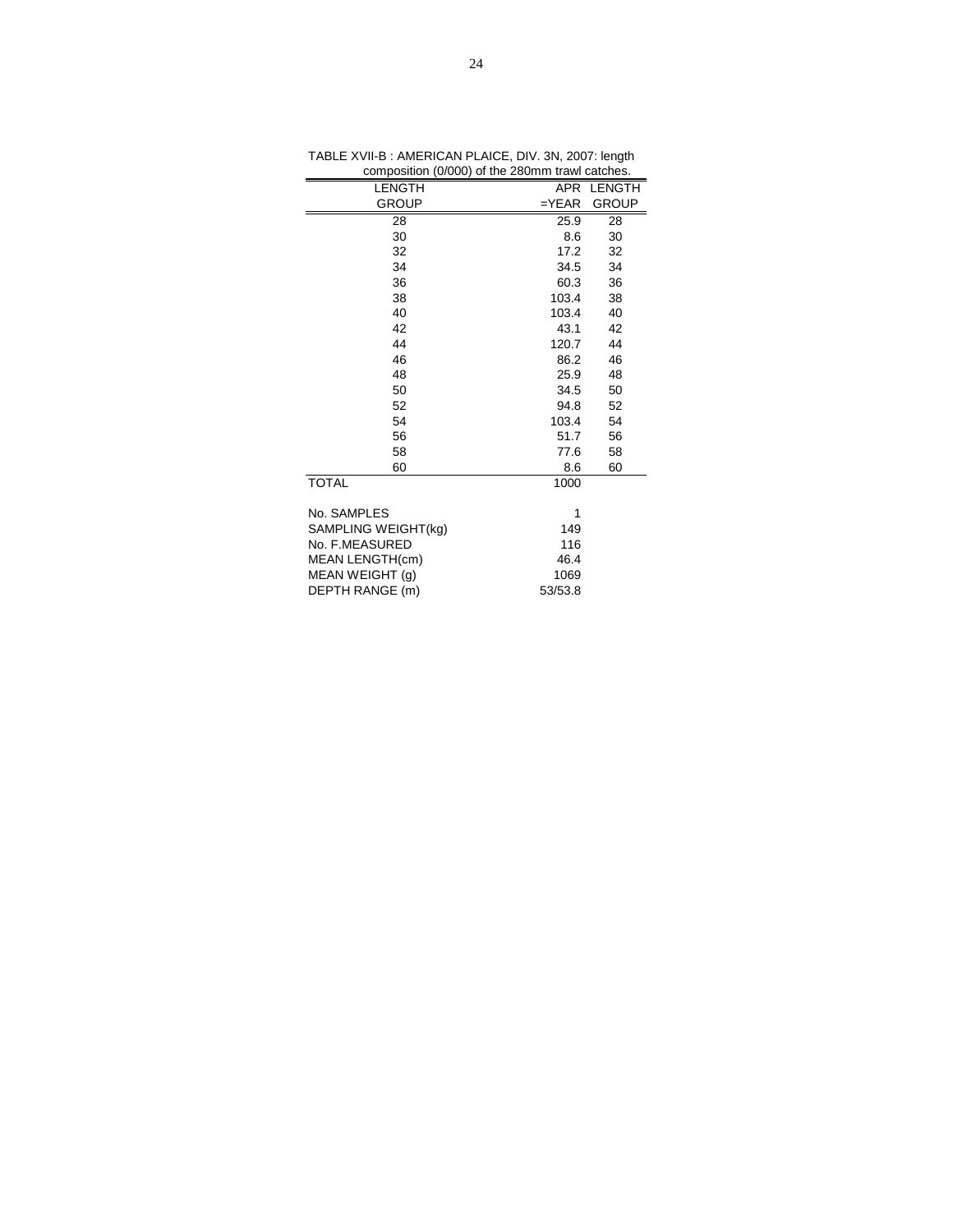| TABLE XVIII-A : AMERICAN PLAICE, DIV. 3O, 2007: length composition (0/000) of the 130mm trawl catches. |  |  |  |
|--------------------------------------------------------------------------------------------------------|--|--|--|
|--------------------------------------------------------------------------------------------------------|--|--|--|

| <b>LENGTH</b>       | FEB     | <b>APR</b> | MAY     | <b>NOV</b> | DEC     | 1st $Q$ . | 2nd Q. | 4th Q. |        | YEAR LENGTH  |
|---------------------|---------|------------|---------|------------|---------|-----------|--------|--------|--------|--------------|
| <b>GROUP</b>        |         |            |         |            |         |           |        |        |        | <b>GROUP</b> |
| 20                  | 6.6     |            |         |            |         | 6.6       |        |        | 0.9    | 20           |
| 22                  |         | 6.2        |         |            |         |           | 3.3    |        | 2.0    | 22           |
| 24                  | 21.5    | 6.2        |         | 10.0       |         | 21.5      | 3.3    | 7.4    | 6.9    | 24           |
| 26                  | 6.6     | 9.7        | 19.6    | 59.5       | 8.8     | 6.6       | 14.3   | 46.3   | 21.3   | 26           |
| 28                  | 28.1    | 40.7       | 19.6    | 131.8      | 1.2     | 28.1      | 30.9   | 97.7   | 47.4   | 28           |
| 30                  | 58.0    | 70.3       | 19.6    | 152.5      | 16.2    | 58.0      | 46.8   | 116.9  | 66.1   | 30           |
| 32                  | 92.7    | 64.9       | 98.0    | 161.3      | 79.0    | 92.7      | 80.3   | 139.8  | 97.1   | 32           |
| 34                  | 64.6    | 94.4       | 78.4    | 103.8      | 4.0     | 64.6      | 87.0   | 77.7   | 81.5   | 34           |
| 36                  | 115.0   | 153.1      | 117.6   | 79.8       | 5.7     | 115.0     | 136.7  | 60.4   | 114.3  | 36           |
| 38                  | 143.0   | 173.5      | 333.3   | 122.3      | 38.7    | 143.0     | 247.7  | 100.4  | 195.6  | 38           |
| 40                  | 253.0   | 133.8      | 58.8    | 46.9       | 154.8   | 253.0     | 99.0   | 75.1   | 114.9  | 40           |
| 42                  | 80.3    | 80.9       | 58.8    | 77.9       | 186.0   | 80.3      | 70.7   | 106.2  | 81.0   | 42           |
| 44                  | 75.6    | 30.7       | 58.8    | 7.7        | 215.6   | 75.6      | 43.8   | 62.0   | 52.9   | 44           |
| 46                  | 16.8    | 21.1       | 58.8    | 3.6        | 173.5   | 16.8      | 38.6   | 48.0   | 37.9   | 46           |
| 48                  | 16.8    | 20.4       |         | 13.2       | 83.8    | 16.8      | 10.9   | 31.7   | 17.0   | 48           |
| 50                  | 8.4     | 35.5       | 58.8    | 4.9        | 16.1    | 8.4       | 46.3   | 7.8    | 31.2   | 50           |
| 52                  | 13.1    | 9.7        |         | 4.8        | 2.0     | 13.1      | 5.2    | 4.1    | 6.0    | 52           |
| 54                  |         | 21.4       | 19.6    | 12.6       | 12.7    |           | 20.6   | 12.6   | 15.6   | 54           |
| 56                  |         | 11.7       |         | 0.9        | 2.0     |           | 6.3    | 1.2    | 4.1    | 56           |
| 58                  |         | 6.2        |         | 1.7        |         |           | 3.3    | 1.2    | 2.3    | 58           |
| 60                  |         | 3.5        |         | 2.1        |         |           | 1.9    | 1.5    | 1.5    | 60           |
| 62                  |         |            |         | 2.9        |         |           |        | 2.1    | 0.5    | 62           |
| 64                  |         | 6.2        |         |            |         |           | 3.3    |        | 2.0    | 64           |
| <b>TOTAL</b>        | 1000    | 1000       | 1000    | 1000       | 1000    | 1000      | 1000   | 1000   | 1000   |              |
| No. SAMPLES         | 2       | 4          | 1       | 11         | 6       | 2         | 5      | 17     | 24     |              |
| SAMPLING WEIGHT(kg) | 67      | 281        | 32      | 404        | 351     | 67        | 313    | 754    | 1134   |              |
| No. F.MEASURED      | 130     | 446        | 51      | 800        | 480     | 130       | 497    | 1280   | 1907   |              |
| MEAN LENGTH(cm)     | 38.6    | 39.3       | 39.5    | 35.2       | 43.3    | 38.6      | 39.4   | 37.3   | 38.7   |              |
| MEAN WEIGHT (g)     | 564     | 631        | 615     | 439        | 792     | 564       | 623    | 531    | 592    |              |
| DEPTH RANGE (m)     | 290/391 | 94/455     | 361/384 | 50/437     | 190/350 | 290/391   | 94/455 | 50/437 | 50/455 |              |

TABLE XVIII-B : AMERICAN PLAICE, DIV. 3O, 2007: length

| composition (0/000) of the 280mm trawl catches. |            |            |                  |               |
|-------------------------------------------------|------------|------------|------------------|---------------|
| <b>LENGTH</b>                                   | <b>APR</b> | <b>MAY</b> |                  | 2nd Q. LENGTH |
| <b>GROUP</b>                                    |            |            | $=$ $YEAR$       | <b>GROUP</b>  |
| 26                                              |            | 2.9        | $\overline{2.6}$ | 26            |
| 28                                              |            | 6.6        | 6.0              | 28            |
| 30                                              | 12.8       | 29.9       | 28.2             | 30            |
| 32                                              | 38.5       | 17.0       | 19.1             | 32            |
| 34                                              | 115.4      | 74.2       | 78.3             | 34            |
| 36                                              | 102.6      | 122.3      | 120.4            | 36            |
| 38                                              | 115.4      | 167.0      | 161.9            | 38            |
| 40                                              | 166.7      | 128.1      | 132.0            | 40            |
| 42                                              | 243.6      | 64.6       | 82.3             | 42            |
| 44                                              | 115.4      | 126.8      | 125.7            | 44            |
| 46                                              | 51.3       | 74.0       | 71.7             | 46            |
| 48                                              | 25.6       | 59.6       | 56.3             | 48            |
| 50                                              |            | 33.2       | 29.9             | 50            |
| 52                                              | 12.8       | 23.5       | 22.5             | 52            |
| 54                                              |            | 42.7       | 38.5             | 54            |
| 56                                              |            | 13.3       | 12.0             | 56            |
| 58                                              |            | 7.5        | 6.7              | 58            |
| 60                                              |            | 3.7        | 3.4              | 60            |
| 62                                              |            | 2.9        | 2.6              | 62            |
| <b>TOTAL</b>                                    | 1000       | 1000       | 1000             |               |
| No. SAMPLES                                     | 1          | 2          | 3                |               |
| SAMPLING WEIGHT(kg)                             | 58         | 395        | 453              |               |
| No. F.MEASURED                                  | 78         | 484        | 562              |               |
| MEAN LENGTH(cm)                                 | 40.8       | 42.4       | 42.3             |               |
| MEAN WEIGHT (g)                                 | 664        | 782        | 770              |               |
| DEPTH RANGE (m)                                 | 137/137    | 110/157    | 110/157          |               |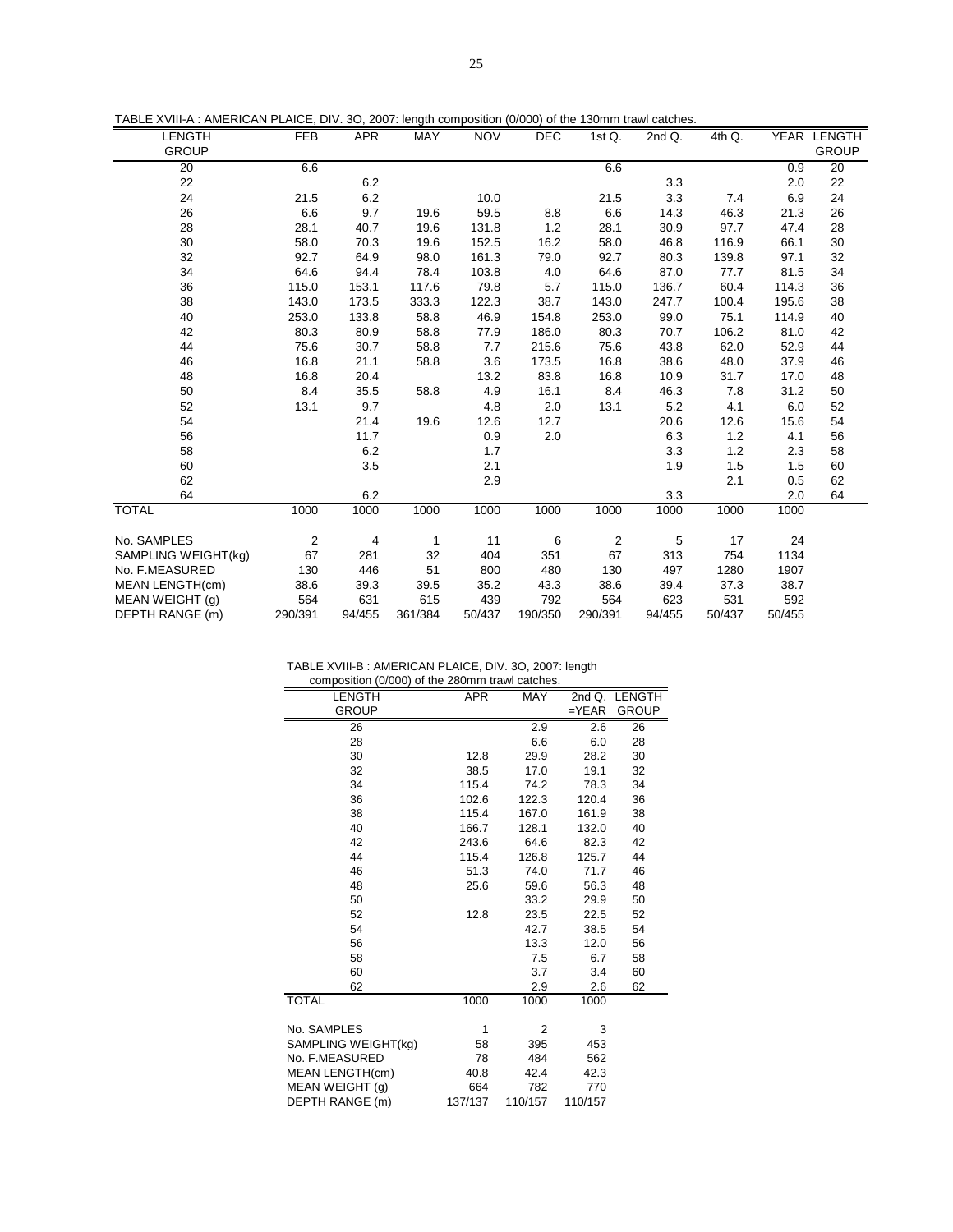| <b>LENGTH</b>       | <b>APR</b>       | MAY   | <b>NOV</b> | 2nd Q.         | 4th Q. |       | YEAR LENGTH  |
|---------------------|------------------|-------|------------|----------------|--------|-------|--------------|
| <b>GROUP</b>        |                  |       |            |                |        |       | <b>GROUP</b> |
| 20                  | $\overline{3.7}$ |       |            | 2.5            |        | 2.3   | 20           |
| 22                  | 15.0             | 44.1  |            | 24.6           |        | 22.5  | 22           |
| 24                  | 12.0             | 29.4  |            | 17.8           |        | 16.3  | 24           |
| 26                  | 17.7             | 14.7  | 25.3       | 16.7           | 25.3   | 17.4  | 26           |
| 28                  | 31.6             |       | 132.9      | 21.1           | 132.9  | 30.7  | 28           |
| 30                  | 57.4             | 58.8  | 246.1      | 57.9           | 246.1  | 74.0  | 30           |
| 32                  | 69.5             | 44.1  | 228.1      | 61.1           | 228.1  | 75.4  | 32           |
| 34                  | 154.2            | 147.1 | 199.3      | 151.9          | 199.3  | 155.9 | 34           |
| 36                  | 169.2            | 161.8 | 67.6       | 166.7          | 67.6   | 158.2 | 36           |
| 38                  | 149.1            | 161.8 | 5.2        | 153.3          | 5.2    | 140.6 | 38           |
| 40                  | 118.0            | 132.4 | 42.3       | 122.8          | 42.3   | 115.9 | 40           |
| 42                  | 102.4            | 58.8  | 1.6        | 88.0           | 1.6    | 80.6  | 42           |
| 44                  | 52.4             | 88.2  | 8.3        | 64.2           | 8.3    | 59.4  | 44           |
| 46                  | 8.3              | 44.1  | 9.2        | 20.2           | 9.2    | 19.2  | 46           |
| 48                  | 20.8             |       | 24.3       | 13.9           | 24.3   | 14.8  | 48           |
| 50                  | 18.6             | 14.7  | 3.2        | 17.3           | 3.2    | 16.1  | 50           |
| 52                  |                  |       |            |                |        |       | 52           |
| 54                  |                  |       | 6.1        |                | 6.1    | 0.5   | 54           |
| 56                  |                  |       | 0.5        |                | 0.5    | 0.04  | 56           |
| <b>TOTAL</b>        | 1000             | 1000  | 1000       | 1000           | 1000   | 1000  |              |
|                     |                  |       |            |                |        |       |              |
| No. SAMPLES         | 3                | 1     | 5          | $\overline{4}$ | 5      | 9     |              |
| SAMPLING WEIGHT(kg) | 213              | 39    | 151        | 251            | 151    | 403   |              |
| No. F.MEASURED      | 422              | 68    | 400        | 490            | 400    | 890   |              |
| MEAN LENGTH(cm)     | 37.6             | 37.6  | 33.7       | 37.6           | 33.7   | 37.3  |              |
| MEAN WEIGHT (g)     | 539              | 545   | 378        | 541            | 378    | 527   |              |
| DEPTH RANGE (m)     | 48.3/66          | 61/72 | 44/64      | 48.3/72        | 44/64  | 44/72 |              |

TABLE XIX-A : YELLOWTAIL FLOUNDER, DIV. 3N, 2007: length composition (0/000) of the 130mm trawl catches.

TABLE XIX-B : YELLOWTAIL FLOUNDER, DIV. 3N, 2007: length composition (0/000) of the 280mm trawl catches.

| LENGTH              | FEB       | <b>APR</b> | 1st $Q$ . | 2nd Q.  | YEAR           | <b>LENGTH</b> |
|---------------------|-----------|------------|-----------|---------|----------------|---------------|
| <b>GROUP</b>        |           |            |           |         |                | <b>GROUP</b>  |
| 30                  |           | 11.1       |           | 11.1    | 11.0           | 30            |
| 32                  | 30.3      | 11.1       | 30.3      | 11.1    | 11.2           | 32            |
| 34                  | 60.6      | 55.6       | 60.6      | 55.6    | 55.6           | 34            |
| 36                  | 60.6      | 77.8       | 60.6      | 77.8    | 77.7           | 36            |
| 38                  | 121.2     | 77.8       | 121.2     | 77.8    | 78.1           | 38            |
| 40                  | 90.9      | 244.4      | 90.9      | 244.4   | 243.4          | 40            |
| 42                  | 121.2     | 122.2      | 121.2     | 122.2   | 122.2          | 42            |
| 44                  | 272.7     | 233.3      | 272.7     | 233.3   | 233.6          | 44            |
| 46                  | 90.9      | 77.8       | 90.9      | 77.8    | 77.9           | 46            |
| 48                  | 60.6      | 66.7       | 60.6      | 66.7    | 66.6           | 48            |
| 50                  | 30.3      | 11.1       | 30.3      | 11.1    | 11.2           | 50            |
| 52                  | 60.6      | 11.1       | 60.6      | 11.1    | 11.5           | 52            |
| <b>TOTAL</b>        | 1000      | 1000       | 1000      | 1000    | 1000           |               |
| No. SAMPLES         | 1         | 1          | 1         | 1       | $\overline{2}$ |               |
| SAMPLING WEIGHT(kg) | 25        | 65         | 25        | 65      | 90             |               |
| No. F.MEASURED      | 33        | 90         | 33        | 90      | 123            |               |
| MEAN LENGTH(cm)     | 43.3      | 42.4       | 43.3      | 42.4    | 42.4           |               |
| MEAN WEIGHT (g)     | 829       | 766        | 829       | 766     | 767            |               |
| DEPTH RANGE (m)     | 52.8/57.2 | 53/53.8    | 52.8/57.2 | 53/53.8 | 52.8/57.2      |               |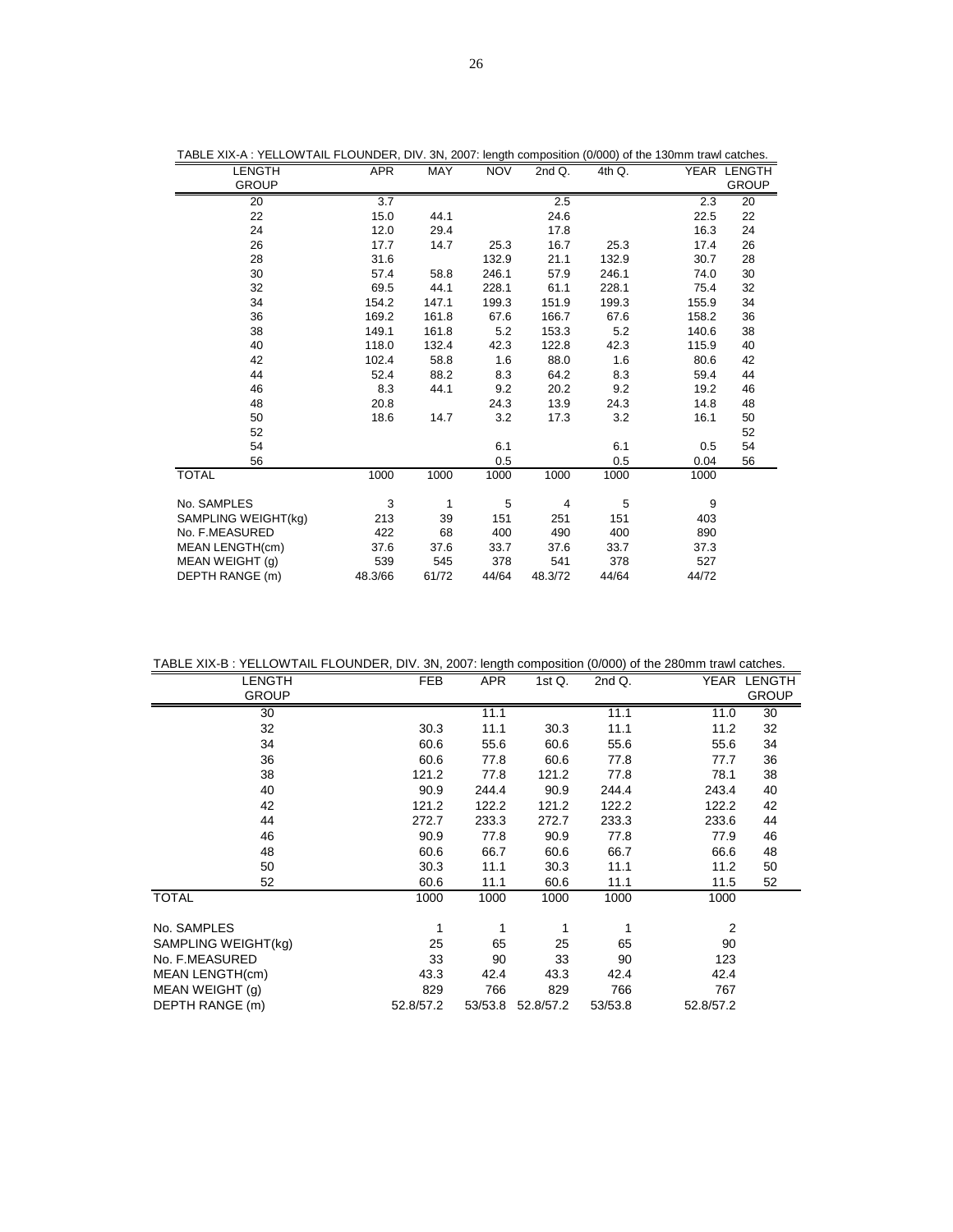| TABLE XX : GREENLAND HALIBUT, DIV. 3L, 2007: length composition (0/000) of the 130mm trawl catches |  |  |  |  |
|----------------------------------------------------------------------------------------------------|--|--|--|--|
|                                                                                                    |  |  |  |  |

| TABLE XX : GREENLAND HALIBUT, DIV. 3L, 2007: length composition (0/000) of the 130mm trawl catches. |                                       |                                                              |                                          |                                                 |                                                 |                                                 |                                                                                                           |  |
|-----------------------------------------------------------------------------------------------------|---------------------------------------|--------------------------------------------------------------|------------------------------------------|-------------------------------------------------|-------------------------------------------------|-------------------------------------------------|-----------------------------------------------------------------------------------------------------------|--|
| <b>JAN</b>                                                                                          | <b>FEB</b>                            | <b>MAR</b>                                                   | <b>APR</b>                               | 1st $Q$ .                                       | 2nd Q.                                          |                                                 | YEAR LENGTH<br><b>GROUP</b>                                                                               |  |
|                                                                                                     |                                       |                                                              |                                          |                                                 |                                                 |                                                 | 28                                                                                                        |  |
|                                                                                                     |                                       |                                                              |                                          |                                                 |                                                 |                                                 | 30                                                                                                        |  |
| 2.2                                                                                                 | 7.4                                   | 9.6                                                          | 27.1                                     | 7.8                                             | 27.1                                            | 13.2                                            | 32                                                                                                        |  |
| 7.2                                                                                                 | 7.5                                   | 23.1                                                         | 46.9                                     | 14.8                                            | 46.9                                            | 23.7                                            | 34                                                                                                        |  |
| 3.2                                                                                                 | 26.2                                  | 38.3                                                         | 57.6                                     | 29.3                                            | 57.6                                            | 37.2                                            | 36                                                                                                        |  |
| 67.3                                                                                                | 60.5                                  | 84.3                                                         | 108.9                                    | 72.5                                            | 108.9                                           | 82.7                                            | 38                                                                                                        |  |
| 95.6                                                                                                | 86.2                                  | 139.9                                                        | 139.9                                    | 112.6                                           | 139.9                                           | 120.2                                           | 40                                                                                                        |  |
| 163.1                                                                                               | 122.1                                 | 148.6                                                        | 160.7                                    | 139.3                                           | 160.7                                           | 145.3                                           | 42                                                                                                        |  |
| 167.6                                                                                               | 142.0                                 | 142.8                                                        | 137.7                                    | 145.3                                           | 137.7                                           | 143.2                                           | 44                                                                                                        |  |
| 200.9                                                                                               | 160.9                                 | 156.4                                                        | 126.0                                    | 163.4                                           | 126.0                                           | 153.0                                           | 46                                                                                                        |  |
| 128.5                                                                                               | 131.6                                 | 104.2                                                        | 82.2                                     | 118.3                                           | 82.2                                            | 108.2                                           | 48                                                                                                        |  |
| 100.7                                                                                               | 90.2                                  | 63.7                                                         | 55.3                                     | 78.9                                            | 55.3                                            | 72.3                                            | 50                                                                                                        |  |
| 46.2                                                                                                | 54.4                                  | 52.4                                                         | 26.3                                     | 52.5                                            | 26.3                                            | 45.2                                            | 52                                                                                                        |  |
| 6.8                                                                                                 | 33.9                                  | 19.3                                                         | 11.7                                     | 23.9                                            | 11.7                                            | 20.5                                            | 54                                                                                                        |  |
| 5.7                                                                                                 | 20.5                                  | 8.5                                                          | 6.2                                      | 13.2                                            | 6.2                                             | 11.2                                            | 56                                                                                                        |  |
| 1.6                                                                                                 | 19.0                                  | 3.5                                                          | 3.5                                      | 9.7                                             | 3.5                                             | 8.0                                             | 58                                                                                                        |  |
|                                                                                                     | 11.4                                  | 1.7                                                          | 1.1                                      | 5.5                                             | 1.1                                             | 4.3                                             | 60                                                                                                        |  |
| 2.8                                                                                                 | 6.4                                   | 1.8                                                          | 0.3                                      | 3.8                                             | 0.3                                             | 2.8                                             | 62                                                                                                        |  |
|                                                                                                     | 6.3                                   | 0.7                                                          | 0.7                                      | 2.9                                             | 0.7                                             | 2.3                                             | 64                                                                                                        |  |
|                                                                                                     | 4.2                                   | 0.2                                                          |                                          | 1.9                                             |                                                 | 1.3                                             | 66                                                                                                        |  |
|                                                                                                     | 2.6                                   | 0.2                                                          |                                          | 1.2                                             |                                                 | 0.8                                             | 68                                                                                                        |  |
|                                                                                                     | 2.5                                   |                                                              |                                          | 1.0                                             |                                                 | 0.7                                             | 70                                                                                                        |  |
|                                                                                                     | 2.0                                   |                                                              |                                          | 0.8                                             |                                                 | 0.6                                             | 72                                                                                                        |  |
|                                                                                                     | 0.8                                   |                                                              |                                          | 0.3                                             |                                                 | 0.2                                             | 74                                                                                                        |  |
|                                                                                                     | 0.7                                   |                                                              |                                          | 0.3                                             |                                                 | 0.2                                             | 76                                                                                                        |  |
| 1000                                                                                                | 1000                                  | 1000                                                         | 1000                                     | 1000                                            | 1000                                            | 1000                                            |                                                                                                           |  |
|                                                                                                     |                                       |                                                              |                                          |                                                 |                                                 |                                                 |                                                                                                           |  |
|                                                                                                     |                                       |                                                              |                                          |                                                 |                                                 |                                                 |                                                                                                           |  |
|                                                                                                     |                                       |                                                              |                                          |                                                 |                                                 |                                                 |                                                                                                           |  |
|                                                                                                     |                                       |                                                              |                                          |                                                 |                                                 |                                                 |                                                                                                           |  |
|                                                                                                     |                                       |                                                              |                                          |                                                 |                                                 |                                                 |                                                                                                           |  |
|                                                                                                     |                                       |                                                              |                                          |                                                 |                                                 |                                                 |                                                                                                           |  |
|                                                                                                     | 0.7<br>8<br>547<br>640<br>45.9<br>911 | 0.4<br>0.4<br>22<br>2396<br>2442<br>47.1<br>1040<br>727/1300 | 0.6<br>25<br>2829<br>3412<br>44.9<br>870 | 0.1<br>7.7<br>16<br>2760<br>3545<br>43.5<br>786 | 0.2<br>0.6<br>55<br>5772<br>6494<br>45.9<br>945 | 0.1<br>7.7<br>16<br>2760<br>3545<br>43.5<br>786 | 0.2<br>2.6<br>71<br>8533<br>10039<br>45.3<br>901<br>674/1516 802/1498 938/1505 674/1516 938/1505 674/1516 |  |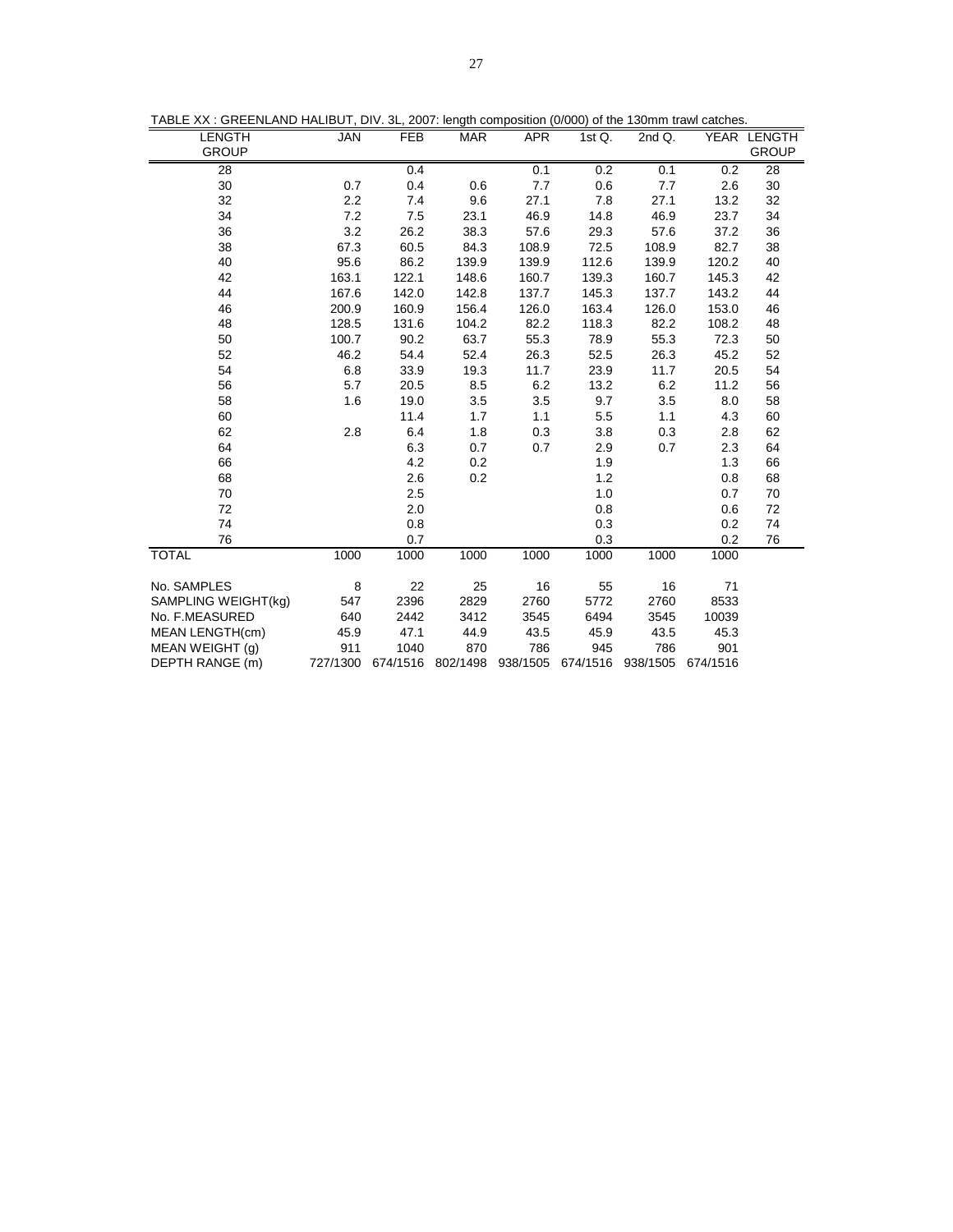| TABLE AAT: GREENLAND HALIBUT, DIV. 3M, 2007. Tengin composition (0/000) of the T30mm trawl catches. |                |                  |            |            |          |        |                   |              |
|-----------------------------------------------------------------------------------------------------|----------------|------------------|------------|------------|----------|--------|-------------------|--------------|
| LENGTH                                                                                              | <b>JAN</b>     | <b>FEB</b>       | <b>MAR</b> | <b>APR</b> | 1st Q.   | 2nd Q. |                   | YEAR LENGTH  |
| <b>GROUP</b>                                                                                        |                |                  |            |            |          |        |                   | <b>GROUP</b> |
| 28                                                                                                  |                |                  | 3.1        |            | 1.8      |        | 1.5               | 28           |
| 30                                                                                                  |                |                  | 4.1        |            | 2.4      |        | 2.0               | 30           |
| 32                                                                                                  |                | 0.5              | 20.5       | 3.6        | 12.2     | 3.6    | 10.7              | 32           |
| 34                                                                                                  |                | 10.1             | 45.9       | 6.8        | 30.9     | 6.8    | 26.5              | 34           |
| 36                                                                                                  | 10.5           | 17.8             | 78.3       | 26.1       | 53.1     | 26.1   | 48.2              | 36           |
| 38                                                                                                  | 2.0            | 89.3             | 105.8      | 27.3       | 97.4     | 27.3   | 84.7              | 38           |
| 40                                                                                                  | 8.0            | 119.2            | 127.4      | 76.4       | 122.0    | 76.4   | 113.7             | 40           |
| 42                                                                                                  | 56.0           | 181.9            | 155.1      | 225.9      | 164.0    | 225.9  | 175.2             | 42           |
| 44                                                                                                  | 75.4           | 212.6            | 142.6      | 197.8      | 169.2    | 197.8  | 174.4             | 44           |
| 46                                                                                                  | 229.5          | 157.2            | 110.1      | 171.4      | 130.9    | 171.4  | 138.3             | 46           |
| 48                                                                                                  | 198.5          | 112.4            | 92.9       | 137.4      | 102.5    | 137.4  | 108.9             | 48           |
| 50                                                                                                  | 227.0          | 40.9             | 58.4       | 55.0       | 54.5     | 55.0   | 54.6              | 50           |
| 52                                                                                                  | 56.5           | 18.5             | 30.2       | 23.5       | 26.0     | 23.5   | 25.5              | 52           |
| 54                                                                                                  | 63.0           | 8.6              | 10.6       | 23.5       | 10.8     | 23.5   | 13.1              | 54           |
| 56                                                                                                  | 31.5           | 5.4              | 6.4        | 10.0       | 6.4      | 10.0   | 7.1               | 56           |
| 58                                                                                                  | 31.5           | 9.1              | 3.0        | 6.7        | 5.9      | 6.7    | 6.1               | 58           |
| 60                                                                                                  |                | 5.5              | 0.9        | 4.9        | 2.7      | 4.9    | 3.1               | 60           |
| 62                                                                                                  | 10.5           | 3.6              | 2.0        | 3.6        | 2.8      | 3.6    | 2.9               | 62           |
| 64                                                                                                  |                | 1.8              | 0.1        |            | 0.8      |        | 0.6               | 64           |
| 66                                                                                                  |                | 1.8              |            |            | 0.7      |        | 0.6               | 66           |
| 68                                                                                                  |                | 3.7              |            |            | 1.5      |        | 1.2               | 68           |
| 70                                                                                                  |                |                  | 0.7        |            | 0.4      |        | 0.3               | 70           |
| 72                                                                                                  |                |                  | 0.3        |            | 0.2      |        | 0.2               | 72           |
| 74                                                                                                  |                |                  |            |            |          |        |                   | 74           |
| 76                                                                                                  |                |                  |            |            |          |        |                   | 76           |
| 78                                                                                                  |                |                  | 0.7        |            | 0.4      |        | 0.3               | 78           |
| 80                                                                                                  |                |                  | 0.4        |            | 0.3      |        | 0.2               | 80           |
| 82                                                                                                  |                |                  | 0.3        |            | 0.2      |        | 0.2               | 82           |
| 84                                                                                                  |                |                  |            |            |          |        |                   | 84           |
| 86                                                                                                  |                |                  |            |            |          |        |                   | 86           |
| 88                                                                                                  |                |                  |            |            |          |        |                   | 88           |
| 90                                                                                                  |                |                  |            |            |          |        |                   | 90           |
| 92                                                                                                  |                |                  | 0.1        |            | 0.1      |        | 0.1               | 92           |
| <b>TOTAL</b>                                                                                        | 1000           | 1000             | 1000       | 1000       | 1000     | 1000   | 1000              |              |
|                                                                                                     |                |                  |            |            |          |        |                   |              |
| No. SAMPLES                                                                                         | $\overline{2}$ | 6                | 11         | 3          | 19       | 3      | 22                |              |
| SAMPLING WEIGHT(kg)                                                                                 | 164            | 656              | 1299       | 414        | 2120     | 414    | 2534              |              |
| No. F.MEASURED                                                                                      | 160            | 792              | 1545       | 464        | 2497     | 464    | 2961              |              |
| <b>MEAN LENGTH(cm)</b>                                                                              | 49.5           | 45.1             | 43.6       | 45.8       | 44.3     | 45.8   | 44.6              |              |
| MEAN WEIGHT (q)                                                                                     | 1161           | 880              | 803        | 913        | 840      | 913    | 853               |              |
| DEPTH RANGE (m)                                                                                     |                | 736/946 784/1641 | 320/1234   | 450/1086   | 320/1641 |        | 450/1086 320/1641 |              |
|                                                                                                     |                |                  |            |            |          |        |                   |              |

TABLE XXI : GREENLAND HALIBUT, DIV. 3M, 2007: length composition (0/000) of the 130mm trawl catches.

| TABLE XXII : GREENLAND HALIBUT, DIV. 3N, 2007: length composition (0/000) of the 130mm trawl catches. |                |            |                |              |         |              |
|-------------------------------------------------------------------------------------------------------|----------------|------------|----------------|--------------|---------|--------------|
| <b>LENGTH</b>                                                                                         | <b>FEB</b>     | <b>APR</b> | 1st $Q$ .      | 2nd Q.       |         | YEAR LENGTH  |
| <b>GROUP</b>                                                                                          |                |            |                |              |         | <b>GROUP</b> |
| 34                                                                                                    | 37.6           | 6.5        | 37.6           | 6.5          | 13.0    | 34           |
| 36                                                                                                    | 22.2           | 13.1       | 22.2           | 13.1         | 15.0    | 36           |
| 38                                                                                                    | 46.3           | 58.8       | 46.3           | 58.8         | 56.2    | 38           |
| 40                                                                                                    | 117.7          | 156.9      | 117.7          | 156.9        | 148.7   | 40           |
| 42                                                                                                    | 101.2          | 111.1      | 101.2          | 111.1        | 109.0   | 42           |
| 44                                                                                                    | 96.3           | 137.3      | 96.3           | 137.3        | 128.7   | 44           |
| 46                                                                                                    | 243.4          | 176.5      | 243.4          | 176.5        | 190.5   | 46           |
| 48                                                                                                    | 124.5          | 104.6      | 124.5          | 104.6        | 108.8   | 48           |
| 50                                                                                                    | 128.2          | 98.0       | 128.2          | 98.0         | 104.4   | 50           |
| 52                                                                                                    | 17.3           | 45.8       | 17.3           | 45.8         | 39.8    | 52           |
| 54                                                                                                    | 22.2           | 58.8       | 22.2           | 58.8         | 51.1    | 54           |
| 56                                                                                                    | 8.6            | 26.1       | 8.6            | 26.1         | 22.5    | 56           |
| 58                                                                                                    | 8.6            | 6.5        | 8.6            | 6.5          | 7.0     | 58           |
| 60                                                                                                    |                |            |                |              |         | 60           |
| 62                                                                                                    |                |            |                |              |         | 62           |
| 64                                                                                                    |                |            |                |              |         | 64           |
| 66                                                                                                    | 8.6            |            | 8.6            |              | 1.8     | 66           |
| 68                                                                                                    |                |            |                |              |         | 68           |
| 70                                                                                                    |                |            |                |              |         | 70           |
| 72                                                                                                    |                |            |                |              |         | 72           |
| 74                                                                                                    |                |            |                |              |         | 74           |
| 76                                                                                                    |                |            |                |              |         | 76           |
| 78                                                                                                    |                |            |                |              |         | 78           |
| 80                                                                                                    | 8.6            |            | 8.6            |              | 1.8     | 80           |
| 82                                                                                                    | 8.6            |            | 8.6            |              | 1.8     | 82           |
| <b>TOTAL</b>                                                                                          | 1000           | 1000       | 1000           | 1000         | 1000    |              |
| No. SAMPLES                                                                                           | $\overline{2}$ | 1          | $\overline{2}$ | $\mathbf{1}$ | 3       |              |
| SAMPLING WEIGHT(kg)                                                                                   | 126            | 132        | 126            | 132          | 258     |              |
| No. F.MEASURED                                                                                        | 133            | 153        | 133            | 153          | 286     |              |
| <b>MEAN LENGTH(cm)</b>                                                                                | 46.7           | 46.3       | 46.7           | 46.3         | 46.4    |              |
| MEAN WEIGHT (g)                                                                                       | 1033           | 954        | 1033           | 954          | 971     |              |
| DEPTH RANGE (m)                                                                                       | 737/938        | 847/905    | 737/938        | 847/905      | 737/938 |              |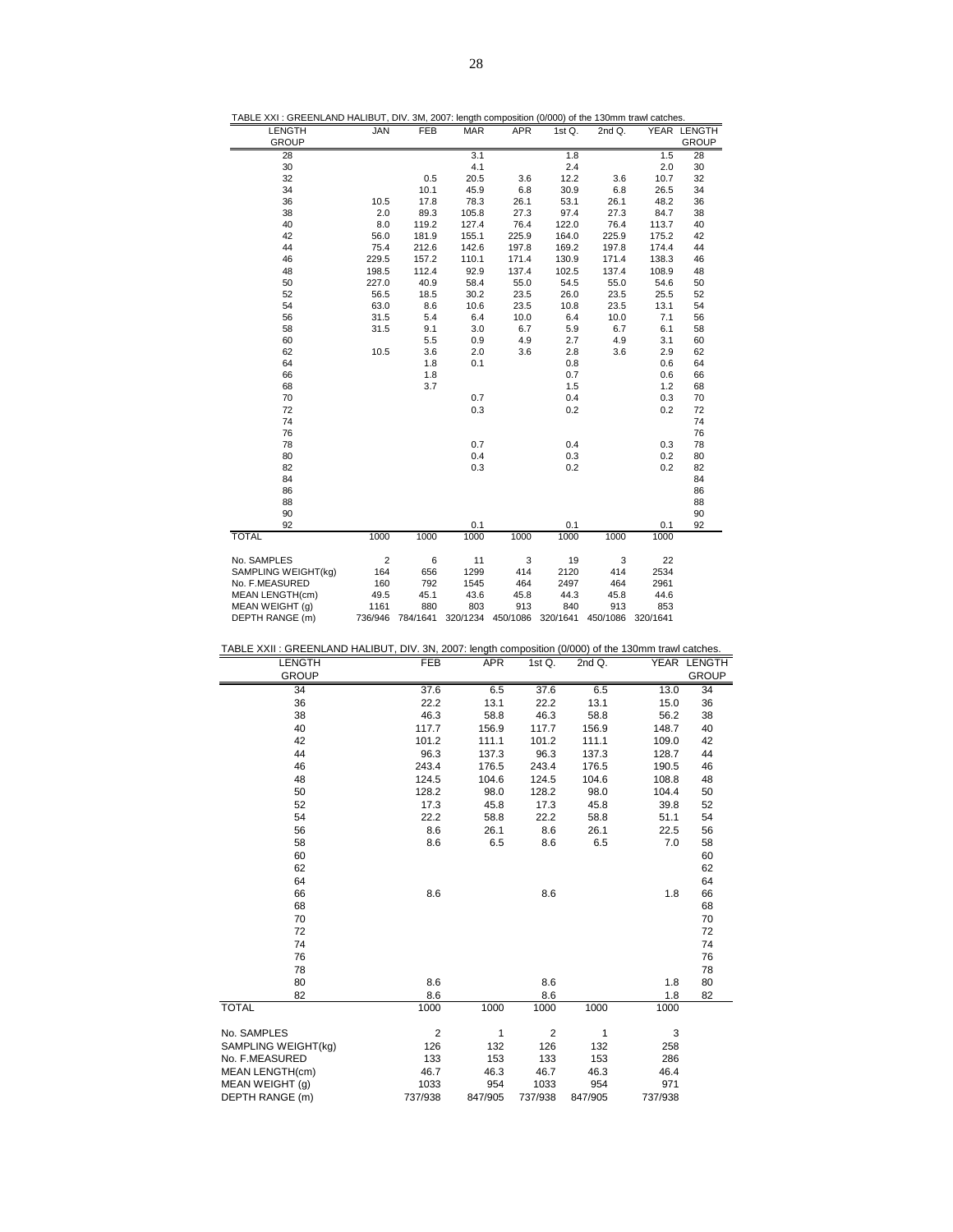| composition (0/000) of the 130mm trawl catches. |            |            |            |              |
|-------------------------------------------------|------------|------------|------------|--------------|
| LENGTH                                          | <b>APR</b> | <b>MAY</b> | $2ndQ$ .   | LENGTH       |
| <b>GROUP</b>                                    |            |            | $=$ $YEAR$ | <b>GROUP</b> |
| 32                                              | 8.9        | 36.7       | 17.5       | 32           |
| 34                                              | 35.7       | 18.3       | 30.3       | 34           |
| 36                                              | 71.4       | 91.7       | 77.7       | 36           |
| 38                                              | 116.1      | 119.3      | 117.1      | 38           |
| 40                                              | 169.6      | 192.7      | 176.8      | 40           |
| 42                                              | 267.9      | 156.0      | 233.2      | 42           |
| 44                                              | 160.7      | 137.6      | 153.6      | 44           |
| 46                                              | 89.3       | 91.7       | 90.0       | 46           |
| 48                                              | 62.5       | 45.9       | 57.4       | 48           |
| 50                                              | 8.9        | 55.0       | 23.2       | 50           |
| 52                                              | 8.9        | 18.3       | 11.8       | 52           |
| 54                                              |            |            |            | 54           |
| 56                                              |            |            |            | 56           |
| 58                                              |            | 27.5       | 8.5        | 58           |
| 60                                              |            |            |            | 60           |
| 62                                              |            | 9.2        | 2.8        | 62           |
| <b>TOTAL</b>                                    | 1000       | 1000       | 1000       |              |
|                                                 |            |            |            |              |
| No. SAMPLES                                     | 1          | 1          | 2          |              |
| SAMPLING WEIGHT(kg)                             | 78         | 81         | 159        |              |
| No. F.MEASURED                                  | 112        | 109        | 221        |              |
| MEAN LENGTH(cm)                                 | 42.6       | 43.2       | 42.8       |              |
| MEAN WEIGHT (g)                                 | 714        | 782        | 735        |              |
| DEPTH RANGE (m)                                 | 774/1156   | 680/1082   | 680/1156   |              |

| TABLE XXIV : ROUGHHEAD GRENADIER, DIV. 3L, 2007: length composition (0/000) of the 130mm trawl catches. |                                                        |            |            |                  |        |        |          |                |
|---------------------------------------------------------------------------------------------------------|--------------------------------------------------------|------------|------------|------------------|--------|--------|----------|----------------|
| <b>LENGTH</b>                                                                                           | <b>JAN</b>                                             | <b>FEB</b> | <b>MAR</b> | <b>APR</b>       | 1st Q. | 2nd Q. |          | YEAR LENGTH    |
| <b>GROUP</b>                                                                                            |                                                        |            |            |                  |        |        |          | <b>GROUP</b>   |
| 6                                                                                                       |                                                        | 0.3        | 0.5        | $\overline{0.4}$ | 0.4    | 0.4    | 0.4      | $\overline{6}$ |
| $\overline{7}$                                                                                          |                                                        | 0.9        | 3.2        | 1.0              | 2.1    | 1.0    | 1.7      | 7              |
| 8                                                                                                       |                                                        | 13.5       | 20.5       | 12.0             | 16.7   | 12.0   | 15.2     | 8              |
| 9                                                                                                       |                                                        | 28.3       | 53.2       | 48.2             | 40.8   | 48.2   | 43.2     | 9              |
| 10                                                                                                      |                                                        | 67.7       | 97.5       | 133.2            | 81.1   | 133.2  | 97.9     | 10             |
| 11                                                                                                      | 4.9                                                    | 90.5       | 120.7      | 185.2            | 103.3  | 185.2  | 129.7    | 11             |
| 12                                                                                                      | 102.7                                                  | 155.1      | 168.3      | 230.1            | 160.0  | 230.1  | 182.6    | 12             |
| 13                                                                                                      | 187.5                                                  | 149.9      | 168.8      | 177.6            | 162.2  | 177.6  | 167.1    | 13             |
| 14                                                                                                      | 157.6                                                  | 149.7      | 117.4      | 98.3             | 132.1  | 98.3   | 121.2    | 14             |
| 15                                                                                                      | 222.3                                                  | 118.1      | 90.3       | 51.5             | 107.6  | 51.5   | 89.5     | 15             |
| 16                                                                                                      | 129.9                                                  | 95.4       | 59.4       | 19.7             | 77.0   | 19.7   | 58.5     | 16             |
| 17                                                                                                      | 103.1                                                  | 56.0       | 25.8       | 8.6              | 41.4   | 8.6    | 30.8     | 17             |
| 18                                                                                                      | 25.0                                                   | 25.5       | 28.1       | 6.9              | 26.9   | 6.9    | 20.5     | 18             |
| 19                                                                                                      | 22.3                                                   | 5.3        | 7.7        | 3.7              | 7.4    | 3.7    | 6.2      | 19             |
| 20                                                                                                      | 4.9                                                    | 5.4        | 7.2        | 5.5              | 6.4    | 5.5    | 6.1      | 20             |
| 21                                                                                                      | 4.9                                                    | 5.4        | 6.3        | 2.4              | 5.9    | 2.4    | 4.8      | 21             |
| 22                                                                                                      | 7.6                                                    | 4.4        | 8.0        | 5.8              | 6.6    | 5.8    | 6.3      | 22             |
| 23                                                                                                      | 7.6                                                    | 5.8        | 6.1        | 3.5              | 6.0    | 3.5    | 5.2      | 23             |
| 24                                                                                                      |                                                        | 5.0        | 5.1        | 2.2              | 4.8    | 2.2    | 3.9      | 24             |
| 25                                                                                                      |                                                        | 4.1        | 0.7        | 0.9              | 2.0    | 0.9    | 1.7      | 25             |
| 26                                                                                                      | 4.9                                                    | 1.9        | 1.6        | 0.7              | 1.9    | 0.7    | 1.5      | 26             |
| 27                                                                                                      | 9.8                                                    | 3.3        | 1.7        | 1.5              | 2.7    | 1.5    | 2.3      | 27             |
| 28                                                                                                      |                                                        | 1.8        | 0.6        | 0.2              | 1.1    | 0.2    | 0.8      | 28             |
| 29                                                                                                      |                                                        | 2.1        | 0.6        | 0.2              | 1.1    | 0.2    | 0.9      | 29             |
| 30                                                                                                      |                                                        | 2.8        | 0.2        |                  | 1.2    |        | 0.8      | 30             |
| 31                                                                                                      |                                                        | 0.8        | 0.4        | 0.5              | 0.5    | 0.5    | 0.5      | 31             |
| 32                                                                                                      |                                                        | 0.5        |            | 0.3              | 0.2    | 0.3    | 0.2      | 32             |
| 33                                                                                                      |                                                        | 0.3        | 0.2        |                  | 0.2    |        | 0.2      | 33             |
| 34                                                                                                      |                                                        | 0.3        |            |                  | 0.1    |        | 0.1      | 34             |
| 35                                                                                                      |                                                        |            |            |                  |        |        |          | 35             |
| 36                                                                                                      | 4.9                                                    |            |            |                  | 0.2    |        | 0.2      | 36             |
| <b>TOTAL</b>                                                                                            | 1000                                                   | 1000       | 1000       | 1000             | 1000   | 1000   | 1000     |                |
| No. SAMPLES                                                                                             | $\overline{2}$                                         | 17         | 22         | 14               | 41     | 14     | 55       |                |
| SAMPLING WEIGHT(                                                                                        | 77                                                     | 1227       | 1752       | 1306             | 3056   | 1306   | 4362     |                |
| No. F.MEASURED                                                                                          | 160                                                    | 2331       | 3672       | 2868             | 6163   | 2868   | 9031     |                |
| MEAN LENGTH(cm)                                                                                         | 15.6                                                   | 14.3       | 13.6       | 12.8             | 14.0   | 12.8   | 13.6     |                |
| MEAN WEIGHT (g)                                                                                         | 613                                                    | 533        | 459        | 383              | 496    | 383    | 460      |                |
| DEPTH RANGE (m)                                                                                         | 1048/1220 674/1516 802/1500 861/1540 674/1516 861/1540 |            |            |                  |        |        | 674/1540 |                |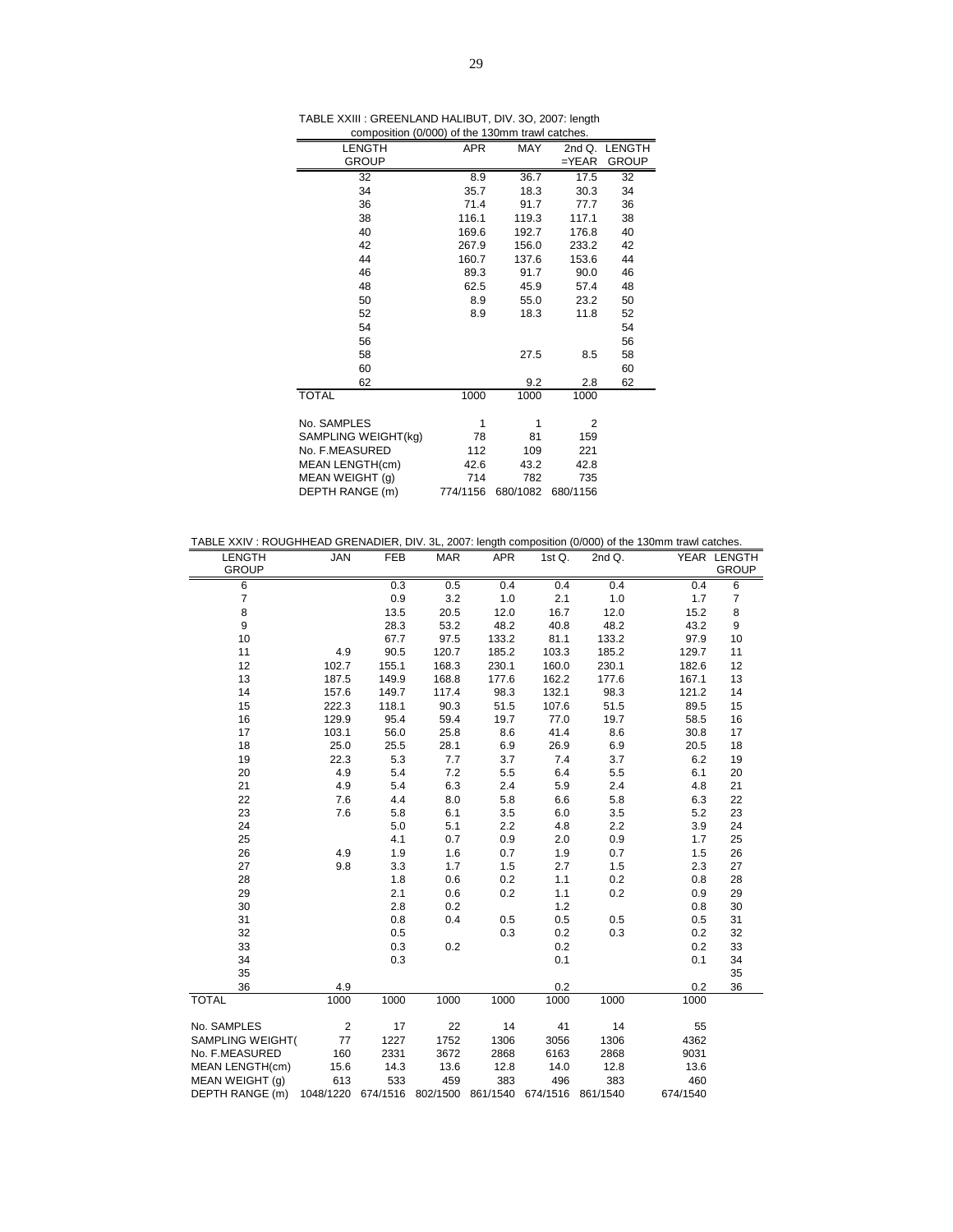| TABLE XXV: ROUGHHEAD GRENADIER, DIV. 3M, 2007: length composition (0/000) of the 130mm trawl catches. |            |            |            |           |                    |          |                |
|-------------------------------------------------------------------------------------------------------|------------|------------|------------|-----------|--------------------|----------|----------------|
| LENGTH                                                                                                | <b>FEB</b> | <b>MAR</b> | <b>APR</b> | 1st $Q$ . | 2nd Q.             |          | YEAR LENGTH    |
| <b>GROUP</b>                                                                                          |            |            |            |           |                    |          | <b>GROUP</b>   |
| 6                                                                                                     | 1.1        |            |            | 0.5       |                    | 0.4      | 6              |
| $\overline{7}$                                                                                        |            | 2.3        |            | $1.2$     |                    | 1.0      | $\overline{7}$ |
| 8                                                                                                     | 23.8       | 15.2       | 32.3       | 19.4      | 32.3               | 21.4     | 8              |
| 9                                                                                                     | 70.2       | 52.1       | 137.1      | 60.9      | 137.1              | 72.8     | 9              |
| 10                                                                                                    | 183.1      | 109.7      | 88.7       | 145.7     | 88.7               | 136.8    | 10             |
| 11                                                                                                    | 158.6      | 142.9      | 121.0      | 150.6     | 121.0              | 146.0    | 11             |
| 12                                                                                                    | 161.7      | 189.4      | 201.6      | 175.8     | 201.6              | 179.8    | 12             |
| 13                                                                                                    | 156.0      | 201.8      | 161.3      | 179.4     | 161.3              | 176.5    | 13             |
| 14                                                                                                    | 98.3       | 136.0      | 121.0      | 117.5     | 121.0              | 118.1    | 14             |
| 15                                                                                                    | 54.3       | 72.1       | 88.7       | 63.3      | 88.7               | 67.3     | 15             |
| 16                                                                                                    | 32.3       | 19.3       | 16.1       | 25.7      | 16.1               | 24.2     | 16             |
| 17                                                                                                    | 13.1       | 13.1       | 16.1       | 13.1      | 16.1               | 13.6     | 17             |
| 18                                                                                                    | 14.2       | 8.5        |            | 11.3      |                    | 9.5      | 18             |
| 19                                                                                                    |            | 5.2        | 8.1        | 2.6       | 8.1                | 3.5      | 19             |
| 20                                                                                                    | 8.6        | 5.0        | 8.1        | 6.8       | 8.1                | 7.0      | 20             |
| 21                                                                                                    | 8.0        | 7.1        |            | 7.5       |                    | 6.4      | 21             |
| 22                                                                                                    | 7.2        | 7.1        |            | 7.1       |                    | 6.0      | 22             |
| 23                                                                                                    | 6.9        | 4.3        |            | 5.6       |                    | 4.7      | 23             |
| 24                                                                                                    | 0.5        | 2.4        |            | 1.5       |                    | 1.2      | 24             |
| 25                                                                                                    | 1.1        | 2.2        |            | 1.7       |                    | 1.4      | 25             |
| 26                                                                                                    |            | 2.1        |            | 1.1       |                    | 0.9      | 26             |
| 27                                                                                                    |            | 1.6        |            | 0.8       |                    | 0.7      | 27             |
| 28                                                                                                    |            |            |            |           |                    |          | 28             |
| 29                                                                                                    |            |            |            |           |                    |          | 29             |
| 30                                                                                                    |            |            |            |           |                    |          | 30             |
| 31                                                                                                    | 1.1        | 0.4        |            | 0.7       |                    | 0.6      | 31             |
| 32                                                                                                    |            | 0.4        |            | 0.2       |                    | 0.2      | 32             |
| <b>TOTAL</b>                                                                                          | 1000       | 1000       | 1000       | 1000      | 1000               | 1000     |                |
| No. SAMPLES                                                                                           | 6          | 10         | 1          | 16        | 1                  | 17       |                |
| SAMPLING WEIGHT(kg)                                                                                   | 398        | 799        | 52         | 1196      | 52                 | 1248     |                |
| No. F.MEASURED                                                                                        | 898        | 1473       | 124        | 2371      | 124                | 2495     |                |
| <b>MEAN LENGTH(cm)</b>                                                                                | 12.8       | 13.2       | 12.6       | 13.0      | 12.6               | 12.9     |                |
| MEAN WEIGHT (q)                                                                                       | 390        | 420        | 359        | 405       | 359                | 398      |                |
| DEPTH RANGE (m)                                                                                       | 795/1211   | 320/1305   | 1046/1086  |           | 320/1305 1046/1086 | 320/1305 |                |

| TABLE XXVI: ROUGHHEAD GRENADIER, DIV. 3N, 2007: length |  |  |  |  |
|--------------------------------------------------------|--|--|--|--|
|                                                        |  |  |  |  |

| composition (0/000) of the 130mm trawl catches. |            |               |  |  |  |  |
|-------------------------------------------------|------------|---------------|--|--|--|--|
| <b>LENGTH</b>                                   | <b>FEB</b> | <b>LENGTH</b> |  |  |  |  |
| <b>GROUP</b>                                    | $=$ $YEAR$ | <b>GROUP</b>  |  |  |  |  |
| 10                                              | 15.6       | 10            |  |  |  |  |
| 11                                              | 46.9       | 11            |  |  |  |  |
| 12                                              | 46.9       | 12            |  |  |  |  |
| 13                                              | 62.5       | 13            |  |  |  |  |
| 14                                              | 15.6       | 14            |  |  |  |  |
| 15                                              | 78.1       | 15            |  |  |  |  |
| 16                                              | 93.8       | 16            |  |  |  |  |
| 17                                              | 93.8       | 17            |  |  |  |  |
| 18                                              | 187.5      | 18            |  |  |  |  |
| 19                                              | 62.5       | 19            |  |  |  |  |
| 20                                              | 93.8       | 20            |  |  |  |  |
| 21                                              | 46.9       | 21            |  |  |  |  |
| 22                                              | 78.1       | 22            |  |  |  |  |
| 23                                              | 15.6       | 23            |  |  |  |  |
| 24                                              | 62.5       | 24            |  |  |  |  |
| <b>TOTAL</b>                                    | 1000       |               |  |  |  |  |
|                                                 |            |               |  |  |  |  |
| No. SAMPLES                                     | 1          |               |  |  |  |  |
| SAMPLING WEIGHT(kg)                             | 70         |               |  |  |  |  |
| No. F.MEASURED                                  | 64         |               |  |  |  |  |
| <b>MEAN LENGTH(cm)</b>                          | 18.0       |               |  |  |  |  |
| MEAN WEIGHT (g)                                 | 990        |               |  |  |  |  |
| DEPTH RANGE (m)                                 | 878/927    |               |  |  |  |  |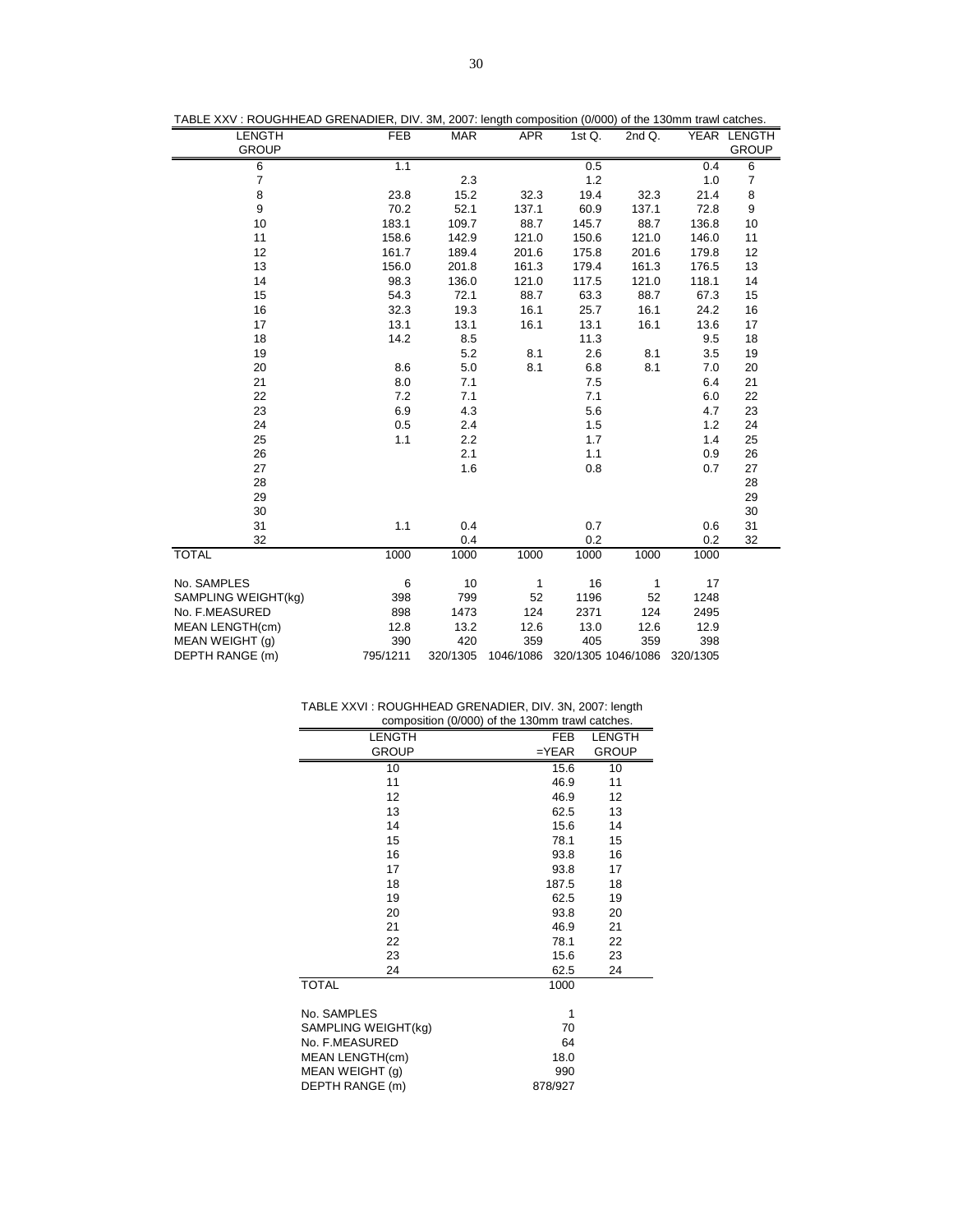| LENGTH                 | MAY        | <b>LENGTH</b> |
|------------------------|------------|---------------|
| <b>GROUP</b>           | $=$ $YEAR$ | <b>GROUP</b>  |
| 7                      | 12.0       | 7             |
| 8                      | 53.9       | 8             |
| 9                      | 71.9       | 9             |
| 10                     | 173.7      | 10            |
| 11                     | 107.8      | 11            |
| 12                     | 167.7      | 12            |
| 13                     | 77.8       | 13            |
| 14                     | 77.8       | 14            |
| 15                     | 41.9       | 15            |
| 16                     | 47.9       | 16            |
| 17                     | 47.9       | 17            |
| 18                     | 35.9       | 18            |
| 19                     | 12.0       | 19            |
| 20                     | 12.0       | 20            |
| 21                     | 24.0       | 21            |
| 22                     | 12.0       | 22            |
| 23                     | 12.0       | 23            |
| 24                     | 6.0        | 24            |
| 25                     |            | 25            |
| 26                     |            | 26            |
| 27                     |            | 27            |
| 28                     |            | 28            |
| 29                     | 6.0        | 29            |
| <b>TOTAL</b>           | 1000       |               |
| No. SAMPLES            | 1          |               |
| SAMPLING WEIGHT(kg)    | 89         |               |
| No. F.MEASURED         | 167        |               |
| <b>MEAN LENGTH(cm)</b> | 13.4       |               |
| MEAN WEIGHT (g)        | 481        |               |
| DEPTH RANGE (m)        | 680/1082   |               |

TABLE XXVII : ROUGHHEAD GRENADIER, DIV. 3O, 2007: length composition (0/000) of the 130mm trawl catches.

|  | TABLE XXVIII : WITCH FLOUNDER, DIV. 3L, 2007: length composition (0/000) of the 130mm trawl catches. |  |  |  |  |  |
|--|------------------------------------------------------------------------------------------------------|--|--|--|--|--|
|--|------------------------------------------------------------------------------------------------------|--|--|--|--|--|

| <b>LENGTH</b>       | <b>JAN</b> | <b>FEB</b>     | <b>MAR</b>         | <b>APR</b> | 1st Q.            | 2nd Q.   | YEAR     | <b>LENGTH</b> |
|---------------------|------------|----------------|--------------------|------------|-------------------|----------|----------|---------------|
| <b>GROUP</b>        |            |                |                    |            |                   |          |          | <b>GROUP</b>  |
| 30                  | 82.1       | 108.7          | 56.9               | 25.0       | 86.0              | 25.0     | 71.0     | 30            |
| 32                  | 117.4      | 133.0          | 88.4               | 42.6       | 114.7             | 42.6     | 97.0     | 32            |
| 34                  | 95.9       | 171.7          | 107.0              | 123.4      | 136.5             | 123.4    | 133.3    | 34            |
| 36                  | 141.5      | 156.6          | 155.2              | 232.3      | 153.7             | 232.3    | 173.0    | 36            |
| 38                  | 105.1      | 155.6          | 157.9              | 230.0      | 148.3             | 230.0    | 168.3    | 38            |
| 40                  | 131.1      | 96.3           | 154.9              | 116.7      | 122.7             | 116.7    | 121.2    | 40            |
| 42                  | 103.5      | 77.8           | 96.9               | 121.1      | 88.7              | 121.1    | 96.7     | 42            |
| 44                  | 72.1       | 53.0           | 113.8              | 48.1       | 77.7              | 48.1     | 70.4     | 44            |
| 46                  | 77.8       | 30.8           | 46.3               | 38.9       | 43.9              | 38.9     | 42.7     | 46            |
| 48                  | 46.3       | 11.0           | 13.4               | 3.7        | 17.6              | 3.7      | 14.2     | 48            |
| 50                  | 27.3       | 3.3            |                    | 16.4       | 6.0               | 16.4     | 8.5      | 50            |
| 52                  |            | 2.2            | 6.0                |            | 3.2               |          | 2.4      | 52            |
| 54                  |            |                | 3.3                |            | 1.2               |          | 0.9      | 54            |
| 56                  |            |                |                    | 1.7        |                   | 1.7      | 0.4      | 56            |
| <b>TOTAL</b>        | 1000       | 1000           | 1000               | 1000       | 1000              | 1000     | 1000     |               |
| No. SAMPLES         | 4          | $\overline{7}$ | 6                  | 4          | 17                | 4        | 21       |               |
| SAMPLING WEIGHT(kg) | 228        | 227            | 165                | 95         | 620               | 95       | 715      |               |
| No. F.MEASURED      | 320        | 437            | 305                | 223        | 1062              | 223      | 1285     |               |
| MEAN LENGTH(cm)     | 39.5       | 37.6           | 39.3               | 39.2       | 38.5              | 39.2     | 38.7     |               |
| MEAN WEIGHT (g)     | 639        | 566            | 627                | 619        | 600               | 619      | 604      |               |
| DEPTH RANGE (m)     | 966/1300   |                | 853/1467 1003/1475 |            | 965/1290 853/1475 | 965/1290 | 853/1475 |               |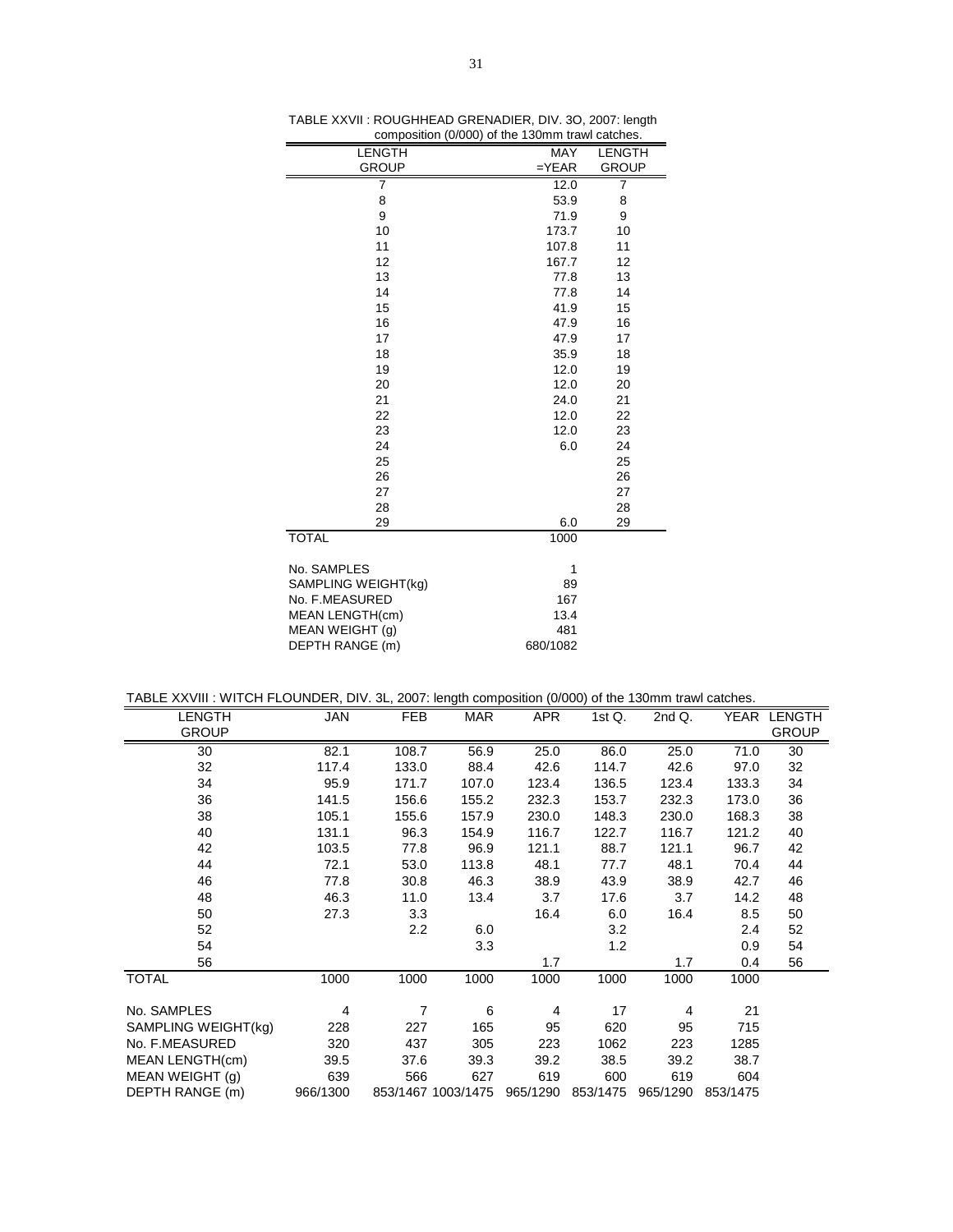| <b>LENGTH</b>       | JAN   | FEB              | <b>MAR</b>     | APR   | 1st $Q$ .         | 2nd Q.   |          | YEAR LENGTH     |
|---------------------|-------|------------------|----------------|-------|-------------------|----------|----------|-----------------|
| <b>GROUP</b>        |       |                  |                |       |                   |          |          | <b>GROUP</b>    |
| $\overline{26}$     |       | 10.9             |                | 5.4   | 4.8               | 5.4      | 5.0      | $\overline{26}$ |
| 28                  |       |                  | 4.4            |       | 1.8               |          | 1.2      | 28              |
| 30                  | 12.5  | 86.8             | 24.9           | 10.8  | 50.4              | 10.8     | 37.0     | 30              |
| 32                  | 50.0  | 69.6             | 30.8           | 27.7  | 50.6              | 27.7     | 42.9     | 32              |
| 34                  | 175.0 | 186.8            | 83.6           | 69.9  | 142.2             | 69.9     | 117.7    | 34              |
| 36                  | 262.5 | 194.4            | 135.6          | 117.9 | 179.7             | 117.9    | 158.8    | 36              |
| 38                  | 237.5 | 164.2            | 149.1          | 228.5 | 168.4             | 228.5    | 188.7    | 38              |
| 40                  | 175.0 | 121.9            | 183.4          | 184.3 | 155.1             | 184.3    | 165.0    | 40              |
| 42                  | 50.0  | 67.8             | 195.3          | 182.0 | 118.3             | 182.0    | 139.8    | 42              |
| 44                  | 12.5  | 34.6             | 120.2          | 95.5  | 67.1              | 95.5     | 76.7     | 44              |
| 46                  | 25.0  | 33.6             | 59.1           | 37.2  | 43.0              | 37.2     | 41.0     | 46              |
| 48                  |       | 7.3              | 13.5           | 10.6  | 8.8               | 10.6     | 9.4      | 48              |
| 50                  |       | 22.0             |                | 9.8   | 9.7               | 9.8      | 9.7      | 50              |
| 52                  |       |                  |                | 20.4  |                   | 20.4     | 6.9      | 52              |
| <b>TOTAL</b>        | 1000  | 1000             | 1000           | 1000  | 1000              | 1000     | 1000     |                 |
|                     |       |                  |                |       |                   |          |          |                 |
| No. SAMPLES         |       | 3                | $\overline{4}$ | 3     | 8                 | 3        | 11       |                 |
| SAMPLING WEIGHT(kg) | 50    | 81               | 97             | 81    | 228               | 81       | 309      |                 |
| No. F.MEASURED      | 80    | 169              | 236            | 182   | 485               | 182      | 667      |                 |
| MEAN LENGTH(cm)     | 38.2  | 37.9             | 40.4           | 40.6  | 39.0              | 40.6     | 39.6     |                 |
| MEAN WEIGHT (g)     | 581   | 579              | 665            | 674   | 615               | 674      | 635      |                 |
| DEPTH RANGE (m)     |       | 916/946 632/1641 | 454/1234       |       | 450/1086 454/1641 | 450/1086 | 450/1641 |                 |

TABLE XXIX : WITCH FLOUNDER, DIV. 3M, 2007: length composition (0/000) of the 130mm trawl catches.

TABLE XXX-A : WITCH FLOUNDER, DIV. 3N, 2007: length composition (0/000) of the 130mm trawl catches.

| <b>LENGTH</b>       | <b>FEB</b> | OCT   | 1st Q.  | 4th Q. | YEAR           | <b>LENGTH</b> |
|---------------------|------------|-------|---------|--------|----------------|---------------|
| <b>GROUP</b>        |            |       |         |        |                | <b>GROUP</b>  |
| 24                  | 28.6       | 25.0  | 28.6    | 25.0   | 27.4           | 24            |
| 26                  | 57.1       | 25.0  | 57.1    | 25.0   | 47.0           | 26            |
| 28                  | 28.6       | 12.5  | 28.6    | 12.5   | 23.5           | 28            |
| 30                  | 114.3      | 37.5  | 114.3   | 37.5   | 90.1           | 30            |
| 32                  | 85.7       | 25.0  | 85.7    | 25.0   | 66.6           | 32            |
| 34                  | 171.4      | 250.0 | 171.4   | 250.0  | 196.2          | 34            |
| 36                  | 200.0      | 37.5  | 200.0   | 37.5   | 148.7          | 36            |
| 38                  | 200.0      | 50.0  | 200.0   | 50.0   | 152.7          | 38            |
| 40                  | 57.1       | 312.5 | 57.1    | 312.5  | 137.7          | 40            |
| 42                  | 28.6       | 112.5 | 28.6    | 112.5  | 55.0           | 42            |
| 44                  | 28.6       | 25.0  | 28.6    | 25.0   | 27.4           | 44            |
| 46                  |            | 50.0  |         | 50.0   | 15.8           | 46            |
| 48                  |            | 12.5  |         | 12.5   | 3.9            | 48            |
| 50                  |            | 25.0  |         | 25.0   | 7.9            | 50            |
| <b>TOTAL</b>        | 1000       | 1000  | 1000    | 1000   | 1000           |               |
| No. SAMPLES         | 1          | 1     | 1       | 1      | $\overline{2}$ |               |
| SAMPLING WEIGHT(kg) | 10         | 47    | 10      | 47     | 57             |               |
| No. F.MEASURED      | 35         | 80    | 35      | 80     | 115            |               |
| MEAN LENGTH(cm)     | 35.5       | 38.8  | 35.5    | 38.8   | 36.5           |               |
| MEAN WEIGHT (g)     | 481        | 596   | 481     | 596    | 517            |               |
| DEPTH RANGE (m)     | 878/927    | 57/63 | 878/927 | 57/63  | 57/927         |               |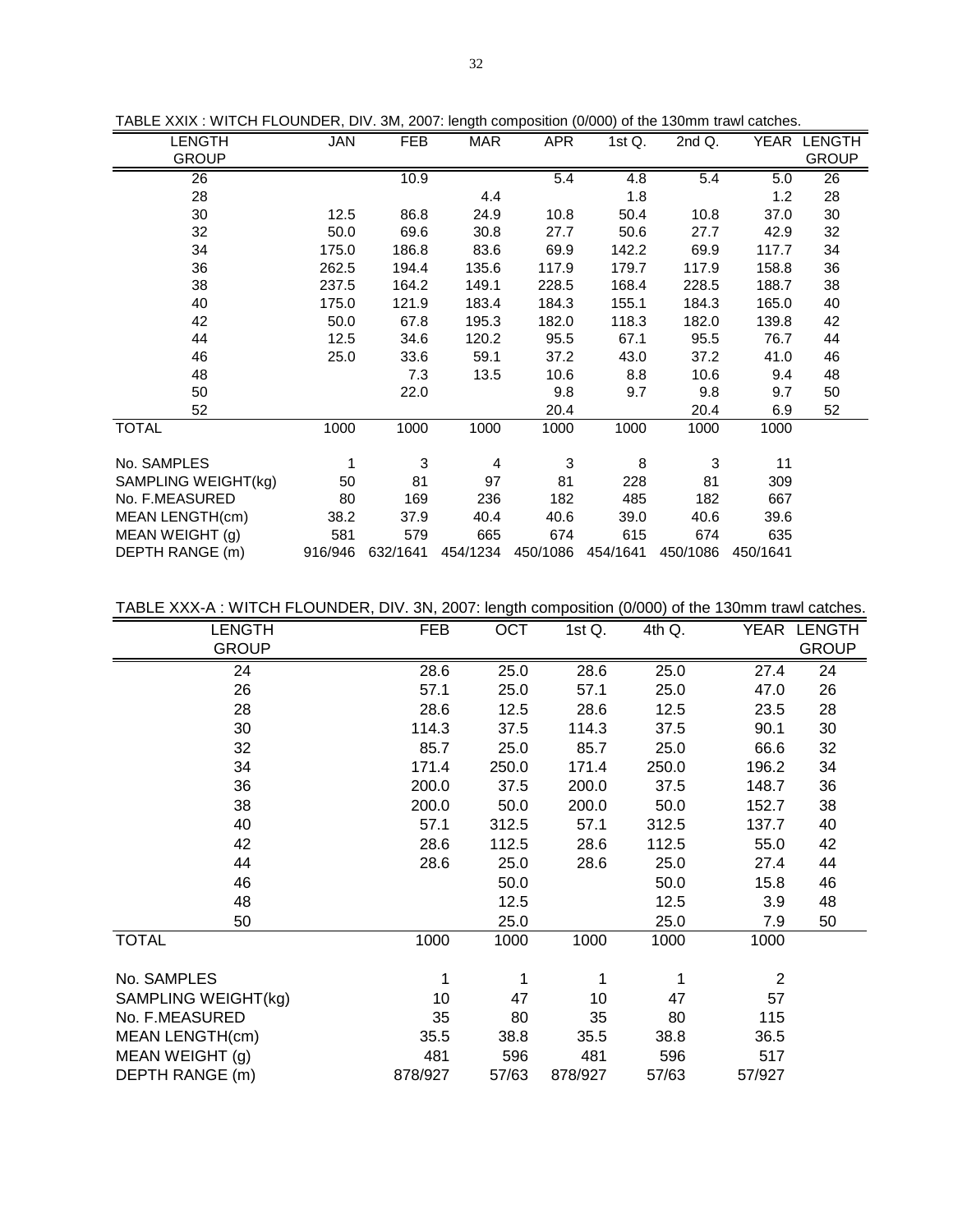| <b>LENGTH</b>       |         | APR LENGTH   |
|---------------------|---------|--------------|
| <b>GROUP</b>        | $=YEAR$ | <b>GROUP</b> |
| 30                  | 11.6    | 30           |
| 32                  | 11.6    | 32           |
| 34                  | 93.0    | 34           |
| 36                  | 139.5   | 36           |
| 38                  | 104.7   | 38           |
| 40                  | 255.8   | 40           |
| 42                  | 244.2   | 42           |
| 44                  | 69.8    | 44           |
| 46                  | 34.9    | 46           |
| 48                  | 11.6    | 48           |
| 50                  |         | 50           |
| 52                  | 23.3    | 52           |
| <b>TOTAL</b>        | 1000    |              |
| No. SAMPLES         | 1       |              |
| SAMPLING WEIGHT(kg) | 44      |              |
| No. F.MEASURED      | 86      |              |
| MEAN LENGTH(cm)     | 40.8    |              |
| MEAN WEIGHT (g)     | 662     |              |
| DEPTH RANGE (m)     | 331/366 |              |
|                     |         |              |

TABLE XXX-B : WITCH FLOUNDER, DIV. 3N, 2007: length composition (0/000) of the 280mm trawl catches.

TABLE XXXI-A : WITCH FLOUNDER, DIV. 3O, 2007: length composition (0/000) of the 130mm trawl catches.

|         |           |                        |           | ິ               |                                                                                                                                                                        |                  |                     |                              |                      |                   |
|---------|-----------|------------------------|-----------|-----------------|------------------------------------------------------------------------------------------------------------------------------------------------------------------------|------------------|---------------------|------------------------------|----------------------|-------------------|
|         |           |                        |           |                 |                                                                                                                                                                        |                  |                     |                              |                      | YEAR LENGTH       |
|         |           |                        |           |                 |                                                                                                                                                                        |                  |                     |                              |                      | <b>GROUP</b>      |
|         | 3.0       |                        |           |                 |                                                                                                                                                                        |                  | 1.5                 |                              | 0.6                  | 24                |
|         | 5.1       |                        | 19.4      | 27.5            |                                                                                                                                                                        |                  | 2.4                 | 21.4                         | 7.9                  | 26                |
| 6.3     | 10.1      | 8.4                    | 60.1      | 88.6            |                                                                                                                                                                        | 6.3              | 9.2                 | 68.0                         | 27.3                 | 28                |
| 31.6    | 65.4      | 33.6                   | 100.1     | 126.7           |                                                                                                                                                                        | 31.6             | 48.9                | 102.8                        | 61.8                 | 30                |
| 57.0    | 135.5     | 16.8                   | 100.8     | 140.4           |                                                                                                                                                                        | 57.0             | 74.0                | 109.9                        | 81.2                 | 32                |
| 145.6   | 146.6     | 84.0                   | 100.1     | 112.0           | 12.5                                                                                                                                                                   | 145.6            | 114.2               | 96.8                         | 116.5                | 34                |
| 253.2   | 198.7     | 134.5                  | 78.9      | 106.1           | 62.5                                                                                                                                                                   | 253.2            | 165.4               | 90.7                         | 163.6                | 36                |
| 259.5   | 144.7     | 226.9                  | 90.4      | 114.3           | 125.0                                                                                                                                                                  | 259.5            | 187.3               | 105.9                        | 179.4                | 38                |
| 139.2   | 123.9     | 159.7                  | 95.8      | 87.0            | 212.5                                                                                                                                                                  | 139.2            | 142.5               | 103.7                        | 129.2                | 40                |
| 50.6    | 48.8      | 184.9                  | 97.2      | 53.9            | 212.5                                                                                                                                                                  | 50.6             | 119.4               | 87.8                         | 91.9                 | 42                |
| 38.0    | 73.8      | 92.4                   | 89.2      | 67.4            | 187.5                                                                                                                                                                  | 38.0             | 83.4                | 88.6                         | 73.7                 | 44                |
| 6.3     | 31.3      | 8.4                    | 94.9      | 42.3            | 125.0                                                                                                                                                                  | 6.3              | 19.5                | 71.9                         | 32.9                 | 46                |
| 6.3     | 8.3       | 25.2                   | 53.2      | 31.6            | 50.0                                                                                                                                                                   | 6.3              | 17.1                | 42.1                         | 22.4                 | 48                |
|         | 4.7       | 16.8                   | 19.2      | 2.2             | 12.5                                                                                                                                                                   |                  | 11.0                | 10.0                         | 7.9                  | 50                |
| 6.3     |           | 8.4                    | 0.7       |                 |                                                                                                                                                                        | 6.3              | 4.4                 | 0.3                          | 3.6                  | 52                |
| 1000    | 1000      | 1000                   | 1000      | 1000            | 1000                                                                                                                                                                   | 1000             | 1000                | 1000                         | 1000                 |                   |
|         |           |                        |           |                 |                                                                                                                                                                        |                  |                     |                              |                      |                   |
| 1       |           |                        |           |                 |                                                                                                                                                                        |                  |                     |                              |                      |                   |
|         |           |                        |           |                 |                                                                                                                                                                        |                  |                     | 741                          |                      |                   |
| 158     | 290       | 119                    | 702       | 400             | 80                                                                                                                                                                     | 158              | 409                 | 1182                         | 1749                 |                   |
| 38.2    | 37.8      | 40.2                   | 38.9      |                 | 42.9                                                                                                                                                                   |                  | 39.0                |                              |                      |                   |
| 564     | 555       | 641                    | 607       | 530             | 743                                                                                                                                                                    | 564              | 599                 | 583                          | 585                  |                   |
| 588/664 | 113/1156  | 680/1082               | 288/466   | 71/339          | 285/310                                                                                                                                                                |                  | 113/1156            | 71/466                       | 71/1156              |                   |
|         | FEB<br>56 | <b>APR</b><br>3<br>120 | MAY<br>52 | OCT<br>9<br>468 | $\Box$ , $\Box$ , $\Box$ , $\Box$ , $\Box$ , $\Box$ , $\Box$ , $\Box$ , $\Box$ , $\Box$ , $\Box$ , $\Box$ , $\Box$ , $\Box$ , $\Box$<br><b>NOV</b><br>5<br>210<br>36.7 | <b>DEC</b><br>63 | 1stQ.<br>56<br>38.2 | 2ndQ.<br>4<br>172<br>588/664 | 4th Q.<br>15<br>38.2 | 20<br>969<br>38.5 |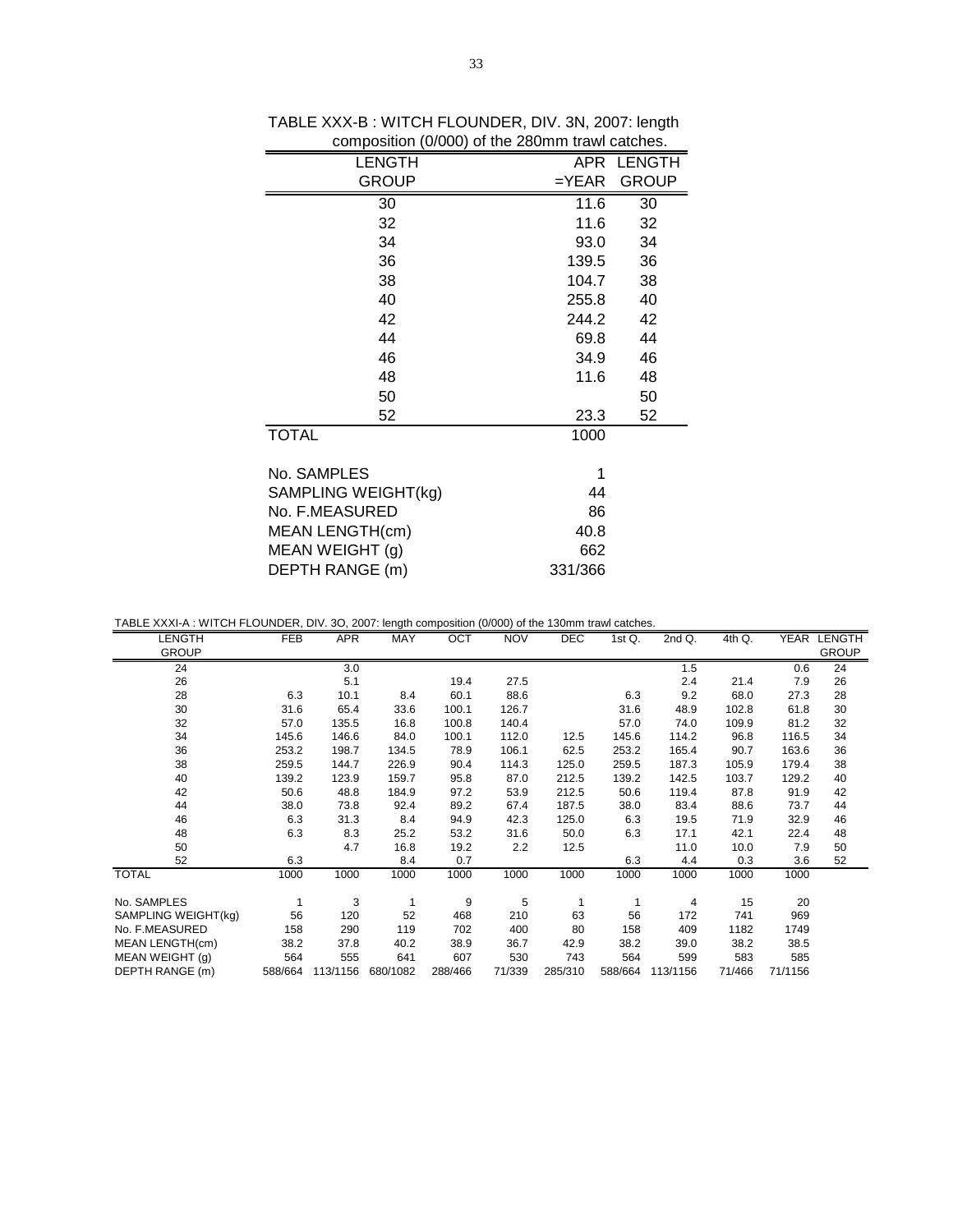| TABLE XXXI-B : WITCH FLOUNDER, DIV. 3O, 2007: length |  |  |  |  |
|------------------------------------------------------|--|--|--|--|
|                                                      |  |  |  |  |

| composition (0/000) of the 280mm trawl catches. |                |              |
|-------------------------------------------------|----------------|--------------|
| <b>LENGTH</b>                                   |                | MAY LENGTH   |
| <b>GROUP</b>                                    | $=$ $YEAR$     | <b>GROUP</b> |
| 30                                              | 18.4           | 30           |
| 32                                              | 67.9           | 32           |
| 34                                              | 93.1           | 34           |
| 36                                              | 224.1          | 36           |
| 38                                              | 211.8          | 38           |
| 40                                              | 105.2          | 40           |
| 42                                              | 117.6          | 42           |
| 44                                              | 62.1           | 44           |
| 46                                              | 48.7           | 46           |
| 48                                              | 24.2           | 48           |
| 50                                              | 15.0           | 50           |
| 52                                              | 3.2            | 52           |
| 54                                              | 2.9            | 54           |
| 56                                              | 5.8            | 56           |
| <b>TOTAL</b>                                    | 1000           |              |
| No. SAMPLES                                     | $\overline{2}$ |              |
|                                                 | 141            |              |
| SAMPLING WEIGHT(kg)<br>No. F.MEASURED           |                |              |
| <b>MEAN LENGTH(cm)</b>                          | 330<br>39.7    |              |
|                                                 | 624            |              |
| MEAN WEIGHT (g)<br>DEPTH RANGE (m)              | 110/157        |              |
|                                                 |                |              |

TABLE XXXII-A : WHITE HAKE, DIV. 3O, 2007: length composition (0/000) of the 130mm trawl catches.

| LENGTH                 | FEB     | <b>APR</b>     | MAY            | 1st Q.  | 2nd Q.   |          | YEAR LENGTH  |
|------------------------|---------|----------------|----------------|---------|----------|----------|--------------|
| <b>GROUP</b>           |         |                |                |         |          |          | <b>GROUP</b> |
| 26                     |         |                | 8.1            |         | 2.6      | 2.5      | 26           |
| 27                     |         |                |                |         |          |          | 27           |
| 28                     |         |                | 16.2           |         | 5.3      | 5.0      | 28           |
| 29                     |         |                |                |         |          |          | 29           |
| 30                     |         |                |                |         |          |          | 30           |
| 31                     | 24.4    |                | 8.1            | 24.4    | 2.6      | 3.9      | 31           |
| 32                     |         |                | 15.3           |         | 5.0      | 4.7      | 32           |
| 33                     |         | 5.3            | 15.3           |         | 8.6      | 8.1      | 33           |
| 34                     |         |                | 8.1            |         | 2.6      | 2.5      | 34           |
| 35                     |         | 33.6           | 16.2           |         | 27.9     | 26.3     | 35           |
| 36                     |         | 12.5           |                |         | 8.4      | 8.0      | 36           |
| 37                     | 48.8    | 30.3           | 16.2           | 48.8    | 25.7     | 27.0     | 37           |
| 38                     | 24.4    | 67.9           | 31.5           | 24.4    | 56.0     | 54.2     | 38           |
| 39                     | 24.4    | 37.6           | 63.0           | 24.4    | 45.9     | 44.7     | 39           |
| 40                     | 24.4    | 135.9          | 62.2           | 24.4    | 111.8    | 106.8    | 40           |
| 41                     | 122.0   | 114.0          | 71.1           | 122.0   | 100.0    | 101.2    | 41           |
| 42                     | 24.4    | 67.9           | 16.2           | 24.4    | 51.0     | 49.5     | 42           |
| 43                     | 73.2    | 65.9           | 31.5           | 73.2    | 54.7     | 55.7     | 43           |
| 44                     | 24.4    | 97.4           | 55.8           | 24.4    | 83.8     | 80.4     | 44           |
| 45                     | 97.6    | 23.0           | 92.9           | 97.6    | 45.9     | 48.9     | 45           |
| 46                     | 73.2    | 48.1           | 30.7           | 73.2    | 42.4     | 44.2     | 46           |
| 47                     | 24.4    | 23.0           | 69.4           | 24.4    | 38.2     | 37.4     | 47           |
| 48                     |         | 62.7           | 15.3           |         | 47.2     | 44.5     | 48           |
| 49                     | 48.8    | 17.8           | 46.0           | 48.8    | 27.0     | 28.3     | 49           |
| 50                     | 24.4    | 12.5           | 108.2          | 24.4    | 43.8     | 42.7     | 50           |
| 51                     | 73.2    | 12.5           | 23.4           | 73.2    | 16.1     | 19.4     | 51           |
| 52                     | 97.6    |                | 30.7           | 97.6    | 10.0     | 15.1     | 52           |
| 53                     | 24.4    | 37.6           | 8.1            | 24.4    | 28.0     | 27.7     | 53           |
| 54                     | 48.8    | 5.3            | 15.3           | 48.8    | 8.6      | 10.9     | 54           |
| 55                     |         |                | 30.7           |         | 10.0     | 9.5      | 55           |
| 56                     |         | 12.5           |                |         | 8.4      | 8.0      | 56           |
| 57                     | 24.4    | 12.5           |                | 24.4    | 8.4      | 9.4      | 57           |
| 58                     |         | 10.5           | 31.5           |         | 17.4     | 16.4     | 58           |
| 59                     | 24.4    | 12.5           | 38.8           | 24.4    | 21.1     | 21.3     | 59           |
| 60                     | 48.8    |                |                | 48.8    |          | 2.8      | 60           |
| 61                     |         |                |                |         |          |          | 61           |
| 62                     |         |                | 8.1            |         | 2.6      | 2.5      | 62           |
| 63                     |         | 30.3           |                |         | 20.4     | 19.2     | 63           |
| 64                     |         |                | 16.2           |         | 5.3      | 5.0      | 64           |
| 65                     |         | 10.5           |                |         | 7.1      | 6.7      | 65           |
| <b>TOTAL</b>           | 1000    | 1000           | 1000           | 1000    | 1000     | 1000     |              |
| No. SAMPLES            | 1       | $\overline{2}$ | $\overline{c}$ | 1       | 4        | 5        |              |
| SAMPLING WEIGHT(kg)    | 48      | 106            | 92             | 48      | 198      | 246      |              |
| No. F.MEASURED         | 41      | 103            | 86             | 41      | 189      | 230      |              |
| <b>MEAN LENGTH(cm)</b> | 47.2    | 44.7           | 46.0           | 47.2    | 45.1     | 45.2     |              |
| MEAN WEIGHT (q)        | 1251    | 1071           | 1186           | 1251    | 1109     | 1117     |              |
| DEPTH RANGE (m)        | 290/391 | 113/1011       | 361/526        | 290/391 | 113/1011 | 113/1011 |              |
|                        |         |                |                |         |          |          |              |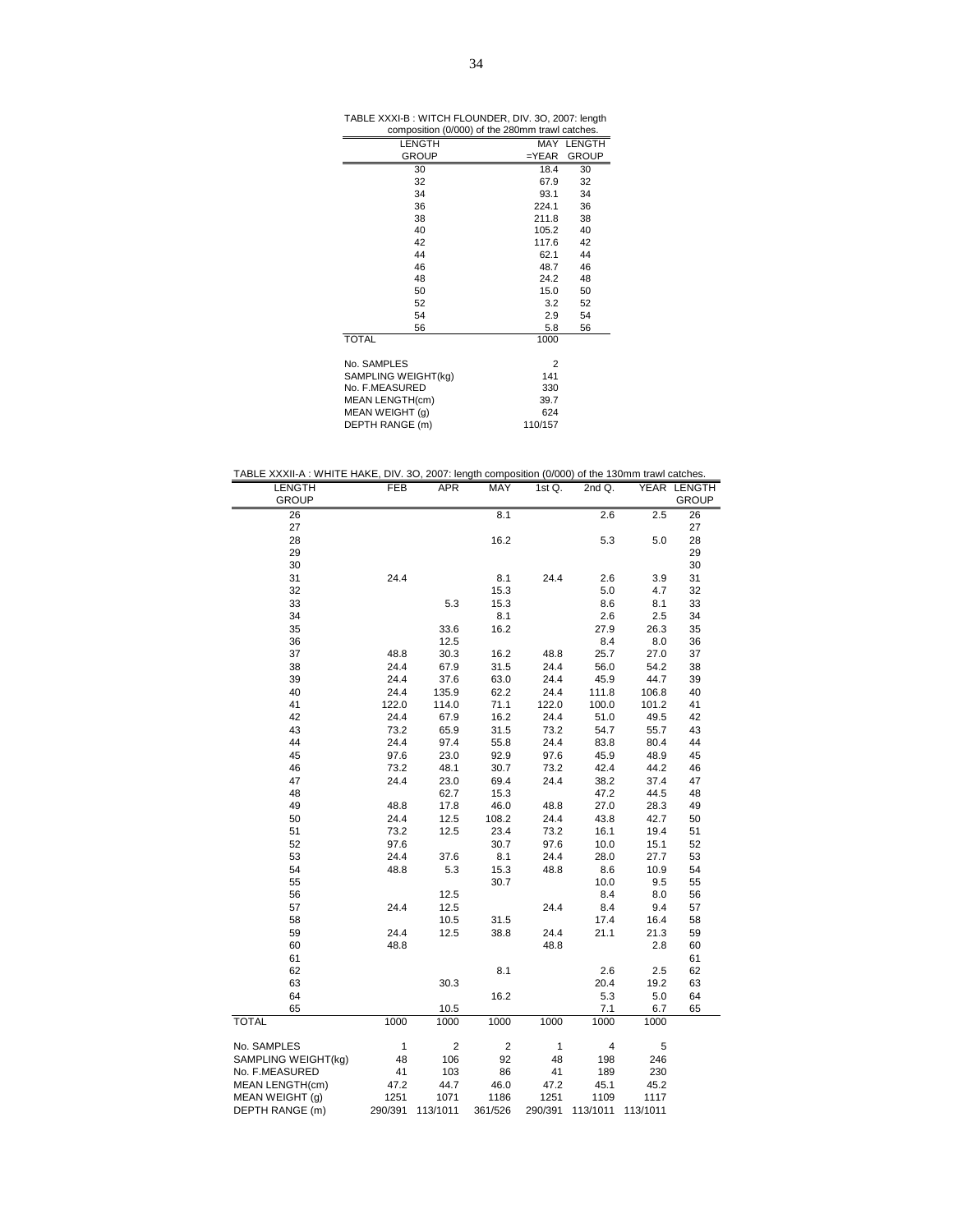| TABLE XXXII-B: WHITE HAKE, DIV. 3O, 2007: length |  |  |
|--------------------------------------------------|--|--|
| composition (0/000) of the 280mm trawl catches.  |  |  |

|                     |            | ,,,,,        |
|---------------------|------------|--------------|
| LENGTH              | APR        | LENGTH       |
| <b>GROUP</b>        | $=$ $YEAR$ | <b>GROUP</b> |
| 29                  | 20.4       | 29           |
| 30                  |            | 30           |
| 31                  |            | 31           |
| 32                  | 20.4       | 32           |
| 33                  |            | 33           |
| 34                  |            | 34           |
| 35                  |            | 35           |
| 36                  |            | 36           |
| 37                  |            | 37           |
| 38                  |            | 38           |
| 39                  |            | 39           |
| 40                  | 20.4       | 40           |
| 41                  | 40.8       | 41           |
| 42                  | 61.2       | 42           |
| 43                  |            | 43           |
| 44                  | 102.0      | 44           |
| 45                  | 61.2       | 45           |
| 46                  | 81.6       | 46           |
| 47                  | 61.2       | 47           |
| 48                  | 40.8       | 48           |
| 49                  | 81.6       | 49           |
| 50                  | 40.8       | 50           |
| 51                  | 40.8       | 51           |
| 52                  | 142.9      | 52           |
| 53                  | 40.8       | 53           |
| 54                  |            | 54           |
| 55                  | 20.4       | 55           |
| 56                  | 40.8       | 56           |
| 57                  |            | 57           |
| 58                  |            | 58           |
| 59                  |            | 59           |
| 60                  | 20.4       | 60           |
| 61                  | 20.4       | 61           |
| 62                  |            | 62           |
| 63                  | 40.8       | 63           |
| <b>TOTAL</b>        | 1000       |              |
|                     |            |              |
| No. SAMPLES         | 1          |              |
| SAMPLING WEIGHT(kg) | 62         |              |
| No. F.MEASURED      | 49         |              |
| MEAN LENGTH(cm)     | 48.8       |              |
| MEAN WEIGHT (g)     | 1382       |              |
| DEPTH RANGE (m)     | 137/137    |              |

| TABLE XXXIII : THORNY SKATE, DIV. 3L, 2007: length |  |  |
|----------------------------------------------------|--|--|
| composition (0/000) of the 130mm trawl catches.    |  |  |

| composition (0/000) or the Toomin trawn catenes. |            |              |
|--------------------------------------------------|------------|--------------|
| <b>LENGTH</b>                                    |            | MAR LENGTH   |
| <b>GROUP</b>                                     | $=$ $YEAR$ | <b>GROUP</b> |
| 29                                               | 30.9       | 29           |
| 30                                               |            | 30           |
| 31                                               |            | 31           |
| 32                                               | 36.1       | 32           |
| 33                                               |            | 33           |
| 34                                               | 67.0       | 34           |
| 35                                               | 36.1       | 35           |
| 36                                               | 61.8       | 36           |
| 37                                               |            | 37           |
| 38                                               | 170.2      | 38           |
| 39                                               | 97.9       | 39           |
| 40                                               | 61.8       | 40           |
| 41                                               | 206.3      | 41           |
| 42                                               | 72.2       | 42           |
| 43                                               | 61.8       | 43           |
| 44                                               | 67.0       | 44           |
| 45                                               |            | 45           |
| 46                                               | 30.9       | 46           |
| <b>TOTAL</b>                                     | 1000       |              |
|                                                  |            |              |
| No. SAMPLES                                      | 2          |              |
| SAMPLING WEIGHT(kg)                              | 122        |              |
| No. F.MEASURED                                   | 30         |              |
| MEAN LENGTH(cm)                                  | 39.6       |              |
| DEPTH RANGE (m)                                  | 1046/1347  |              |
|                                                  |            |              |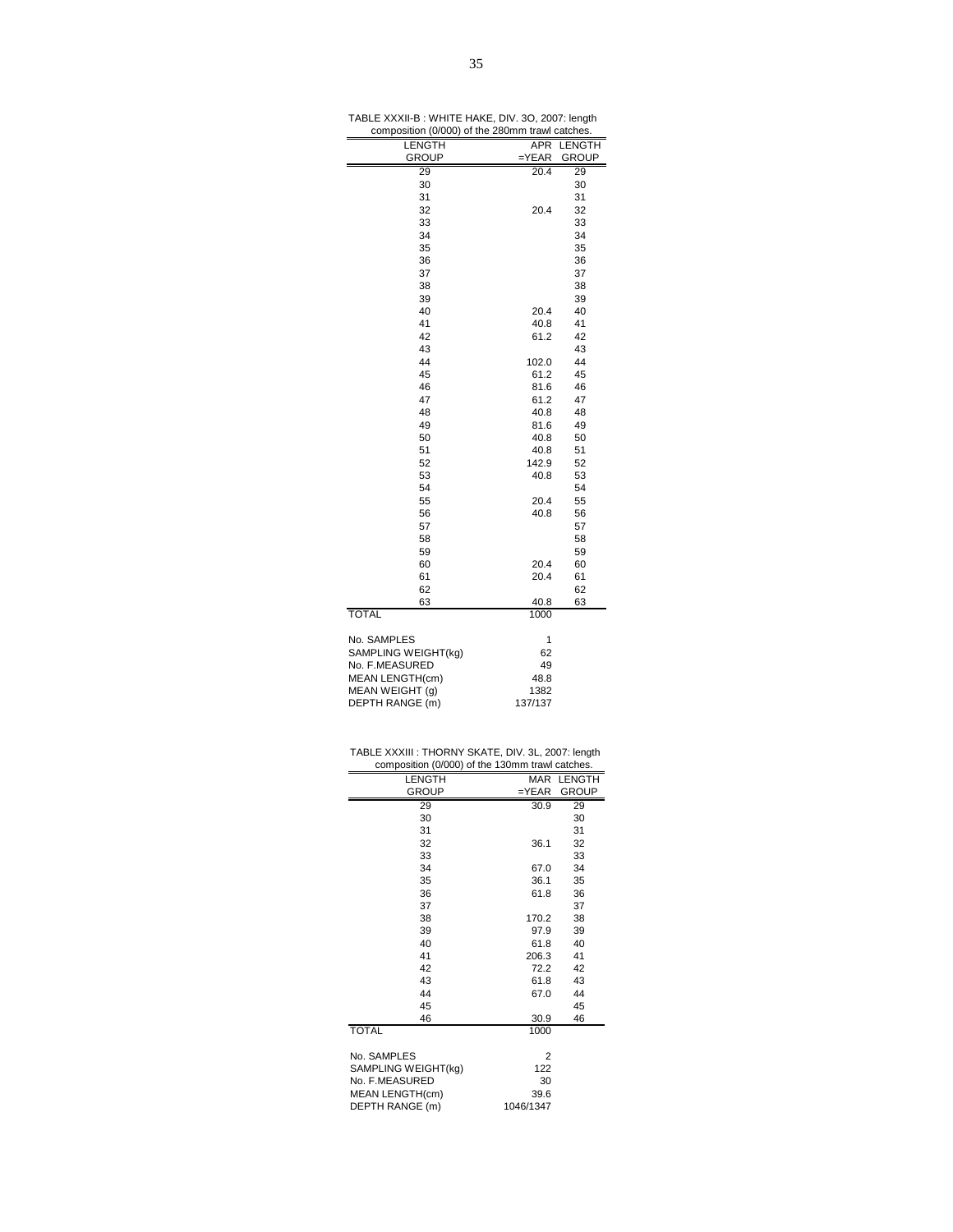| TABLE XXXIV: THORNY SKATE, DIV. 3M, 2007: length composition (0/000) of the 130mm trawl catches. |  |  |  |  |  |  |
|--------------------------------------------------------------------------------------------------|--|--|--|--|--|--|
|--------------------------------------------------------------------------------------------------|--|--|--|--|--|--|

| <b>LENGTH</b>       | <b>FEB</b> | <b>MAR</b> | <b>APR</b>     | MAY     | 1st Q.         | 2nd Q.  |          | YEAR LENGTH  |
|---------------------|------------|------------|----------------|---------|----------------|---------|----------|--------------|
| <b>GROUP</b>        |            |            |                |         |                |         |          | <b>GROUP</b> |
| 24                  |            |            | 31.2           |         |                | 25.6    | 11.3     | 24           |
| 25                  |            |            |                |         |                |         |          | 25           |
| 26                  |            |            |                |         |                |         |          | 26           |
| 27                  |            |            | 31.2           | 58.8    |                | 36.2    | 16.0     | 27           |
| 28                  |            |            |                | 58.8    |                | 10.7    | 4.7      | 28           |
| 29                  |            |            |                |         |                |         |          | 29           |
| 30                  | 16.7       | 15.1       | 71.6           | 117.6   | 15.7           | 79.9    | 44.1     | 30           |
| 31                  | 14.1       | 29.3       | 31.2           | 117.6   | 23.4           | 46.9    | 33.8     | 31           |
| 32                  | 16.7       | 31.3       | 102.8          | 58.8    | 25.6           | 94.8    | 56.2     | 32           |
| 33                  | 59.0       | 50.1       | 31.2           | 117.6   | 53.6           | 46.9    | 50.6     | 33           |
| 34                  | 47.5       | 45.5       | 31.2           |         | 46.3           | 25.6    | 37.1     | 34           |
| 35                  | 58.9       | 20.8       | 49.5           |         | 35.7           | 40.5    | 37.8     | 35           |
| 36                  | 101.2      | 115.4      | 58.7           | 176.5   | 109.8          | 80.0    | 96.7     | 36           |
| 37                  | 78.3       | 75.0       | 62.4           |         | 76.3           | 51.1    | 65.2     | 37           |
| 38                  | 56.3       | 116.3      | 139.4          | 117.6   | 92.9           | 135.5   | 111.7    | 38           |
| 39                  | 64.2       | 51.2       | 40.4           | 58.8    | 56.2           | 43.7    | 50.7     | 39           |
| 40                  | 103.8      | 175.2      | 161.5          | 58.8    | 147.4          | 142.9   | 145.4    | 40           |
| 41                  | 140.7      | 102.5      | 99.0           | 58.8    | 117.4          | 91.8    | 106.1    | 41           |
| 42                  | 107.2      | 39.6       | 40.4           |         | 65.9           | 33.1    | 51.4     | 42           |
| 43                  | 67.7       | 50.3       | 9.2            |         | 57.1           | 7.5     | 35.2     | 43           |
| 44                  | 14.1       | 28.5       | 9.2            |         | 22.9           | 7.5     | 16.1     | 44           |
| 45                  | 39.6       | 29.3       |                |         | 33.3           |         | 18.6     | 45           |
| 46                  | 14.1       | 9.5        |                |         | 11.3           |         | 6.3      | 46           |
| 47                  |            | 15.1       |                |         | 9.2            |         | 5.1      | 47           |
| <b>TOTAL</b>        | 1000       | 1000       | 1000           | 1000    | 1000           | 1000    | 1000     |              |
|                     |            |            |                |         |                |         |          |              |
| No. SAMPLES         | 3          | 4          | $\overline{2}$ | 1       | $\overline{7}$ | 3       | 10       |              |
| SAMPLING WEIGHT(kg) | 209        | 338        | 171            | 45      | 547            | 216     | 763      |              |
| No. F.MEASURED      | 57         | 91         | 49             | 17      | 148            | 66      | 214      |              |
| MEAN LENGTH(cm)     | 39.2       | 38.9       | 36.6           | 34.6    | 39.0           | 36.3    | 37.8     |              |
| DEPTH RANGE (m)     | 466/1211   | 362/1112   | 424/665        | 412/445 | 362/1211       | 412/665 | 362/1211 |              |

| TABLE XXXV-A : THORNY SKATE, DIV. 3N, 2007: length |  |
|----------------------------------------------------|--|
|----------------------------------------------------|--|

| composition (0/000) of the 130mm trawl catches. |         |               |  |  |
|-------------------------------------------------|---------|---------------|--|--|
| LENGTH                                          | APR     | <b>LENGTH</b> |  |  |
| <b>GROUP</b>                                    | $=YEAR$ | <b>GROUP</b>  |  |  |
| 30                                              | 0.9     | 30            |  |  |
| 31                                              | 55.1    | 31            |  |  |
| 32                                              | 54.2    | 32            |  |  |
| 33                                              | 56.0    | 33            |  |  |
| 34                                              |         | 34            |  |  |
| 35                                              | 28.9    | 35            |  |  |
| 36                                              | 112.0   | 36            |  |  |
| 37                                              | 1.7     | 37            |  |  |
| 38                                              | 193.4   | 38            |  |  |
| 39                                              | 56.0    | 39            |  |  |
| 40                                              | 192.5   | 40            |  |  |
| 41                                              | 138.2   | 41            |  |  |
| 42                                              | 28.9    | 42            |  |  |
| 43                                              | 27.1    | 43            |  |  |
| 44                                              | 28.0    | 44            |  |  |
| 45                                              |         | 45            |  |  |
| 46                                              | 27.1    | 46            |  |  |
| <b>TOTAL</b>                                    | 1000    |               |  |  |
| No. SAMPLES                                     | 2       |               |  |  |
| SAMPLING WEIGHT(kg)                             | 231     |               |  |  |
| No. F.MEASURED                                  | 63      |               |  |  |
| MEAN LENGTH(cm)                                 | 38.7    |               |  |  |
| DEPTH RANGE (m)                                 | 48/905  |               |  |  |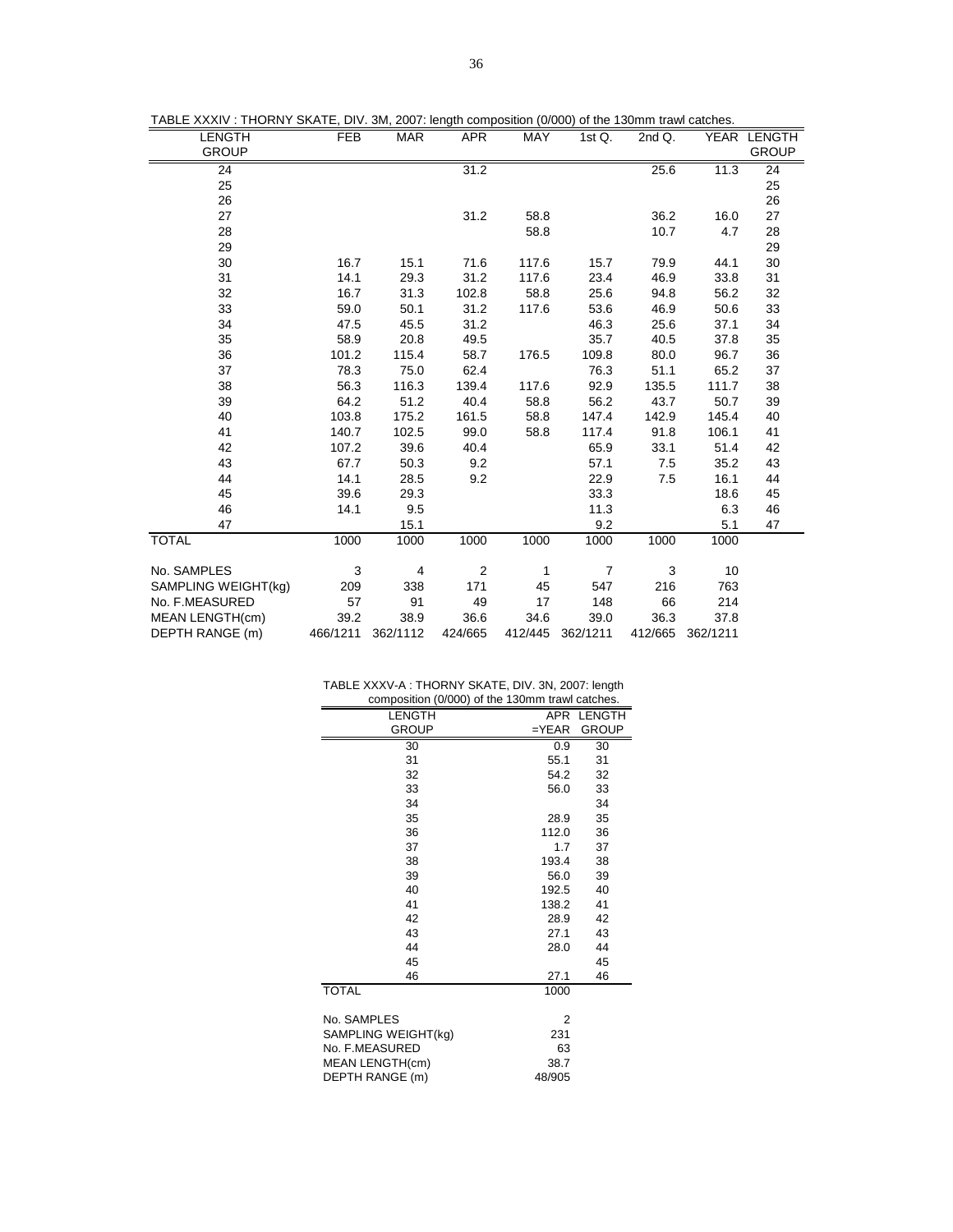| SEE AVAYY B . THORN'T ON THE, BIV. ON, 2007. Tongin composition (0/000) or the 2001. The tam catched.<br><b>LENGTH</b> | <b>FEB</b>  | <b>APR</b> | 1st $Q$ . | 2nd Q. |                | YEAR LENGTH  |
|------------------------------------------------------------------------------------------------------------------------|-------------|------------|-----------|--------|----------------|--------------|
| <b>GROUP</b>                                                                                                           |             |            |           |        |                | <b>GROUP</b> |
| 25                                                                                                                     | 16.7        |            | 16.7      |        | 3.0            | 25           |
| 26                                                                                                                     |             |            |           |        |                | 26           |
| 27                                                                                                                     | 16.7        | 28.6       | 16.7      | 28.6   | 26.4           | 27           |
| 28                                                                                                                     | 33.3        |            | 33.3      |        | 6.0            | 28           |
| 29                                                                                                                     | 16.7        |            | 16.7      |        | 3.0            | 29           |
| 30                                                                                                                     | 83.3        |            | 83.3      |        | 14.9           | 30           |
| 31                                                                                                                     | 16.7        | 28.6       | 16.7      | 28.6   | 26.4           | 31           |
| 32                                                                                                                     | 66.7        | 57.1       | 66.7      | 57.1   | 58.8           | 32           |
| 33                                                                                                                     | 16.7        | 28.6       | 16.7      | 28.6   | 26.4           | 33           |
| 34                                                                                                                     | 33.3        | 85.7       | 33.3      | 85.7   | 76.4           | 34           |
| 35                                                                                                                     | 100.0       | 28.6       | 100.0     | 28.6   | 41.3           | 35           |
| 36                                                                                                                     | 116.7       | 114.3      | 116.7     | 114.3  | 114.7          | 36           |
| 37                                                                                                                     | 50.0        | 57.1       | 50.0      | 57.1   | 55.9           | 37           |
| 38                                                                                                                     | 116.7       | 200.0      | 116.7     | 200.0  | 185.1          | 38           |
| 39                                                                                                                     | 66.7        | 57.1       | 66.7      | 57.1   | 58.8           | 39           |
| 40                                                                                                                     | 150.0       | 114.3      | 150.0     | 114.3  | 120.7          | 40           |
| 41                                                                                                                     | 33.3        | 85.7       | 33.3      | 85.7   | 76.4           | 41           |
| 42                                                                                                                     | 16.7        |            | 16.7      |        | 3.0            | 42           |
| 43                                                                                                                     | 16.7        | 57.1       | 16.7      | 57.1   | 49.9           | 43           |
| 44                                                                                                                     | 16.7        | 28.6       | 16.7      | 28.6   | 26.4           | 44           |
| 45                                                                                                                     | 16.7        | 28.6       | 16.7      | 28.6   | 26.4           | 45           |
| <b>TOTAL</b>                                                                                                           | 1000        | 1000       | 1000      | 1000   | 1000           |              |
|                                                                                                                        |             |            |           |        |                |              |
| No. SAMPLES                                                                                                            | $\mathbf 1$ | 1          | 1         | 1      | $\overline{2}$ |              |
| SAMPLING WEIGHT(kg)                                                                                                    | 187         | 124        | 187       | 124    | 311            |              |
| No. F.MEASURED                                                                                                         | 60          | 35         | 60        | 35     | 95             |              |
| <b>MEAN LENGTH(cm)</b>                                                                                                 | 36.5        | 38.0       | 36.5      | 38.0   | 37.7           |              |
| DEPTH RANGE (m)                                                                                                        | 53/57       | 53/54      | 53/57     | 53/54  | 53/57          |              |

TABLE XXXV-B : THORNY SKATE, DIV. 3N, 2007: length composition (0/000) of the 280mm trawl catches.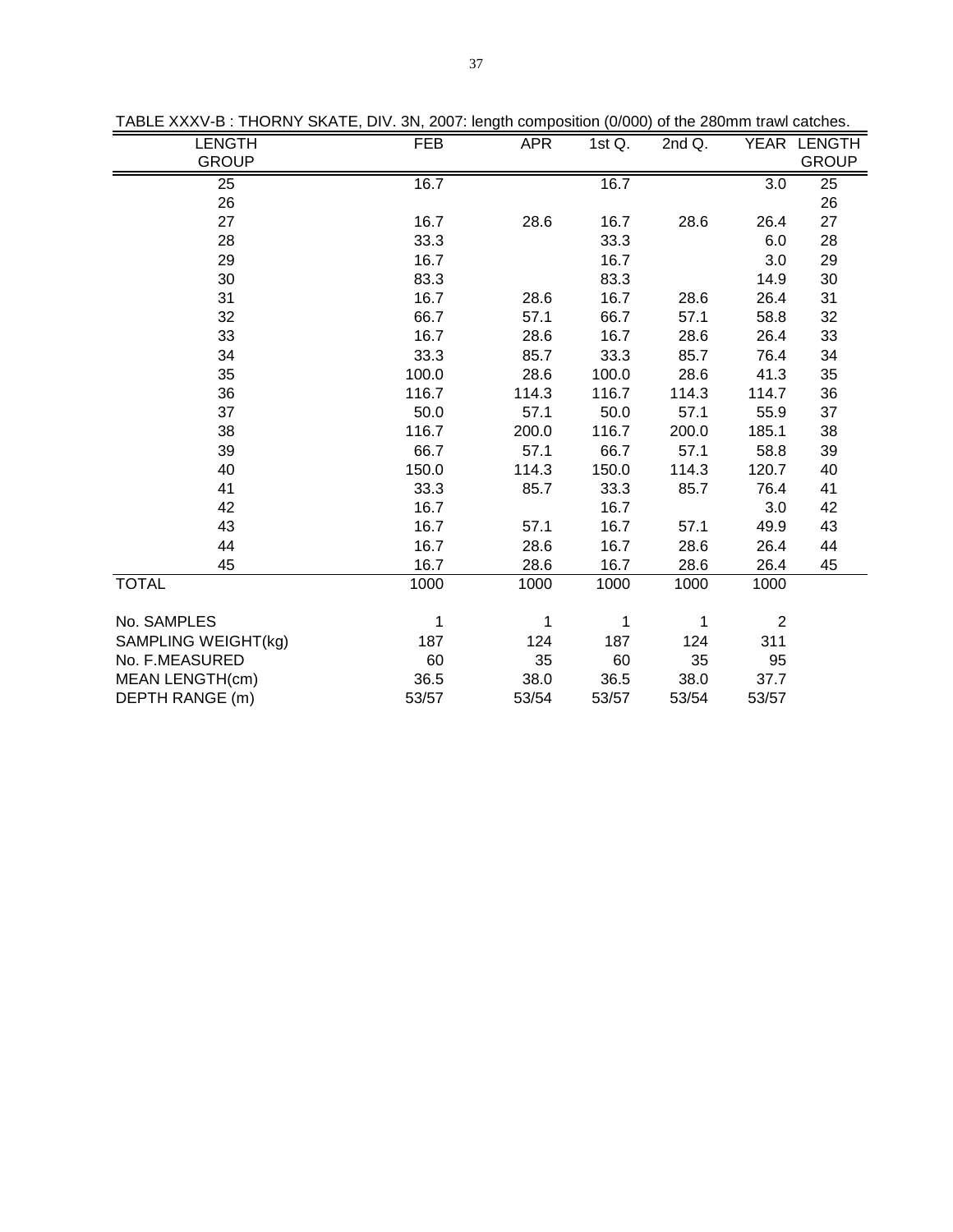| ,                   |            |              |
|---------------------|------------|--------------|
| LENGTH              |            | APR LENGTH   |
| <b>GROUP</b>        | $=$ $YEAR$ | <b>GROUP</b> |
| 24                  | 24.5       | 24           |
| 25                  |            | 25           |
| 26                  |            | 26           |
| 27                  |            | 27           |
| 28                  | 5.3        | 28           |
| 29                  |            | 29           |
| 30                  | 43.6       | 30           |
| 31                  | 24.5       | 31           |
| 32                  | 92.6       | 32           |
| 33                  | 5.3        | 33           |
| 34                  | 24.5       | 34           |
| 35                  | 48.9       | 35           |
| 36                  | 141.5      | 36           |
| 37                  | 29.8       | 37           |
| 38                  | 166.0      | 38           |
| 39                  | 73.4       | 39           |
| 40                  | 138.2      | 40           |
| 41                  | 97.9       | 41           |
| 42                  | 43.6       | 42           |
| 43                  | 24.5       | 43           |
| 44                  | 15.9       | 44           |
| <b>TOTAL</b>        | 1000       |              |
|                     |            |              |
| No. SAMPLES         | 2          |              |
| SAMPLING WEIGHT(kg) | 290        |              |
| No. F.MEASURED      | 84         |              |
| MEAN LENGTH(cm)     | 37.5       |              |
| DEPTH RANGE (m)     | 113/1011   |              |

TABLE XXXVI-A : THORNY SKATE, DIV. 3O, 2007: length composition (0/000) of the 130mm trawl catches.

| TABLE XXXVI-B : THORNY SKATE, DIV. 3O, 2007: length |  |
|-----------------------------------------------------|--|
| composition (0/000) of the 280mm troud optoboo      |  |

| composition (0/000) of the 280mm trawl catches. |            |         |            |               |  |  |
|-------------------------------------------------|------------|---------|------------|---------------|--|--|
| <b>LENGTH</b>                                   | <b>APR</b> | MAY     |            | 2nd Q. LENGTH |  |  |
| <b>GROUP</b>                                    |            |         | $=$ $YEAR$ | <b>GROUP</b>  |  |  |
| 26                                              | 28.6       |         | 3.8        | 26            |  |  |
| 27                                              |            | 20.0    | 17.3       | 27            |  |  |
| 28                                              | 28.6       |         | 3.8        | 28            |  |  |
| 29                                              | 28.6       |         | 3.8        | 29            |  |  |
| 30                                              | 28.6       | 40.0    | 38.5       | 30            |  |  |
| 31                                              | 85.7       | 20.0    | 28.7       | 31            |  |  |
| 32                                              | 57.1       | 80.0    | 77.0       | 32            |  |  |
| 33                                              | 28.6       | 60.0    | 55.8       | 33            |  |  |
| 34                                              |            | 20.0    | 17.3       | 34            |  |  |
| 35                                              | 57.1       | 60.0    | 59.6       | 35            |  |  |
| 36                                              | 57.1       | 160.0   | 146.3      | 36            |  |  |
| 37                                              | 57.1       | 20.0    | 24.9       | 37            |  |  |
| 38                                              | 200.0      | 160.0   | 165.3      | 38            |  |  |
| 39                                              | 28.6       | 40.0    | 38.5       | 39            |  |  |
| 40                                              | 85.7       | 160.0   | 150.1      | 40            |  |  |
| 41                                              | 114.3      | 80.0    | 84.6       | 41            |  |  |
| 42                                              | 57.1       | 40.0    | 42.3       | 42            |  |  |
| 43                                              | 28.6       | 40.0    | 38.5       | 43            |  |  |
| 44                                              | 28.6       |         | 3.8        | 44            |  |  |
| <b>TOTAL</b>                                    | 1000       | 1000    | 1000       |               |  |  |
|                                                 |            |         |            |               |  |  |
| No. SAMPLES                                     | 1          | 1       | 2          |               |  |  |
| SAMPLING WEIGHT(kg)                             | 118        | 170     | 288        |               |  |  |
| No. F.MEASURED                                  | 35         | 50      | 85         |               |  |  |
| MEAN LENGTH(cm)                                 | 37.0       | 37.4    | 37.4       |               |  |  |
| DEPTH RANGE (m)                                 | 137/137    | 110/143 | 110/143    |               |  |  |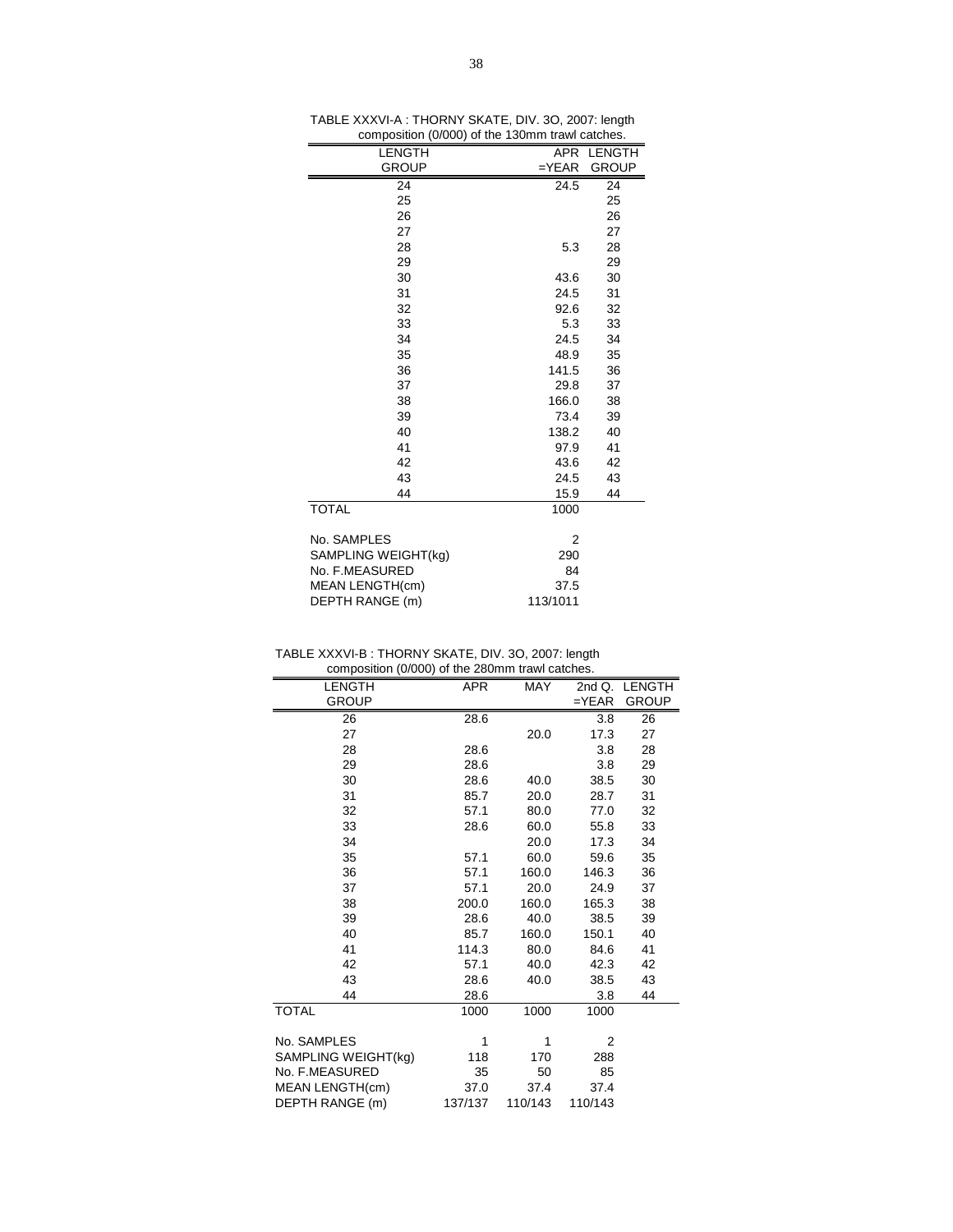| <b>LENGTH</b>                         | FEB       | MAR       | <b>APR</b>                                      | 1st Q.     | 2nd Q.    |             | YEAR LENGTH  |
|---------------------------------------|-----------|-----------|-------------------------------------------------|------------|-----------|-------------|--------------|
| <b>GROUP</b>                          |           |           |                                                 |            |           |             | <b>GROUP</b> |
| 23<br>24                              | 26.3      |           |                                                 | 7.6        |           | 5.0         | 23           |
| 25                                    |           |           |                                                 |            |           |             | 24<br>25     |
| 26                                    |           |           |                                                 |            |           |             | 26           |
| 27                                    |           |           |                                                 |            |           |             | 27           |
| 28                                    |           | 10.6      |                                                 | 7.6        |           | 5.0         | 28           |
| 29                                    |           |           |                                                 |            |           |             | 29           |
| 30                                    | 26.3      |           |                                                 | 7.6        |           | 5.0         | 30           |
| 31                                    |           |           |                                                 |            |           |             | 31           |
| 32                                    |           |           |                                                 |            |           |             | 32           |
| 33                                    |           | 10.6      |                                                 | 7.6        |           | 5.0         | 33           |
| 34                                    |           | 21.3      |                                                 | 15.2       |           | 10.0        | 34           |
| 35                                    | 26.3      | 10.6      |                                                 | 15.2       |           | 10.0        | 35           |
| 36                                    |           |           |                                                 |            |           |             | 36           |
| 37                                    | 52.6      | 21.3      | 14.5                                            | 30.3       | 14.5      | 24.9        | 37           |
| 38                                    | 26.3      | 42.6      |                                                 | 37.9       |           | 24.9        | 38           |
| 39                                    |           |           | 58.0                                            |            | 58.0      | 19.9        | 39           |
| 40                                    |           |           |                                                 |            |           |             | 40           |
| 41                                    | 52.6      |           | 14.5                                            | 15.2       | 14.5      | 14.9        | 41           |
| 42                                    |           | 53.2      | 14.5                                            | 37.9       | 14.5      | 29.9        | 42           |
| 43                                    | 26.3      | 10.6      |                                                 | 15.2       |           | 10.0        | 43           |
| 44                                    | 52.6      | 31.9      | 58.0                                            | 37.9       | 58.0      | 44.8        | 44           |
| 45                                    | 26.3      | 10.6      |                                                 | 15.2       |           | 10.0        | 45           |
| 46                                    | 52.6      | 31.9      | 14.5                                            | 37.9       | 14.5      | 29.9        | 46           |
| 47                                    |           | 31.9      | 43.5                                            | 22.7       | 43.5      | 29.9        | 47           |
| 48                                    |           | 21.3      | 14.5                                            | 15.2       | 14.5      | 14.9        | 48           |
| 49                                    | 26.3      | 31.9      | 29.0                                            | 30.3       | 29.0      | 29.9        | 49           |
| 50                                    | 52.6      | 31.9      | 43.5                                            | 37.9       | 43.5      | 39.8        | 50           |
| 51                                    |           | 53.2      | 29.0                                            | 37.9       | 29.0      | 34.8        | 51           |
| 52                                    | 78.9      | 10.6      | 43.5                                            | 30.3       | 43.5      | 34.8        | 52           |
| 53                                    | 26.3      | 21.3      | 14.5                                            | 22.7       | 14.5      | 19.9        | 53           |
| 54                                    | 105.3     | 63.8      | 14.5                                            | 75.8       | 14.5      | 54.7        | 54           |
| 55                                    |           | 31.9      | 43.5                                            | 22.7       | 43.5      | 29.9        | 55           |
| 56                                    | 131.6     | 31.9      |                                                 | 60.6       |           | 39.8        | 56           |
| 57                                    | 26.3      | 31.9      | 58.0                                            | 30.3       | 58.0      | 39.8        | 57           |
| 58                                    |           | 10.6      | 14.5                                            | 7.6        | 14.5      | 10.0        | 58           |
| 59                                    | 52.6      | 10.6      |                                                 | 22.7       |           | 14.9        | 59           |
| 60                                    |           | 63.8      |                                                 | 45.5       |           | 29.9        | 60           |
| 61                                    |           | 21.3      | 72.5                                            | 15.2       | 72.5      | 34.8        | 61           |
| 62                                    | 26.3      | 42.6      | 43.5                                            | 37.9       | 43.5      | 39.8        | 62           |
| 63                                    | 26.3      | 42.6      | 29.0                                            | 37.9       | 29.0      | 34.8        | 63           |
| 64                                    |           | 10.6      | 29.0                                            | 7.6        | 29.0      | 14.9        | 64           |
| 65                                    | 26.3      | 10.6      |                                                 | 15.2       |           | 10.0        | 65           |
| 66                                    |           | 21.3      | 58.0                                            | 15.2       | 58.0      | 29.9        | 66           |
| 67                                    | 26.3      | 21.3      |                                                 | 22.7       |           | 14.9        | 67           |
| 68                                    | 26.3      | 31.9      | 43.5                                            | 30.3       | 43.5      | 34.8        | 68           |
| 69                                    |           | 10.6      |                                                 | 7.6        |           | 5.0         | 69           |
| 70                                    |           | 31.9      | 58.0                                            | 22.7       | 58.0      | 34.8        | 70           |
| 71                                    |           | 21.3      | 43.5                                            | 15.2       | 43.5      | 24.9        | 71           |
| 72                                    |           | 10.6      | 29.0                                            | 7.6        | 29.0      | 14.9        | 72           |
| 73                                    |           | 10.6      | 43.5                                            | 7.6        | 43.5      | 19.9        | 73           |
| 74                                    |           | 10.6      | 14.5                                            | 7.6        | 14.5      | 10.0        | 74           |
| 75                                    |           |           |                                                 |            |           |             | 75           |
| 76                                    |           |           | 14.5                                            |            | 14.5      | 5.0         | 76           |
| <b>TOTAL</b>                          | 1000      | 1000      | 1000                                            | 1000       | 1000      | 1000        |              |
|                                       |           |           |                                                 |            |           |             |              |
| No. SAMPLES                           | 3         | 7         | 6                                               | 10         | 6         | 16          |              |
| SAMPLING WEIGHT(kg)<br>No. F.MEASURED | 202<br>38 | 567<br>94 | 493                                             | 769<br>132 | 493<br>69 | 1261<br>201 |              |
| MEAN LENGTH(cm)                       | 50.6      | 54.4      | 69<br>58.0                                      | 53.3       | 58.0      | 55.0        |              |
| DEPTH RANGE (m)                       |           |           | 1112/1516 810/1500 1007/1540 810/1516 1007/1540 |            |           | 810/1540    |              |

TABLE XXXVII : SPINYTAIL SKATE, DIV. 3L, 2007: length composition (0/000) of the 130mm trawl catches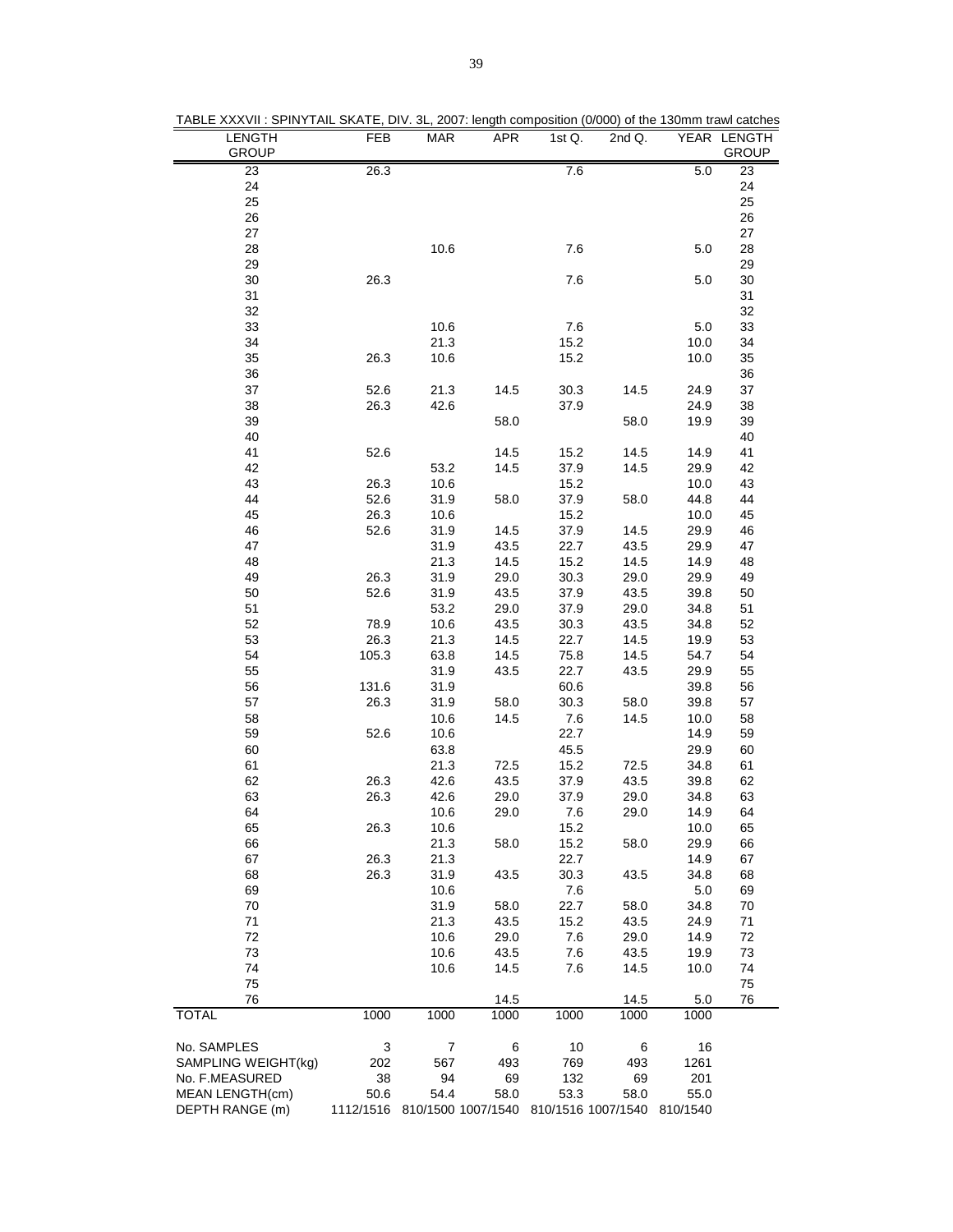|  |  | TABLE XXXVIII : SPINYTAIL SKATE, DIV. 3M, 2007: length composition (0/000) of the 130mm trawl catches. |
|--|--|--------------------------------------------------------------------------------------------------------|
|  |  |                                                                                                        |

| <b>LENGTH</b>       | FEB                     | MAR  | APR                          | 1st $Q$ . | 2nd Q.             |                | YEAR LENGTH  |
|---------------------|-------------------------|------|------------------------------|-----------|--------------------|----------------|--------------|
| <b>GROUP</b>        |                         |      |                              |           |                    |                | <b>GROUP</b> |
| 26                  | 29.4                    |      |                              | 11.4      |                    | 9.8            | 26           |
| 27                  |                         |      |                              |           |                    |                | $27\,$       |
| 28                  |                         |      |                              |           |                    |                | 28           |
| 29                  | 29.4                    | 18.5 |                              | 22.7      |                    | 19.6           | 29           |
| 30                  |                         |      |                              |           |                    |                | $30\,$       |
| 31                  |                         |      |                              |           |                    |                | 31           |
| 32                  | 58.8                    |      |                              | 22.7      |                    | 19.6           | 32           |
| 33                  |                         | 18.5 |                              | 11.4      |                    | 9.8            | 33           |
| 34                  |                         | 18.5 |                              | 11.4      |                    | 9.8            | 34           |
| 35                  |                         |      |                              |           |                    |                | 35           |
| 36                  | 58.8                    | 37.0 |                              | 45.5      |                    | 39.2           | 36           |
| 37                  | 29.4                    | 18.5 |                              | 22.7      |                    | 19.6           | 37           |
| 38                  |                         | 37.0 |                              | 22.7      |                    | 19.6           | 38           |
| 39                  |                         | 18.5 |                              | 11.4      |                    | 9.8            | 39           |
| 40                  |                         |      |                              |           |                    |                | 40           |
| 41                  | 29.4                    | 18.5 |                              | 22.7      |                    | 19.6           | 41           |
| 42                  | 58.8                    | 55.6 | 71.4                         | 56.8      | 71.4               | 58.8           | 42           |
| 43                  | 29.4                    |      |                              | 11.4      |                    | 9.8            | 43           |
| 44                  | 117.6                   | 55.6 | 71.4                         | 79.5      | 71.4               | 78.4           | 44           |
| 45                  |                         | 55.6 |                              | 34.1      |                    | 29.4           | 45           |
| 46                  | 29.4                    | 18.5 |                              | 22.7      |                    | 19.6           | 46           |
| 47                  | 29.4                    | 18.5 |                              | 22.7      |                    | 19.6           | 47           |
| 48                  | 88.2                    | 37.0 | 71.4                         | 56.8      | 71.4               | 58.8           | 48           |
| 49                  | 29.4                    |      | 71.4                         | 11.4      | 71.4               | 19.6           | 49           |
| 50                  | 58.8                    |      |                              | 22.7      |                    | 19.6           | 50           |
| 51                  | 58.8                    | 18.5 |                              | 34.1      |                    | 29.4           | 51           |
| 52                  | 117.6                   | 37.0 | 71.4                         | 68.2      | 71.4               | 68.6           | 52           |
| 53                  |                         |      | 285.7                        |           | 285.7              | 39.2           | 53           |
| 54                  | 29.4                    |      | 71.4                         | 11.4      | 71.4               | 19.6           | 54           |
| 55                  | 58.8                    | 37.0 |                              | 45.5      |                    | 39.2           | 55           |
| 56                  |                         | 37.0 | 71.4                         | 22.7      | 71.4               | 29.4           | 56           |
| 57                  | 29.4                    | 55.6 | 71.4                         | 45.5      | 71.4               | 49.0           | 57           |
| 58                  |                         |      |                              |           |                    |                | 58           |
| 59                  |                         | 18.5 |                              | 11.4      |                    | 9.8            | 59           |
| 60                  |                         |      | 71.4                         |           | 71.4               | 9.8            | 60           |
| 61                  |                         | 18.5 |                              | 11.4      |                    | 9.8            | 61           |
| 62                  |                         | 55.6 |                              | 34.1      |                    | 29.4           | 62           |
| 63                  | 29.4                    |      |                              | 11.4      |                    | 9.8            | 63           |
| 64                  |                         |      |                              |           |                    |                | 64           |
| 65                  |                         |      | 71.4                         |           | 71.4               | 9.8            | 65           |
| 66                  |                         | 74.1 |                              | 45.5      |                    | 39.2           | 66           |
| 67                  |                         |      |                              |           |                    |                | 67           |
| 68                  |                         | 18.5 |                              | 11.4      |                    | 9.8            | 68           |
| 69                  |                         | 37.0 |                              | 22.7      |                    | 19.6           | 69           |
| 70                  |                         | 37.0 |                              | 22.7      |                    | 19.6           | 70           |
| 71                  |                         | 37.0 |                              | 22.7      |                    | 19.6           | 71           |
| 72                  |                         |      |                              |           |                    |                | 72           |
| 73                  |                         | 37.0 |                              | 22.7      |                    | 19.6           | 73           |
| 74                  |                         |      |                              |           |                    |                | 74           |
| 75                  |                         | 18.5 |                              | 11.4      |                    | 9.8            | 75           |
| 76                  |                         | 18.5 |                              | 11.4      |                    | 9.8            | 76           |
| 77                  |                         | 18.5 |                              | 11.4      |                    | 9.8            | 77           |
| <b>TOTAL</b>        | 1000                    | 1000 | 1000                         | 1000      | 1000               | 1000           |              |
| No. SAMPLES         | $\overline{\mathbf{c}}$ | 4    | 1                            | 6         | 1                  | $\overline{7}$ |              |
| SAMPLING WEIGHT(kg) | 147                     | 344  | 74                           | 492       | 74                 | 566            |              |
| No. F.MEASURED      | 34                      | 54   | 14                           | 88        | 14                 | 102            |              |
| MEAN LENGTH(cm)     | 46.1                    | 54.6 | 53.3                         | 51.4      | 53.3               | 51.6           |              |
| DEPTH RANGE (m)     |                         |      | 1073/1164 589/1305 1046/1086 |           | 589/1305 1046/1086 | 589/1305       |              |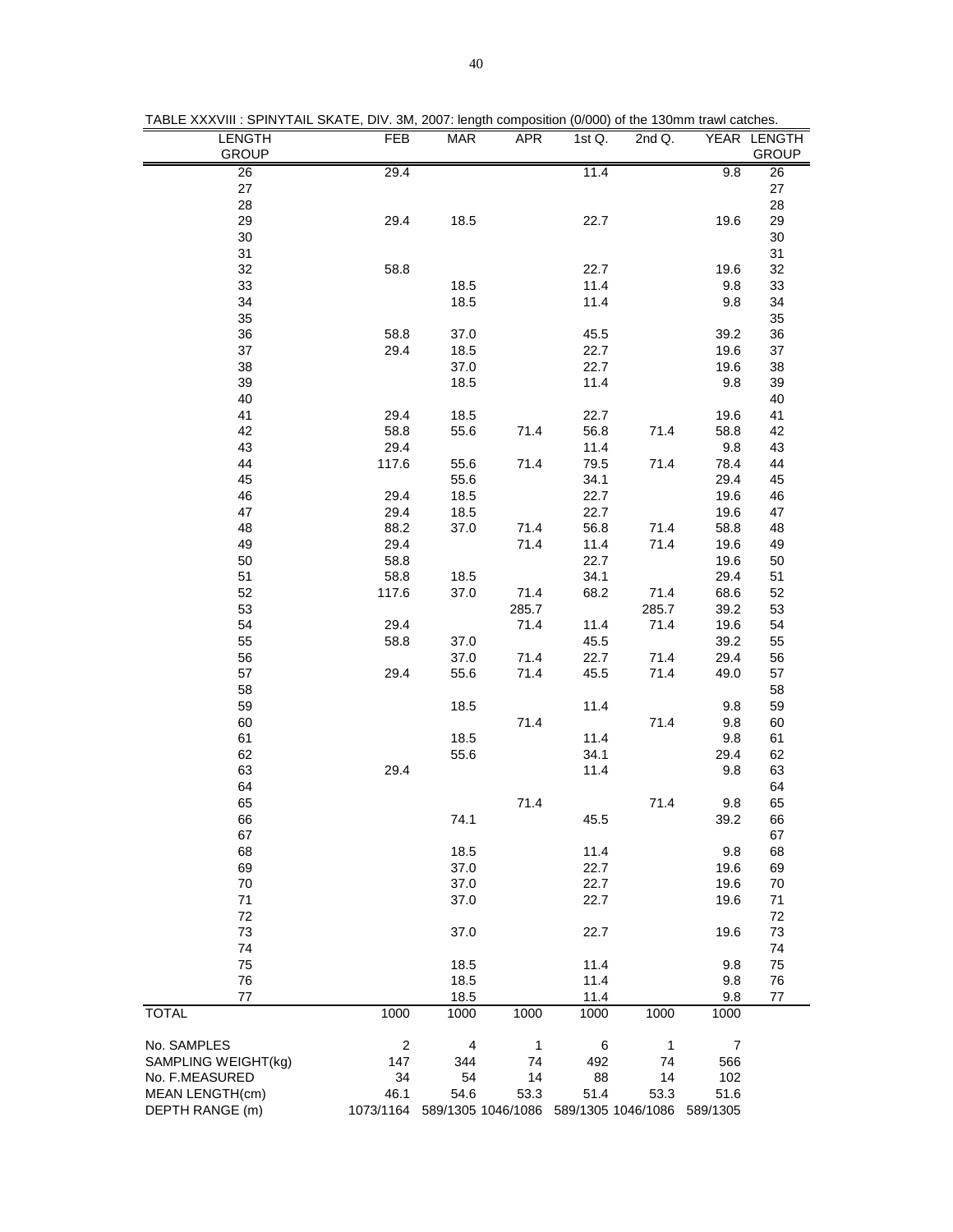| <b>LENGTH</b>                                                                                     | APR                              | LENGTH        |
|---------------------------------------------------------------------------------------------------|----------------------------------|---------------|
| GROUP                                                                                             | $=$ YEAR                         | GROUP         |
| 37                                                                                                | 83.3                             | 37            |
| 38<br>39                                                                                          | 83.3                             | 38<br>39      |
| 40                                                                                                |                                  | 40            |
| 41                                                                                                |                                  | 41            |
| 42                                                                                                |                                  | 42            |
| 43                                                                                                |                                  | 43            |
| 44<br>45                                                                                          | 83.3                             | 44<br>45      |
| 46                                                                                                |                                  | 46            |
| 47                                                                                                | 83.3                             | 47            |
| 48                                                                                                |                                  | 48            |
| 49                                                                                                |                                  | 49            |
| 50                                                                                                |                                  | 50            |
| 51                                                                                                |                                  | 51            |
| 52<br>53                                                                                          |                                  | 52<br>53      |
| 54                                                                                                |                                  | 54            |
| 55                                                                                                | 83.3                             | 55            |
| 56                                                                                                |                                  | 56            |
| 57                                                                                                |                                  | 57            |
| 58                                                                                                | 83.3                             | 58            |
| 59                                                                                                | 83.3                             | 59            |
| 60                                                                                                |                                  | 60            |
| 61<br>62                                                                                          | 83.3<br>83.3                     | 61<br>62      |
| 63                                                                                                |                                  | 63            |
| 64                                                                                                | 83.3                             | 64            |
| 65                                                                                                |                                  | 65            |
| 66                                                                                                |                                  | 66            |
| 67                                                                                                |                                  | 67            |
| 68                                                                                                |                                  | 68            |
| 69                                                                                                | 83.3                             | 69            |
| 70<br>71                                                                                          | 83.3                             | 70<br>71      |
| <b>TOTAL</b>                                                                                      | 1000                             |               |
| No. SAMPLES<br>SAMPLING WEIGHT(kg)<br>No. F.MEASURED<br><b>MEAN LENGTH(cm)</b><br>DEPTH RANGE (m) | 1<br>75<br>12<br>56.0<br>847/905 |               |
|                                                                                                   |                                  |               |
| TABLE XL: MONKFISH, DIV. 3O, 2007: length                                                         |                                  |               |
| composition (0/000) of the 130mm trawl catches.                                                   |                                  |               |
| <b>LENGTH</b>                                                                                     | FEB                              | <b>LENGTH</b> |
| <b>GROUP</b>                                                                                      | =YEAR<br>71.4                    | <b>GROUP</b>  |
| 43<br>44                                                                                          |                                  | 43<br>44      |
| 45                                                                                                |                                  | 45            |
| 46                                                                                                | 142.9                            | 46            |
| 47                                                                                                | 142.9                            | 47            |
| 48<br>49                                                                                          |                                  | 48<br>49      |
| 50                                                                                                | 71.4                             | 50            |
| 51                                                                                                |                                  | 51            |
| 52<br>53                                                                                          |                                  | 52            |
| 54                                                                                                | 142.9<br>71.4                    | 53<br>54      |
| 55                                                                                                |                                  | 55            |
| 56                                                                                                |                                  | 56            |
| 57                                                                                                |                                  | 57            |
| 58<br>59                                                                                          | 71.4                             | 58<br>59      |
| 60                                                                                                | 142.9                            | 60            |
| 61                                                                                                | 71.4                             | 61            |
| 62                                                                                                |                                  | 62            |
| 63<br>64                                                                                          |                                  | 63<br>64      |
| 65                                                                                                | 71.4                             | 65            |
| <b>TOTAL</b>                                                                                      | 1000                             |               |
|                                                                                                   |                                  |               |
| No. SAMPLES<br>SAMPLING WEIGHT(kg)                                                                | 1<br>50                          |               |
| No. F.MEASURED                                                                                    | 14                               |               |
| MEAN LENGTH(cm)                                                                                   | 53.6                             |               |
| MEAN WEIGHT (g)                                                                                   | 3726                             |               |
| DEPTH RANGE (m)                                                                                   | 290/391                          |               |
|                                                                                                   |                                  |               |

TABLE XXXIX : SPINYTAIL SKATE, DIV. 3N, 2007: length composition (0/000) of the 130mm trawl catches.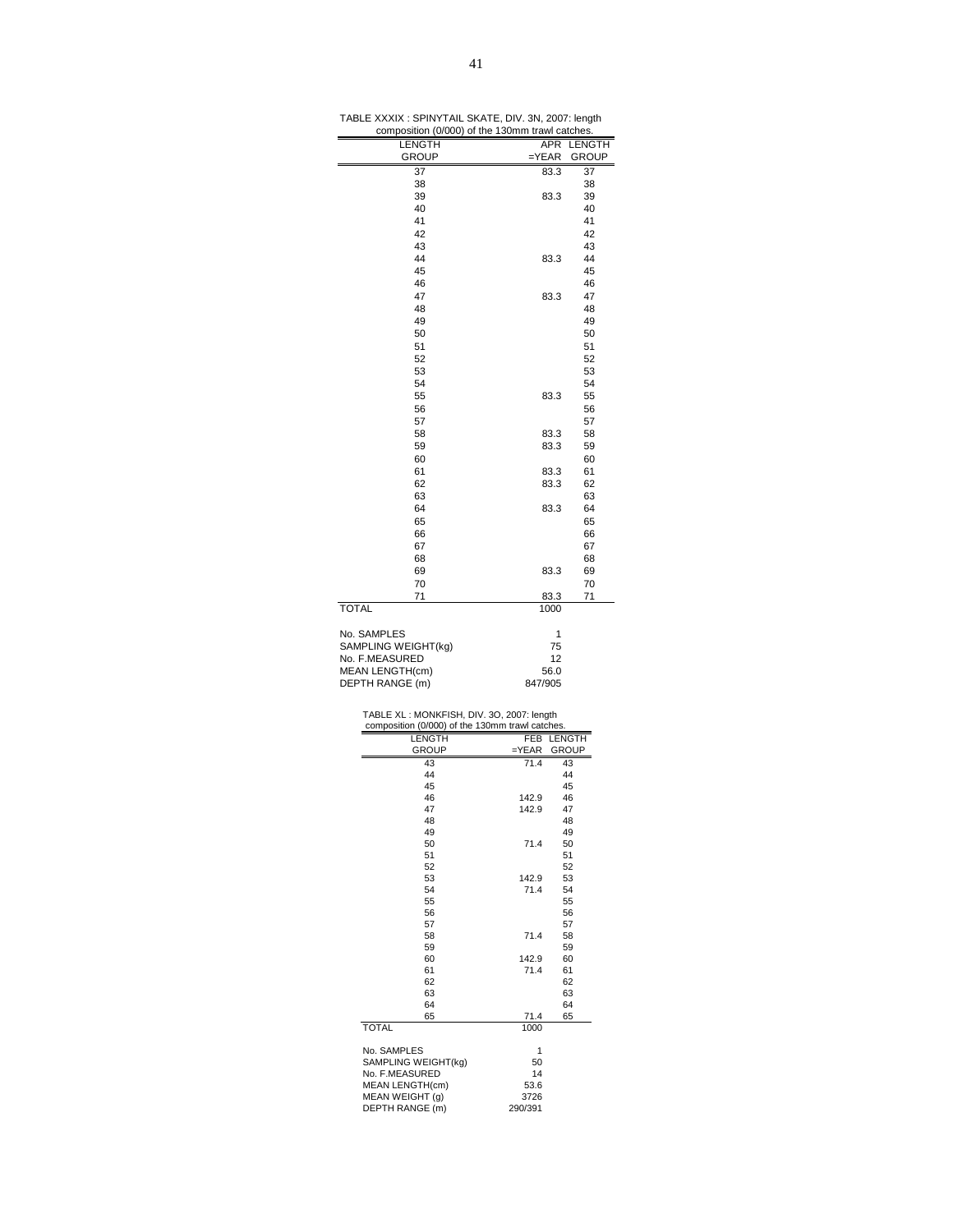

Fig. 1: Greenland halibut trawl catch rates by division, 1988 - 2007.

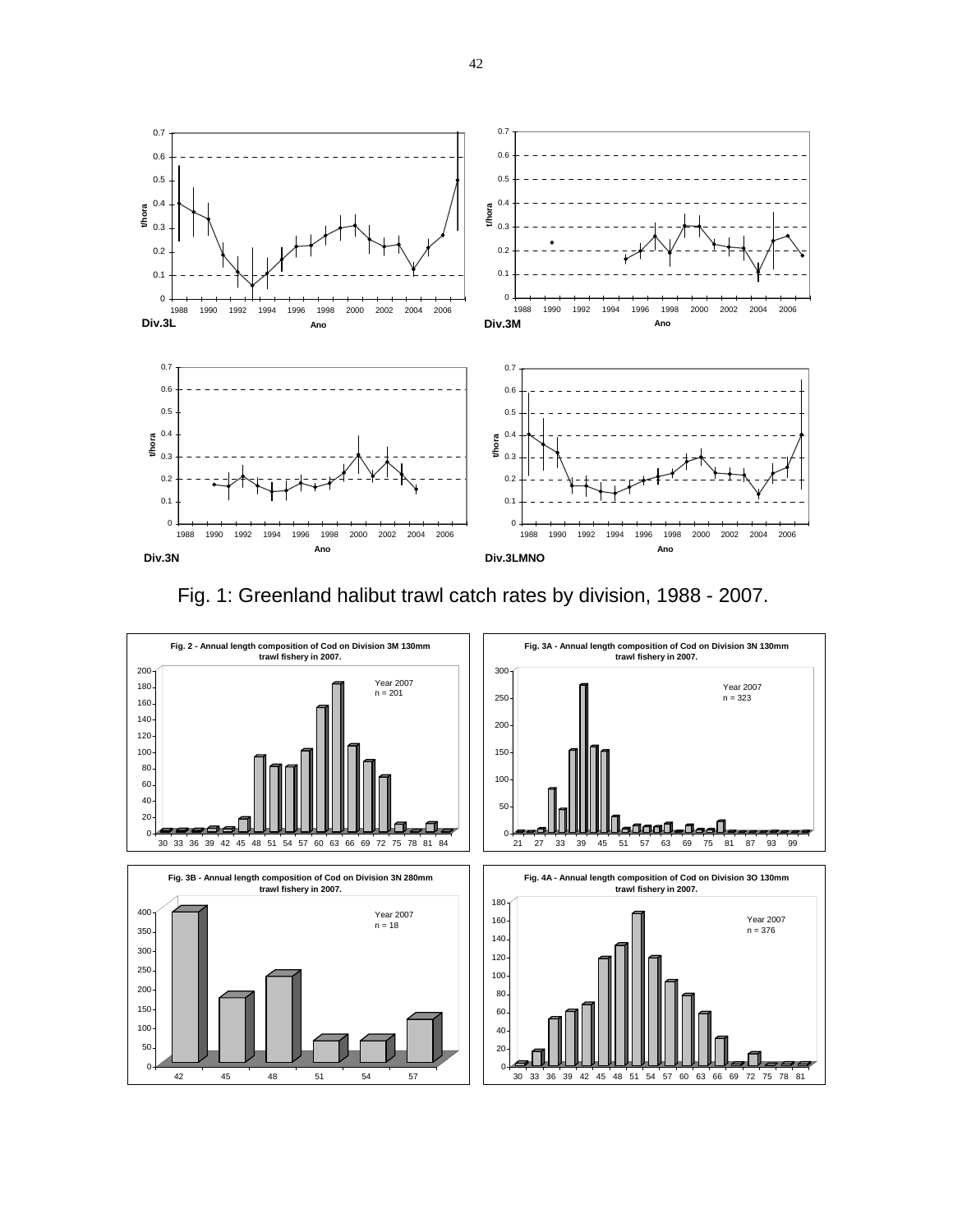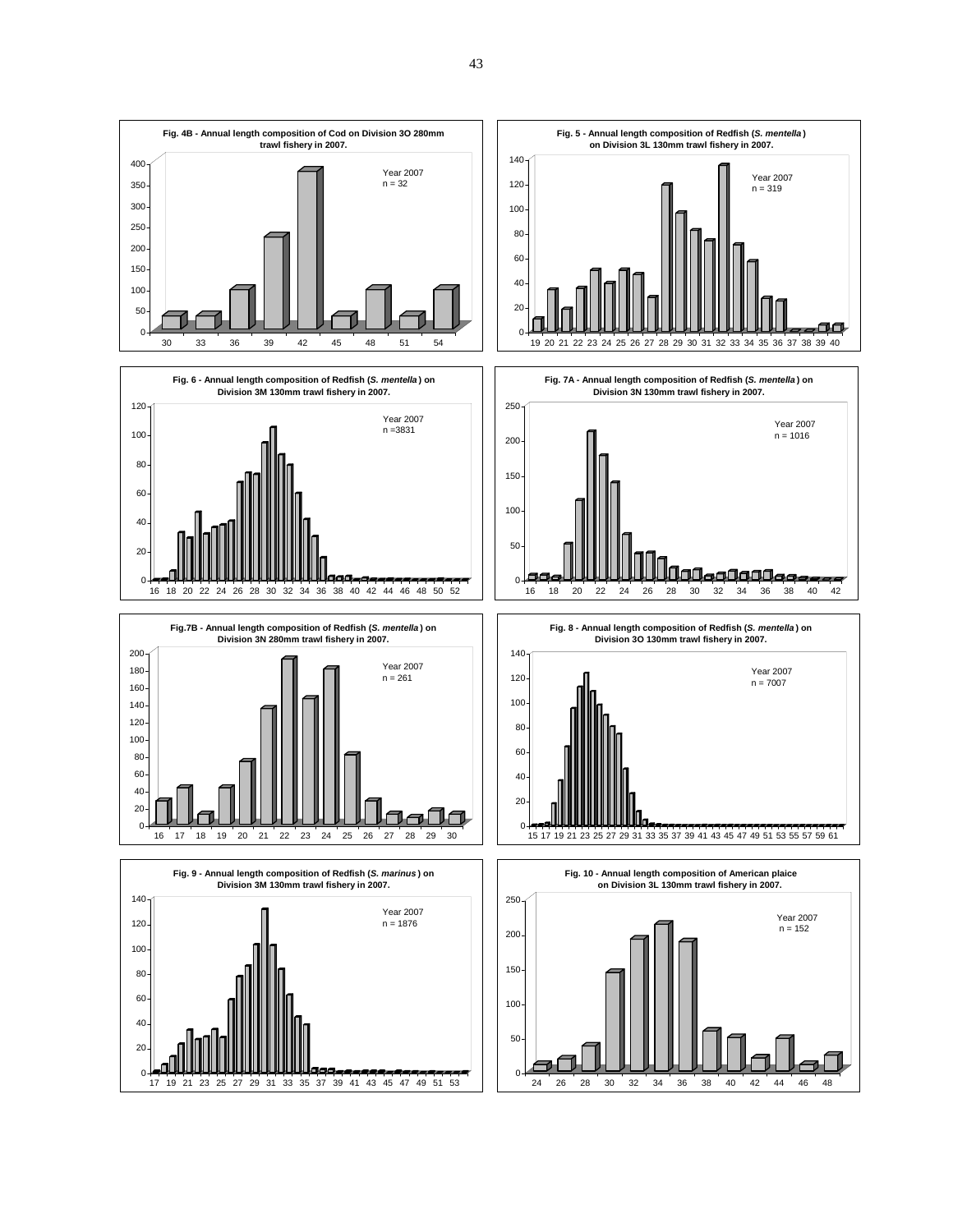

30 32 34 36 38 40 42 44 46 48 50 52

 $\Omega$ 28 30 32 34 36 38 40 42 44 46 48 50 52 54 56 58 60 62 64 66 68 70 72 74 76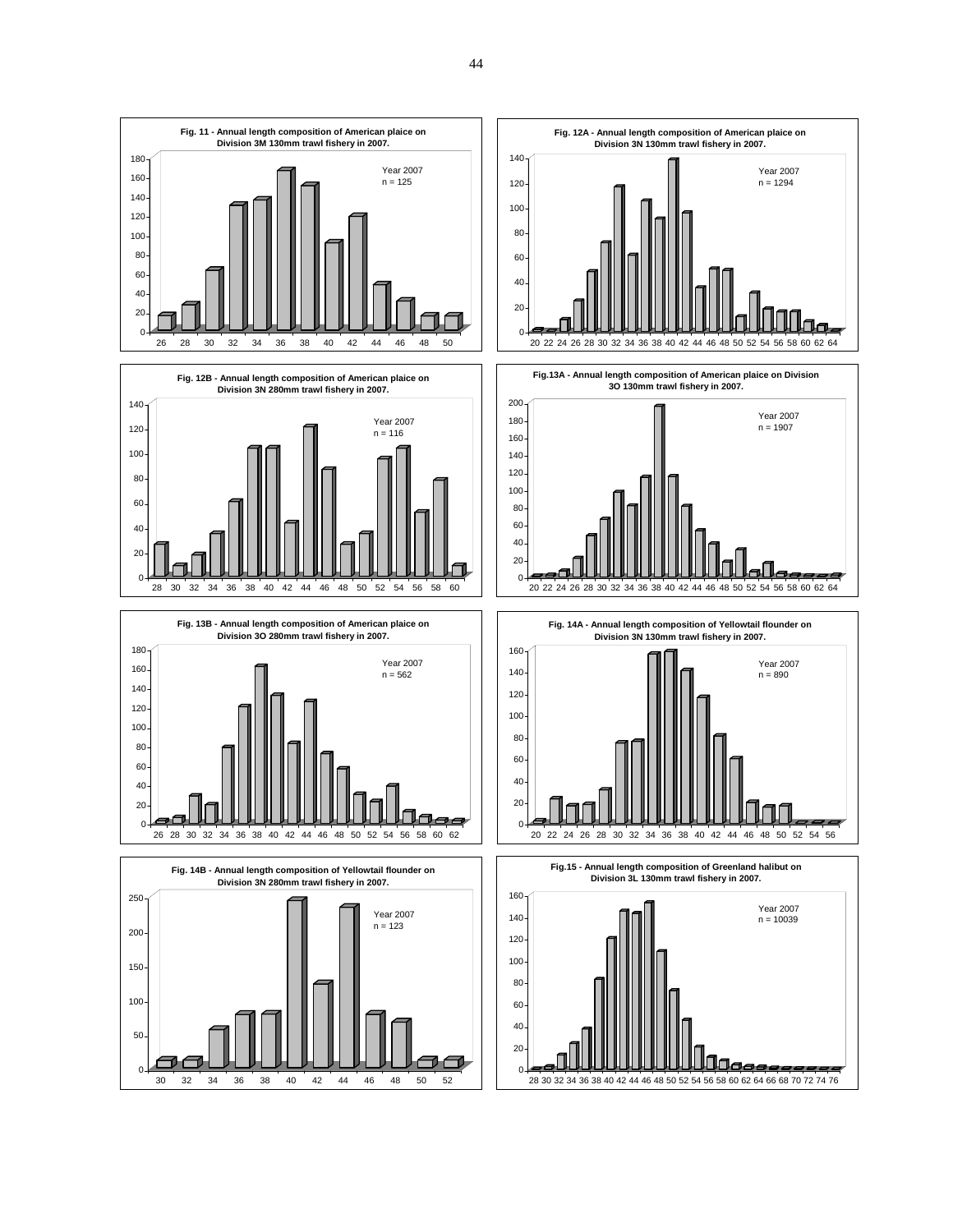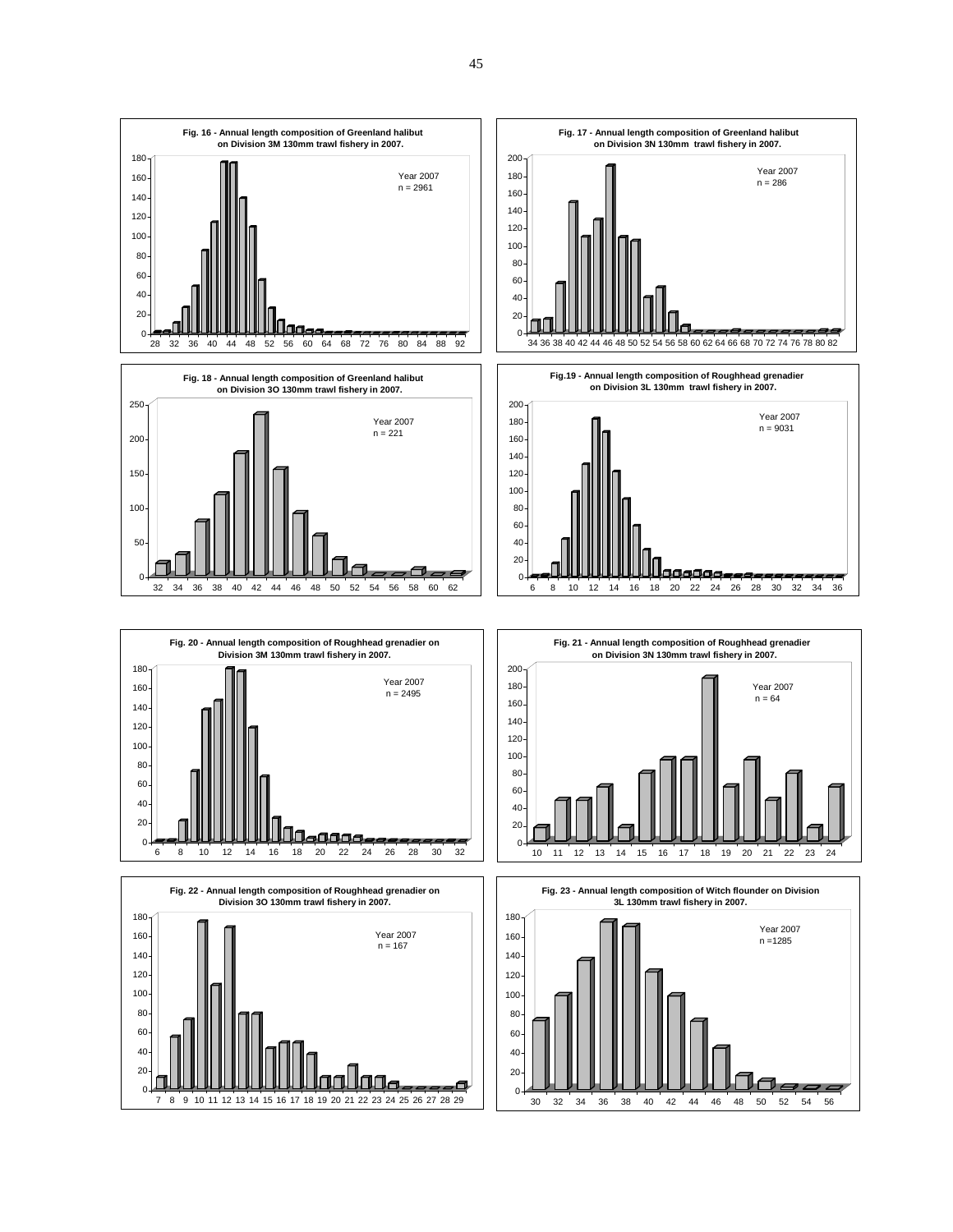